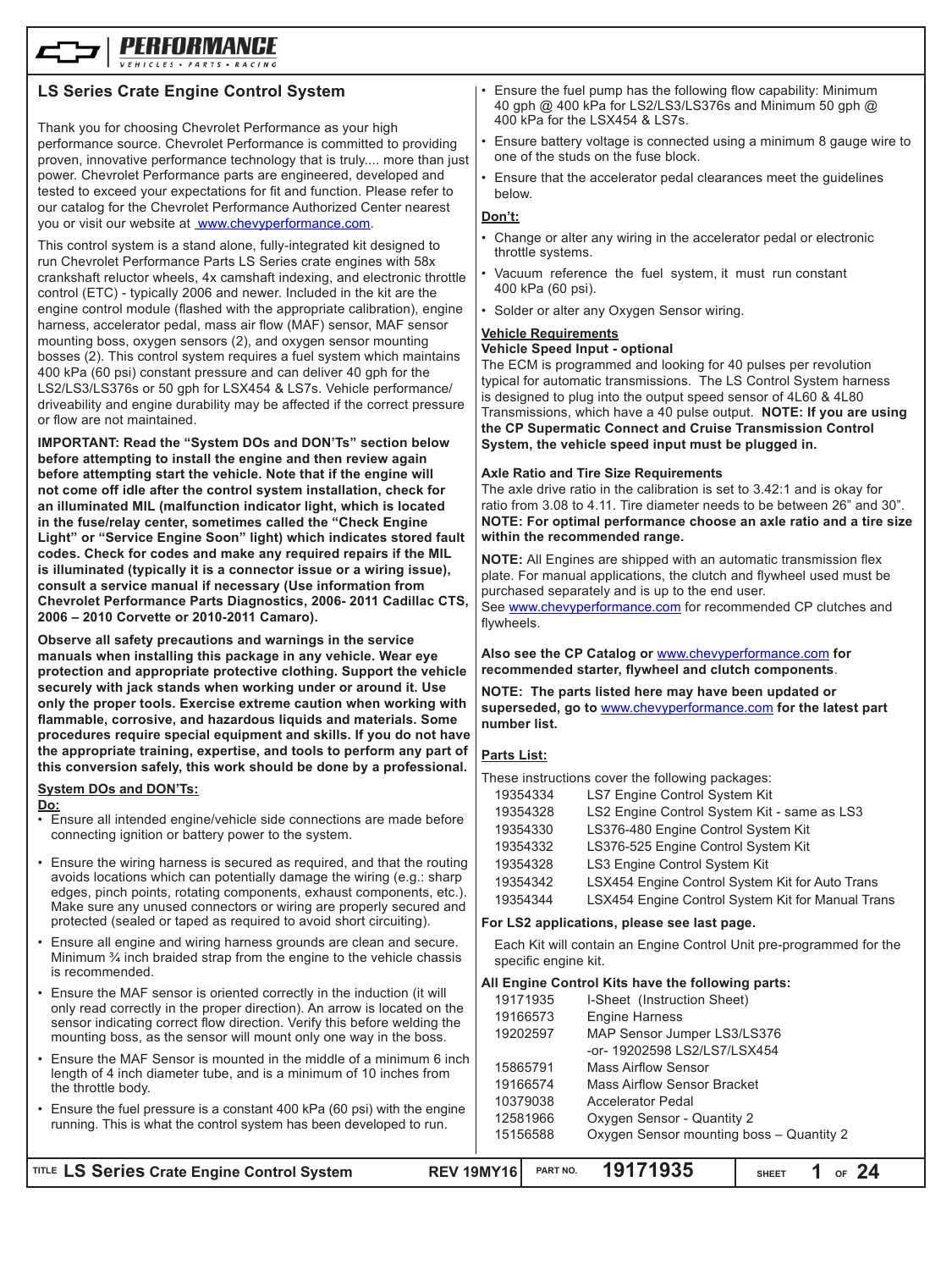

#### **Installation Instructions:**

#### **ECM**

The Engine Control Module (ECM) is environmentally sealed and can be mounted underhood, however, avoid extremely hot locations (exhaust, etc.) or high splash areas. It is not recommended that the EMC be mounted directly to the engine.

#### **Accelerator Pedal**

Mount the accelerator pedal per the following dimensional guidelines, mounting details are application-specific and are left to the user. Ensure that the pedal is securely mounted to the vehicle. A grommet is required in any sheet metal hole that the harness routes through to avoid wire damage.

#### **ACCELERATOR PEDAL ASSEMBLY MINIMUM SPACING GUIDELINES**



#### **Mass Air Flow (MAF) Sensor**

#### **NOTE: It is critical that the MAF sensor is mounted per the instructions below. Vehicle performance and/or driveability may be affected if it is not mounted as recommended.**

The mass air flow sensor must be installed in the induction system using the supplied MAF sensor mounting boss. The induction system should be 4 inches in diameter and have a minimum straight section 6 inches in length. Mount the MAF sensor in the middle of the straight induction section, ensuring that the middle of the mounting boss is at least 10 inches from the throttle body.

**The MAF sensor must be oriented correctly in the induction system – note the arrow on the sensor indicating flow direction. Be sure to weld the mounting boss correctly – the sensor will only mount one way in the boss (see diagram).**

Weld the boss in place before installing the sensor. When installed in the vehicle, the MAF sensor should be mounted with the connector end pointing between horizontal and fully upright – do not mount with the connector oriented downward.

# **MAF SENSOR MOUNTING GUIDELINES**



**Air Cleaner:** It is recommended that a dry element air cleaner be used. **NOTE: Fueling cannot be guaranteed if an oiled element type air cleaner is used.**

**Oxygen Sensors: NOTE: It is critical that the Oxygen Sensors are mounted per the instructions below. The exhaust system MUST be properly sealed – any leak near the sensors (upstream or downstream) can cause incorrect operation of the fuel control system. Vehicle performance and/or driveability may be affected if sensors are not mounted as recommended or if an exhaust leak exists. Leak check the exhaust system to ensure adequate sealing (even small leaks can affect fuel control).**

**Oxygen Sensors** should be mounted in the collector area of the exhaust manifolds in a location that allows exhaust from all cylinders to be sampled equally (stock exhaust manifolds include a mounting boss for the oxygen sensors). Be sure the connectors and wiring are routed away from high heat areas. The oxygen sensors should be mounted with the sensor tip pointing between horizontal and fully downward – do not mount with the tip oriented upward. Weld in the mounting bosses supplied (7/8" hole) if using headers.

**Exhaust Manifolds:** It is recommended that you use the provided exhaust manifolds or similar LS Engine style Exhaust Manifolds.

#### **Positive Crankcase Ventilation System (PCV) How to set up your PCV system:**

There are two ports on the engine that make up the PCV system. The ports on the engine are:

**1)** Left rear (driver side) valve cover.

**2)** Top center of the inlet manifold.

The ports with silver tubes may look simple but, they should not be modified. The tubes have a small orifice within them that is used in place of a PCV valve of earlier designs.

There is one fresh air port which is on the front of the right (passenger side) valve cover. Again this is a silver tube that faces forward on the valve cover. This port should be connected to filtered clean air. This connection must be within the engines air cleaner system and must be between the MAF (Mass Air Flow Sensor) and engine's throttle body. The engine burns the air that enters the PCV system so, if the fresh air port is prior to the MAF then, this air will enter the engine without being measured by the MAF and adverse engine operation may occur.

**Power Brake Booster Vacuum Source:** The vacuum port for the Brake Booster is a plug in the rear of the intake manifold. If you need the vacuum source for your brake system the plug needs to be removed and you will need fitting #12559760 available from any GM dealer.

**Oil Pressure Sensor:** If your harness connector does not fit your oil pressure sensor you can purchase sensor p/n 12616646 or equivalent. This is an optional connection and is not required for your control system

**Engine Wiring Harness:** The following lists the engine and vehicle side connections. Optional circuits are described in the 'System Features' section below: **NOTE: A Malfunction Indicator Lamp (MILsometimes called a "service engine soon" light) is mounted inside the fuse/relay center. A redundant MIL output is also available in the harness near the pedal module connector. It is recommended that a MIL also be installed in a visible location in the passenger compartment. This circuit requires any 12v low current light and**  an ignition 12v power source. The ECM MIL output supplies the **ground for the circuit.**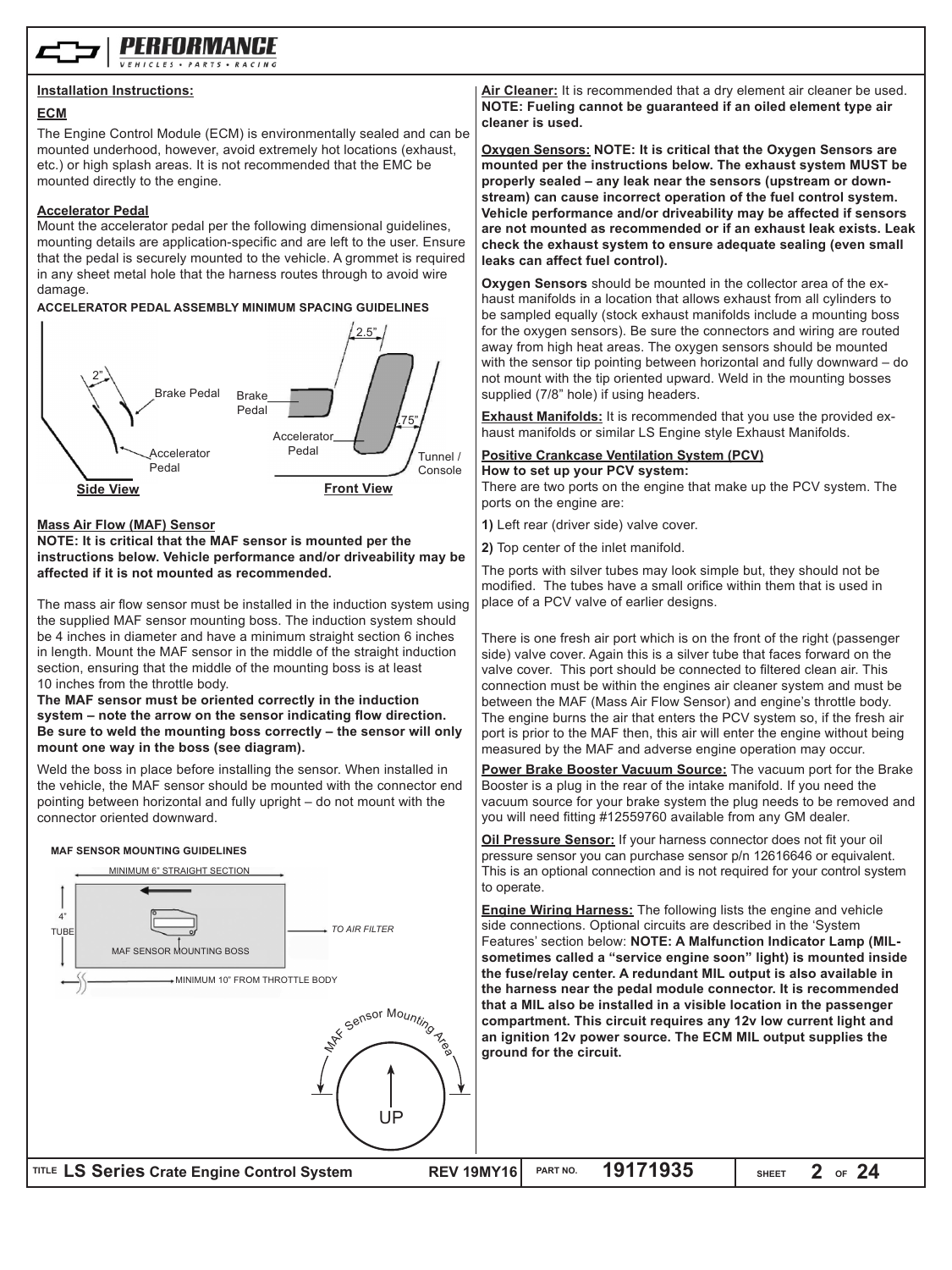#### **Connections Required for Correct Operation**

- Coolant Sensor 2 pin Connector
- Mass Air Flow (MAF) Sensor 5 pin Connector
- Camshaft Position Sensor 3 pin Connector
- Electronic Throttle Control 6 pin Connector
- Manifold Absolute Pressure (MAP) Sensor 3 pin Connector
- Oxygen Sensors (2 total) 5 pin Connectors
- Knock Sensors (2 total) 2 pin Connectors
- Ignition Coil Blocks (2 total) 8 pin Connectors
- Fuel Injectors (8 total) 2 pin Connectors
- Crankshaft Position Sensor 3 pin Connector
- Accelerator Pedal Sensor 6 pin Connector
- Ignition Switch Input (Wire) Wire
- Fuel Pump Control (Wire) Wire
- Engine Grounds (3 total) Eyelets
- Battery Power (Stud at Fuse/Relay Center) Cooling Fan Control Wire

#### **Optional Connections (Not required for operation)**

- Alternator Control Connector
- Engine Oil Pressure Sensor 3 pin Connector
- Vehicle Speed Sensor 2 pin Connector Only required for CPP Connect & Cruise Transmission Controls
- Optional User Outputs Bulkhead 12 pin Connector (12-way)

#### **Connections**

Connect all engine/vehicle-side connectors before connecting the harness to the ECM. All engine/vehicle-side connectors are functionally labeled, consult a service manual if necessary to determine connection locations (see following service manual information).

#### **NOTE: It may be easier to install the harness on the engine before installing the engine into the vehicle.**

The harness includes a fuse/relay center containing all required fuses and relays, and also a 12-way bulkhead connector (with sealed mating connector) which contains outputs that may be useful to the user (see 'Bulkhead Connector Outputs' section below). The fuse/relay center should be mounted as high in the engine compartment as possible to avoid unnecessary splash and road debris. Likewise, keep the 12-way bulkhead connector and diagnostic link connector (both connect from the fuse/relay center) as high and protected as possible.

The 3 ECM connectors are indexed to connect only in the correct locations. Install by pressing down firmly until the connector is seated, then pull the top slider bar down until it snaps and locks into place. The bar should slide easily and will not move unless the connector is seated properly, do not use excessive force.

Attach the harness ground eyelets (3 total) to the engine block, ensuring the connections are clean and secure, and attach the fuel pump wire from the fuse/relay center to the power side of the pump (this feed is fused and relay-controlled from the ECM).

#### **Make sure all intended engine and vehicle side connections have been made before proceeding to connect power.**



 $TITLE$  LS Series Crate I

Attach a 12 volt ignition switch feed from the vehicle to the pink ignition switch wire in the harness (this is required to enable the proper powerup sequence of the ECM). This can be routed into the passenger compartment with the accelerator pedal connector and diagnostic link connector. Next, connect battery power (minimum 8 gauge wire) to the horizontal stud on the fuse relay center The other two studs are for accessories and are 50 amp fused), and the harness installation is complete.

Additional features and bulkhead connector descriptions are also included below:

#### **System Features**

- The Fuse/Relay center contains all required fuses and relays for proper engine operation. Spare fuse and relay openings are provided for possible future customer use.
- The Fuse/Relay center includes a malfunction indicator light (MIL) which will illuminate in the event of an engine fault code. See your Chevrolet Performance Parts dealer to have this code retrieved at the diagnostic link connector in the fuse/relay center (using a Tech2 with Chevrolet Performance Parts Diagnostics selection or 2009 CTS LSA Manual Trans Configuration). Codes can also be retrieved using an aftermarket diagnostic scan tool capable of reading this configuration. **NOTE: The MIL will illuminate when the vehicle is keyed-up —this is normal, and it will go out once the engine is started if there are no current fault codes. A redundant MIL wire is included in the wiring harness to allow a light to mounted inside the passenger compartment. The wire is located in the wire bundle near the pedal connector and the ignition voltage.**
- A cooling fan is controlled by the ECM. Control is set to turn on a 12 V fan at 97 Deg C (207 Deg F) coolant temperature. The fan control wire is fused/relayed and must be connected directly to your fan.
- The fuel pump is controlled by the ECM. The control wire supplies 12 V and is fused/relayed and should connect to the 12 V side of the fuel pump.
- A tachometer signal is included in the bulkhead connector (see below). This is a 2 pulse/rev output which may correspond to a 4-cylinder setup in some tachometers or transmission controllers. Note the signal is a low voltage square wave, some tachometers or transmission controllers may need a pull-up resistor in order to read the signal, similar to a 5000 ohm, ¼ watt resistor– this detail is left to the user. The following circuit has worked for numerous devices – the resister value may need to be changed if your device does not read this output properly.



**NOTE: When connected to the CP Supermatic Connect and Cruise Harness the pull up resister is not required for the Transmission Controller.**

- An oil pressure output is included in the bulkhead connector and can be used for a pressure gauge if desired (see below for scaling). If you are using the optional oil pressure signal in the bulk head connector, ensure the harness is plugged into oil pressure sensor .
- A vehicle speed output is included in the bulkhead connector for use with auto-scaling speedometers. The vehicle speed sensor connector in the harness must be attached to a variable reluctance type speed sensor (typical of most late model GM automatic transmissions) for this to function.

| <b>Engine Control System</b> | REV 19MY16 PART NO. | 19171935 | $^{\prime}$ sheet $3$ of $24$ |  |
|------------------------------|---------------------|----------|-------------------------------|--|
|                              |                     |          |                               |  |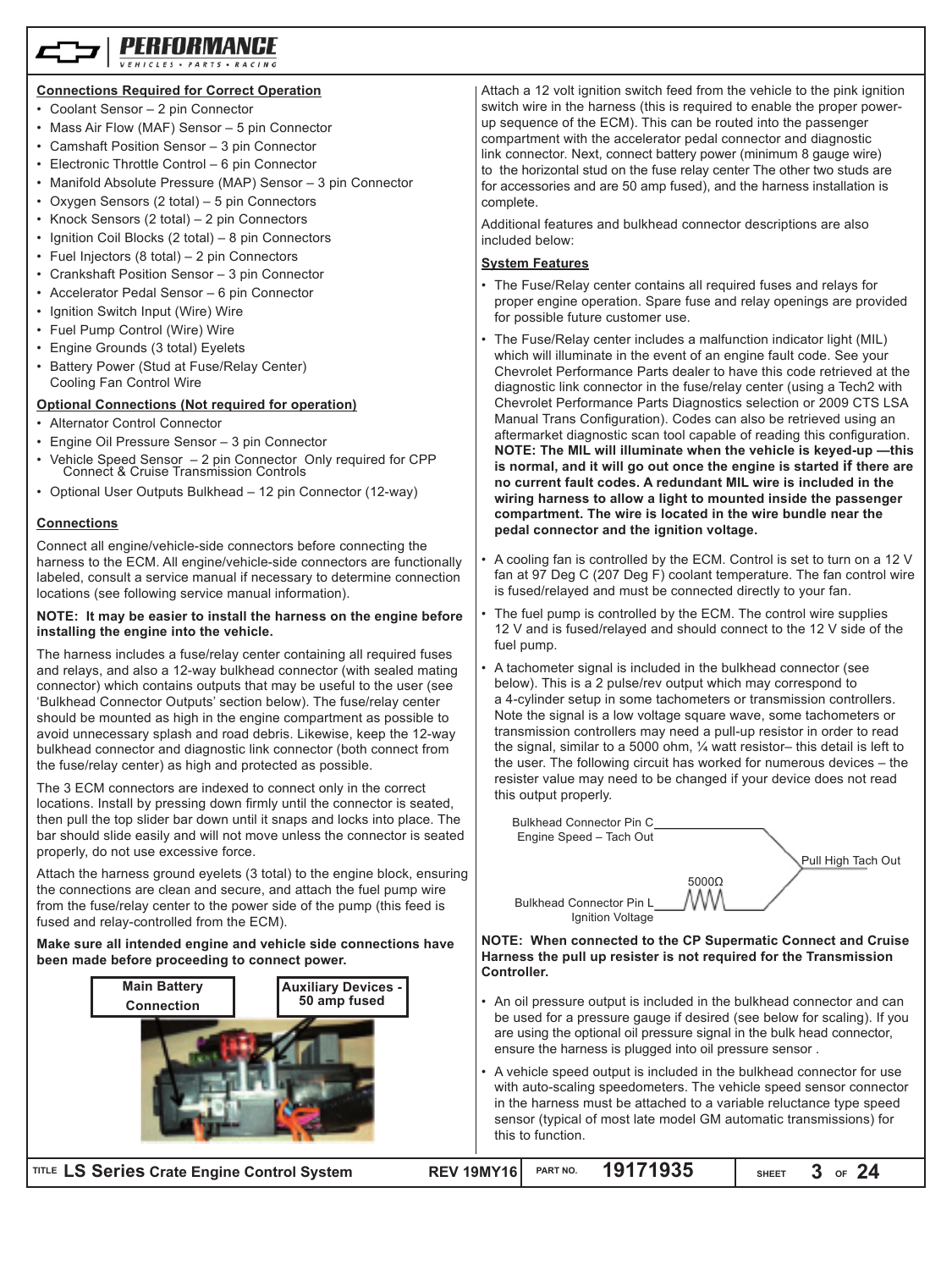

#### **Bulkhead Connector Outputs**

| <b>Bulk Head Connector Pin L</b> | <b>Mating Connector</b> |
|----------------------------------|-------------------------|
| 15326849 Connector               | 15326854 Connector      |
| 12191818 Female Terminal         | 15304701 Male Connector |
| 15366021 Seal                    | 15366021 Seal           |
| 15305171 Plug                    | 15305171 Plug           |
| 15430903 TPA                     | 15430903 TPA            |
| 15317832 CPA                     |                         |
|                                  |                         |

**Load View or Rear View**

| Circuit#        | <b>Position</b> | Wire<br>Gage | Color        | <b>Description</b>            |
|-----------------|-----------------|--------------|--------------|-------------------------------|
| 2501A           | A               | 22           | Tan          | GMLAN High Speed (-)          |
| 419A            | B               | 22           | Brown/White  | MIL                           |
| 121             | C               | 22           | White        | <b>Engine Speed</b>           |
| 818             | D               | 22           | <b>Brown</b> | Vehicle Speed - Out           |
| 432B            | E               | 22           | Lt. Green    | <b>MAP Signal</b>             |
|                 | F               |              | Plug         | Empty                         |
| 2500A           | G               | 22           | Tan/Black    | GMLAN Low Speed (+)           |
| 331B            | H               | 22           | Tan/White    | Oil Pressure Signal           |
| 486B            | J               | 22           | Purple       | Throttle Pos #2 (0.5v - 4.5v) |
| 40F             | K               | 18           | Orange       | <b>Battery Power Fuse</b>     |
| 5292            | L               | 18           | Pink         | Ignition "OnPower             |
| 50 <sub>B</sub> | M               | 18           | <b>Black</b> | Ground                        |

Bulkhead connector outputs - Terminals for the included mating connector can be acquired at a GM dealership in the Delphi Terminal Service kit. Terminals are Delphi part number 15326269 (GM part number 19167018), and wire seals are Delphi part number 15366021 (white seal). At many dealerships these can be found at the Service Desk.

- GMLAN Communication Link (TAN/BLACK STRIPE [+], TAN [-]) This provides the GMLAN communication messages containing engine operating parameters for potential use in future add on modules – any current integration of this is left to the user. Can be used with a LAN dash or an electronic dash readout display.
- Tachometer Signal (WHITE) This is a 2 pulse/rev output (see features above).
- Vehicle Speed (BROWN) This is a non scaled output for use with auto-scaling speedometers and will not function unless a vehicle speed sensor (VSS) is connected to the ECM through the VSS wire in the harness.
- MAP (LT GREEN) This is an output for use in gauges or for load indication in transmission controllers (any connection must be to high-impedance device). The output is a 0-5 Volt signal ranging from 10 – 105 KPa (1.5 – 15.2 psia). Use the ground wire in the bulkhead connector as the low reference (ground).

• Oil Pressure Sensor (TAN/WHITE STRIPE) – This is a zero to five volt output from the oil pressure sensor which can be used for monitoring oil pressure (Pressure (psig) = [32\*Sensor Voltage]-16). **See Chart Below.** Use the ground wire in the bulkhead connector as the low reference (ground).

| PSI =        | (32* voltage) -16 |
|--------------|-------------------|
| <b>Volts</b> | PSI               |
| 0.5          | 0.0               |
| 1.0          | 16.0              |
| 2.0          | 48.0              |
| 3.0          | 80.0              |
| 4.0          | 112.0             |
| 5.0          | 144.0             |
|              |                   |

- Throttle Position (PURPLE) This is an output for use in gauges or for load indication in transmission controllers (any connection must be to a high-impedance device). The output is a  $0.5 - 4.5$  volt signal ranging from 0 – 100 %. Use the ground wire in the bulkhead connector as the low reference (ground).
- 10A Fused 12V Power (ORANGE) This is a power output supply and is always enabled.
- 15A Fused 12V Ignition Power (PINK) This is a power output supply and is enabled only when the ignition is on.
- Ground (BLACK) This is used as the low reference (ground) for completion of the MAP, TPS, and oil pressure output circuits. It can also be used for modules connected to either of the fused 12V outputs.

Terminals for the included mating connector can be acquired at a GM dealership in the Delphi Terminal Service kit (J38-125) in tray 8 position 9. At most dealerships this can be found at the Service Desk.

**NOTE: If you are using CP Supermatic Transmission Controller Kit, #19212657, the Tachometer Signal (WHITE) and Throttle Position (PURPLE) are required to be connected. If you are using CP Supermatic Connect and Cruise Kit, #19257634 or 19257661, the Bulk Head Connector must be plugged into the CP Supermatic Connect and Cruise harness. For the Connect and Cruise, the tachometer signal and the throttle position signal are received through the bulk head connector.**

# **Start-up and Break-in Procedures**

**Safety first.** If the vehicle is on the ground, be sure the emergency brake is set, the wheels are chocked and the car cannot fall into gear. Verify everything is installed properly and nothing was missed.

- **1. Oil & Fluid Fill:** This engine assembly may need to be filled with oil or have oil added. After installing the engine, ensure the crankcase has been filled with the appropriate motor oil to the recommended oil fill level on the dipstick. All LS Chevy Performance Crate Engines require a special oil meeting GM Standard GM4718M (this will be specified on the oil label). Mobil 1 is one such recommended oil. Other oils meeting this standard may be identified as synthetic. However, not all synthetic oils will meet this GM standard. Look for and use only oil that meets GM Standard GM4718M. Also check and fill as required any other necessary fluids such as coolant, power steering fluid, etc.
- **2. Oil System Prime: a.** The engine should be primed with oil before starting. Install an oil pressure gauge (the existing oil pressure sensor location at the upper rear of the engine may be used) and disconnect the engine control system (removing power from the engine control module is generally recommended).

**LS Series Crate Engine Control System REV 19MY16 TITLE PART NO. 19171935**

**SHEET OF 4 24**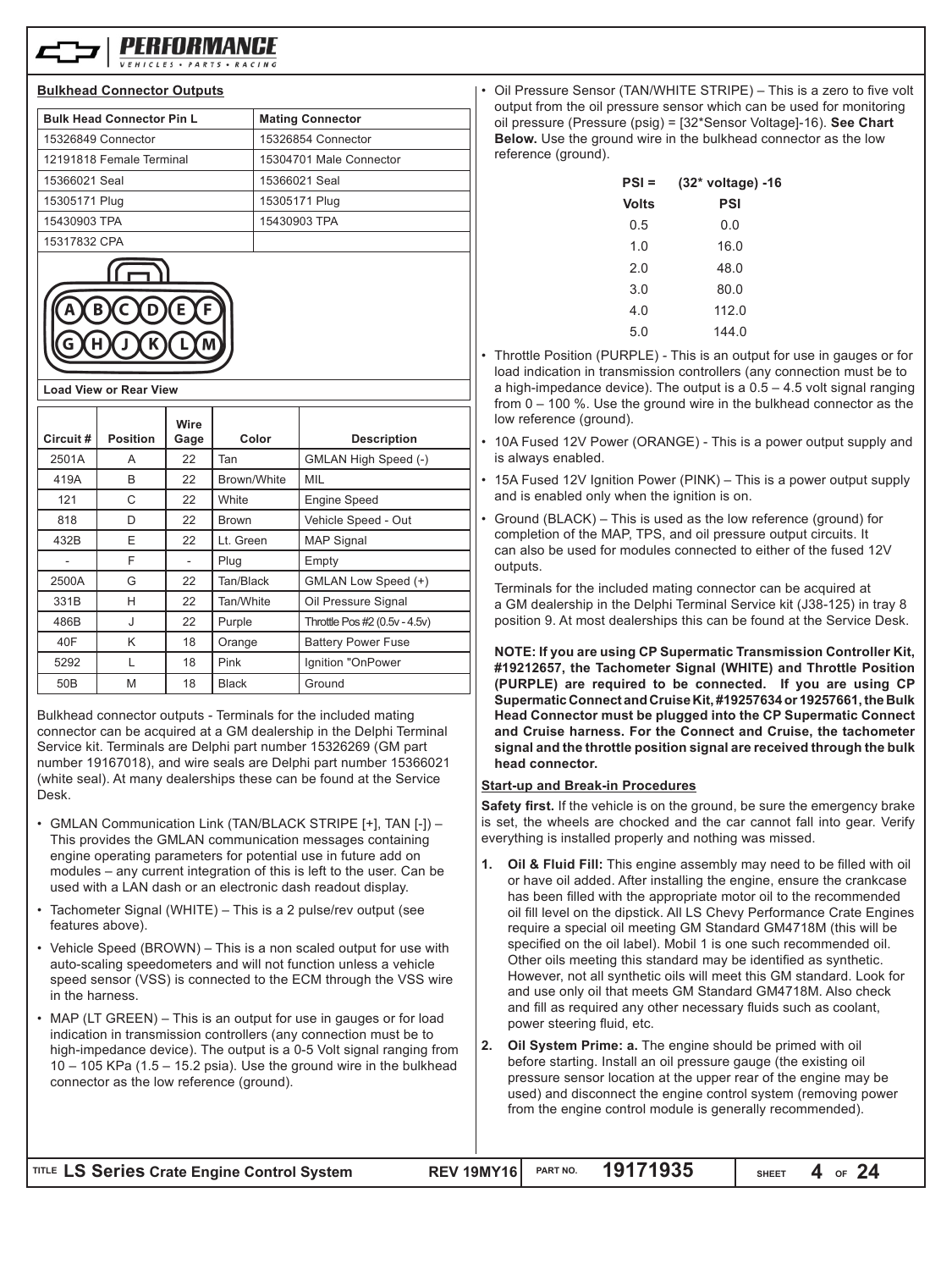

**NOTE:** Disconnecting only ignition or fuel injector connectors is not recommended – make sure the control system will not provide ignition or fuel to the engine. **b.** Once the engine control system has been disconnected, crank the engine using the starter for 10 seconds and check for oil pressure. If no pressure is indicated, wait 30 seconds and crank again for 10 seconds. **Repeat this process until oil pressure is indicated on the gauge.**

- **3. Initial Engine Start:** Reconnect the engine control system. Start the engine and listen for any unusual noises. If no unusual noises are noted, run the engine at approximately 1000 RPM until normal operating temperature is reached.
- **4. Engine Warm Up Recommendation:** When possible, you should always allow the engine to warm up prior to driving. It is a good practice to allow the oil sump and water temperature to reach 180°F before towing heavy loads or performing hard acceleration runs.
- **5. First 30 Mile Break-In Period:** The engine should be driven at varying loads and conditions for the first 30 miles or one hour without wide open throttle (WOT) or sustained high RPM accelerations.
- **6. Medium Accelerations for Break-In**: Run five or six medium throttle (50%) accelerations to about 4000 RPM and back to idle (0% throttle) in gear.
- **7. Hard Accelerations for Break-In:** Run two or three hard throttle (WOT 100%) accelerations to about 4000 RPM and back to idle (0% throttle) in gear.
- **8. Change the Oil and Filter:** Replace the oil per the specification in step 1, and replace the filter with a new PF48 AC Delco oil filter. Inspect the oil and the oil filter for any foreign particles to ensure that the engine is functioning properly.
- **9. 500 Mile Break-In Period:** Drive the next 500 miles (12 to 15 engine hours) under normal conditions. Do not run the engine at its maximum rated engine speed. Also, do not expose the engine to extended periods of high load.
- **10. Change the Oil and Filter after 500 Mile Break-In:** Again, inspect the oil and oil filter for any foreign particles to ensure that the engine is functioning properly.

#### **Service information**

Contact your Chevrolet Performance Parts Dealer for Service or for instructions on how to obtain Service Manuals and Service **Use information from Chevrolet Performance Parts Diagnost** can be selected from the first menu on the Tech2 for engine diagnosis (use this information for all LS Crate Engine Systems).

|                 | <b>Tech 2 Navigation Simulator</b>                                    |               | $\times$  |
|-----------------|-----------------------------------------------------------------------|---------------|-----------|
|                 | Main Menu                                                             |               |           |
| Diagnostics     | Service Programming System<br>Engineering Tools<br>View Captured Data |               |           |
| Tool Options    | GM Performance Parts Diagnostics                                      |               |           |
| Getting Started |                                                                       |               |           |
|                 |                                                                       |               |           |
|                 |                                                                       |               |           |
|                 |                                                                       |               |           |
|                 |                                                                       |               | 5/7       |
|                 |                                                                       | Enter         |           |
|                 | Exit<br>Robot                                                         | Configuration | īL.<br>En |
| History         |                                                                       |               |           |
|                 |                                                                       |               |           |
|                 |                                                                       |               |           |
| Application     |                                                                       |               |           |

**Appendix:** See www.chevyperformance.com for recommended starters, clutch and flywheels for the manual applications and accessory drive parts.

#### **How the PCV System Works:**

A closed crankcase ventilation system must be used in order to provide a more complete scavenging of crankcase vapors. Filtered air from the air induction system (air cleaner) duct is supplied to the crankcase, mixed with blow-by vapors, and passes through a crankcase ventilation metering device before entering the intake manifold. The primary component in the positive crankcase ventilation (PCV) system is the PCV flow metering orifice. Vacuum changes within the intake manifold result in flow variations of the blow-by vapors. If abnormal operating conditions occur, the design of the PCV system permits excessive amounts of blow-by vapors to back flow through the crankcase vent tube and into the engine induction system (air cleaner) to be consumed during normal combustion. This engine ventilation system design minimizes oil consumption and significantly reduces the potential for oil ingestion during vehicle limit handling maneuvers.

#### **ECM Connectors Pinouts:**

| וטו וט סענ                       |                         |                 |                  |             |           |
|----------------------------------|-------------------------|-----------------|------------------|-------------|-----------|
| e Information.<br>gnostics which |                         |                 |                  |             |           |
| ne and harness<br>stems).        |                         |                 |                  |             |           |
|                                  |                         |                 | Item C1          |             |           |
|                                  | 34576-0703 Connector    |                 |                  |             |           |
|                                  | 33467-0003 Term (22 GA) |                 |                  |             |           |
|                                  | 33467-0005 Term (18 GA) |                 |                  |             |           |
|                                  | 34586-0001 Plug         |                 |                  |             |           |
|                                  | 34575-003 Dress Cover   |                 |                  |             |           |
|                                  | Circuit#                | Pos             | <b>Wire Gage</b> | Color       |           |
|                                  | 239M                    | 10              | 22               | Pink        | Power     |
|                                  | 419                     | 12              | 22               | Brown/White | CEL Light |
|                                  |                         |                 |                  |             |           |
|                                  |                         |                 |                  |             |           |
|                                  |                         |                 |                  |             |           |
|                                  |                         |                 |                  |             |           |
|                                  |                         |                 |                  |             |           |
|                                  |                         |                 |                  |             |           |
|                                  |                         |                 |                  |             |           |
|                                  |                         |                 |                  |             |           |
| <b>BEU JAHUJA</b>                |                         | <b>DART HO.</b> | 1017102E         |             | E.<br>O A |

**IITLE LS Series Crate Engine Control System <b>REV 19MY16** PART NO. **19171935**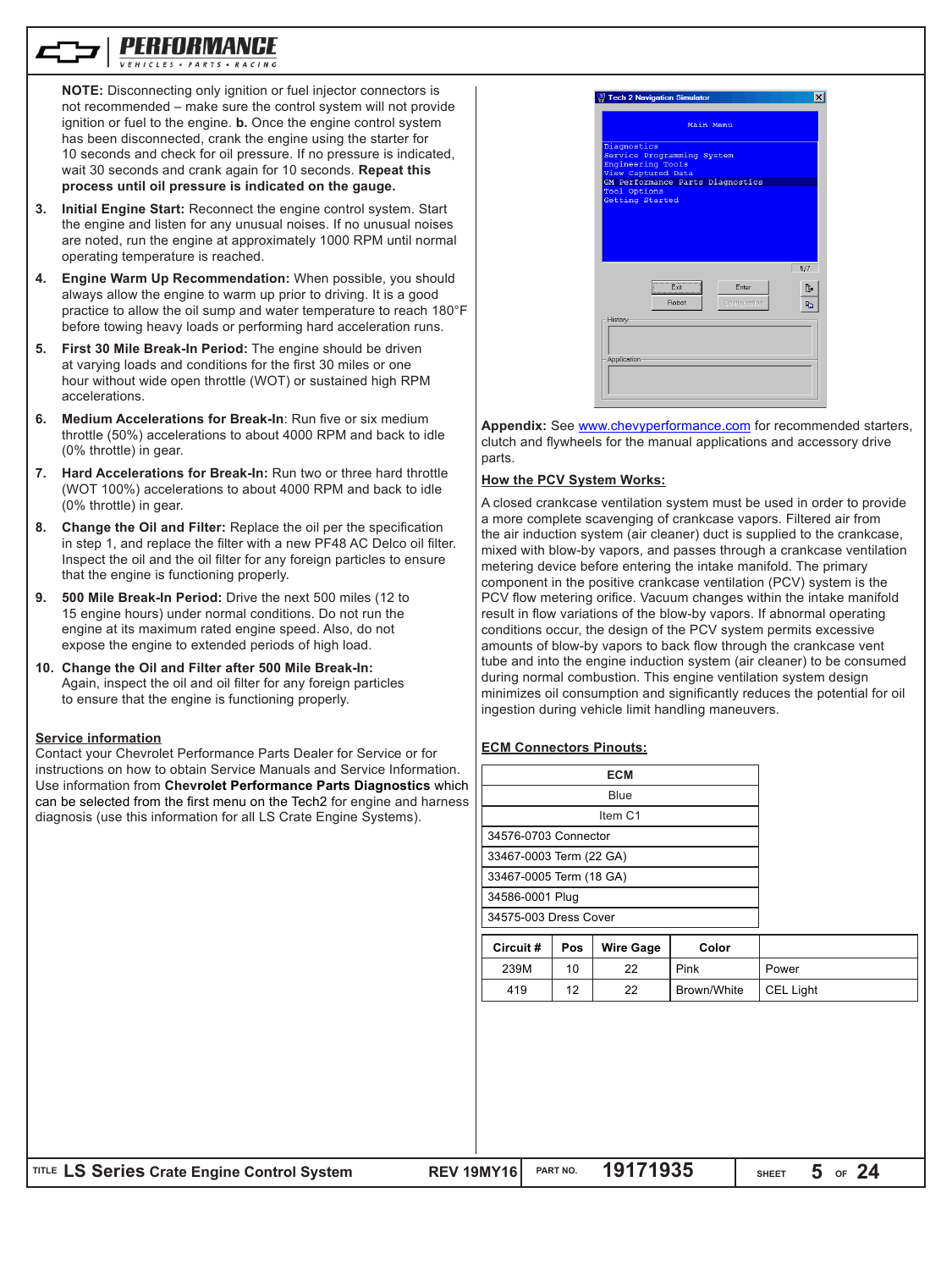|                                                            |                |                     | PERFORMANCE    |                          |                                          |                            |                     |                   |                                        |
|------------------------------------------------------------|----------------|---------------------|----------------|--------------------------|------------------------------------------|----------------------------|---------------------|-------------------|----------------------------------------|
| Circuit#                                                   | Pos            | <b>Wire Gage</b>    | Color          |                          |                                          |                            | Wire                |                   |                                        |
| 465                                                        | 13             | 22                  | Green/White    | Fuse Bus Pos 7A          | Circuit#                                 | Pos                        | Gage                | Color             |                                        |
| 239                                                        | 19             | 18                  | Pink           | Power                    | 1704A                                    | 29                         | 22                  | Red/White         | ETC Pos C                              |
| 1440                                                       | 20             | 22                  | Red/White      | Fuse Bus Pos 6G          | 1745                                     | 32                         | 22                  | Lt. Green/Black   | Injector 2 Pin B                       |
|                                                            |                |                     |                | Engine Speed Bulk Head   | 2127                                     | 33                         | 22                  | Orange            | Odd Coil Pos B                         |
| 121                                                        | 25             | 22                  | White          | Pos C                    | 2127A                                    | 34                         | 22                  | Green             | Odd Coil Pos C                         |
| 1164                                                       | 33             | 22                  | White/Black    | Pedal Module Pos F       | 2129                                     | 35                         | 22                  | <b>Brown</b>      | Odd Coil Pos E                         |
| 1374                                                       | 35             | 22                  | Red            | Pedal Module Pos C       | 631                                      | 39                         | 22                  | Orange            | Cam Sensor Power Pos A                 |
| 1271                                                       | 36             | 22                  | <b>Brown</b>   | Pedal Module Pos D       | 2705                                     | 40                         | 22                  | Gray              | Oil Pressure Sensor 5V Ref             |
| 1272                                                       | 37             | 22                  | Purple         | Pedal Module Pos A       | 552                                      | 42                         | 22                  | Tan               | Pos B<br><b>MAF Pos D</b>              |
| 818                                                        | 39             | 22                  | Brown          | Pin D Bulk Head          |                                          |                            |                     |                   |                                        |
| 5069                                                       | 40             | 22                  | Brown          | Fuse Bus Pin 1A          | 1867                                     | 43                         | 22<br>22            | Lt. green         | Crank Sensor Signal Pos C<br>ETC Pos E |
| PDL <sub>1</sub>                                           | 47             | 22                  | <b>Blue</b>    | Pedal Module Pos E       | 1688                                     | 44                         |                     | Lt. Blue/Black    |                                        |
| PDL <sub>2</sub>                                           | 49             | 22                  | Lt. Blue       | Pedal Module Pos B       | 6753                                     | 46                         | 22                  | <b>Brown</b>      | Cam Phaser Low Pin E                   |
| 473                                                        | 54             | 22                  | <b>Blue</b>    | Fuse Bus 7D              | 878                                      | 48                         | 22                  | Blue/White        | Injector 8 Pin B                       |
| All Other Positions to have Cavity Plugs                   |                |                     |                |                          | 847                                      | 49                         | 22                  | Tan/White         | Injector 5 Pin B                       |
|                                                            |                |                     |                |                          | 846                                      | 52                         | 22                  | Yellow/Black      | Injector 6 Pin B                       |
|                                                            |                | <b>ECM</b>          |                |                          | 2122                                     | 53                         | 22                  | Red/White         | Even Coils Pos B                       |
|                                                            |                | <b>Black</b>        |                |                          | 2126                                     | 54                         | 22                  | Lt. Blue/White    | Even Coils Pos F                       |
|                                                            |                | Item C <sub>2</sub> |                |                          | 2123                                     | 55                         | 22                  | Lt. Blue          | Odd Coils Pin F                        |
| 34566-0103 Connector                                       |                |                     |                |                          | 633                                      | 59                         | 22                  | Brown/White       | Cam Sensor Signal Pos C                |
| 33467-0003 Terminal (22 GA)<br>33467-0005 Terminal (18 GA) |                |                     |                |                          | 331A                                     | 60                         | 22                  | Tan/White         | Oil Pressure Sensor Signal<br>Pos C    |
| 7158-3113-40 Seal (1 each)                                 |                |                     |                |                          | 472                                      | 62                         | 22                  | Tan               | MAF Pos E                              |
| 7116-4152-02 Term (1 each)                                 |                |                     |                |                          | 1869                                     | 63                         | 22                  | <b>Blue/White</b> | Crank Sensor Power Pos A               |
| 34586-0001 Plug (40 each)                                  |                |                     |                |                          | 485                                      | 64                         | 22                  | Green             | ETC Throttle Pos. Sensor               |
| 34565-0003 Dress Cover                                     |                |                     |                |                          |                                          |                            |                     |                   | #1 Pos D                               |
| Circuit#                                                   | Pos            | <b>Wire</b><br>Gage | Color          |                          | 486                                      | 66                         | 22                  | Purple            | ETC Throttle Pos. Sensor<br>#2 Pos F   |
| 2121                                                       | 1              | 22                  | Purple         | Odd Coil Pin G           | 492                                      | 67                         | 22                  | Yellow            | MAF Pos A                              |
| 1664                                                       | $\overline{c}$ | 22                  | Tan            | Odd Fr O2 Sensor Pos A   | 3113                                     | 68                         | 22                  | Gray/White        | Odd Fr O2 Heater pos E                 |
| 1665                                                       | 3              | 22                  | Purple/white   | Odd Fr O2 Sensor Pos B   | 844                                      | 70                         | 22                  | Lt. Blue/Black    | Injector 4 Pin B                       |
| 1876                                                       | 6              | 22                  | Lt. Blue       | Even Knock Pos A         | 877                                      | 71                         | 22                  | Orange/Black      | Injector 7 Pin B                       |
| 407                                                        | $\overline{7}$ | 22                  | Tan            | Even Knock Pos B         | 1744                                     | 72                         | 22                  | Tan               | Injector 1 Pin B                       |
| 496                                                        | 8              | 22                  | Blue           | Odd Knock Pos A          | 750                                      | 73                         | 14                  | <b>Black</b>      | Ground                                 |
| 1716                                                       | 9              | 22                  | Gray           | Odd Knock Pos B          | All Other Positions to have Cavity Plugs |                            |                     |                   |                                        |
| 581                                                        | 11             | 22                  | Yellow         | ETC Pos B                |                                          |                            | <b>ECM</b>          |                   |                                        |
| 582                                                        | 12             | 22                  | <b>Brown</b>   | ETC Pos A                |                                          |                            | Gray                |                   |                                        |
| 5290                                                       | 13             | 18                  | Pink/Black     | Pos 1B Bulk Head         |                                          |                            | Item C <sub>3</sub> |                   |                                        |
|                                                            | 14             |                     |                | Cam Phaser Control Pos D | 3466-0203 Connector                      |                            |                     |                   |                                        |
| 5284                                                       |                | 22                  | Purple         |                          | 33467-0003 Terminal (22 GA)              |                            |                     |                   |                                        |
| 1746                                                       | 16             | 22                  | Lt. Blue/Black | Injector 3 Pos B         | 7158-3113-40 Seal (1 each)               |                            |                     |                   |                                        |
| 2128                                                       | 17             | 22                  | Purple/white   | Even Coils Pos G         |                                          | 7116-4152-02 Term (1 each) |                     |                   |                                        |
| 2124                                                       | 18             | 22                  | Green/White    | Even Coils Pos C         | 34586-0001 Plug                          |                            |                     |                   |                                        |
| 2130                                                       | 19             | 22                  | Brown/White    | Even Coils Pos E         | 34565-0003 Dress Cover                   |                            |                     |                   |                                        |
| 632                                                        | 23             | 22                  | Pink/Black     | Cam Sensor Ground Pos B  |                                          |                            |                     |                   |                                        |

**REV 19MY16** PART NO. 19171935

2755 24 22 Black Oil Pressure Sensor Rtn

1704 | 28 | 22 | Pink/Black | Fuse Cavity 8J

1868 | 27 | 22 | Yellow/Black | Crank Sensor Ground Pos B

Pos A

**SHEET OF 6 24**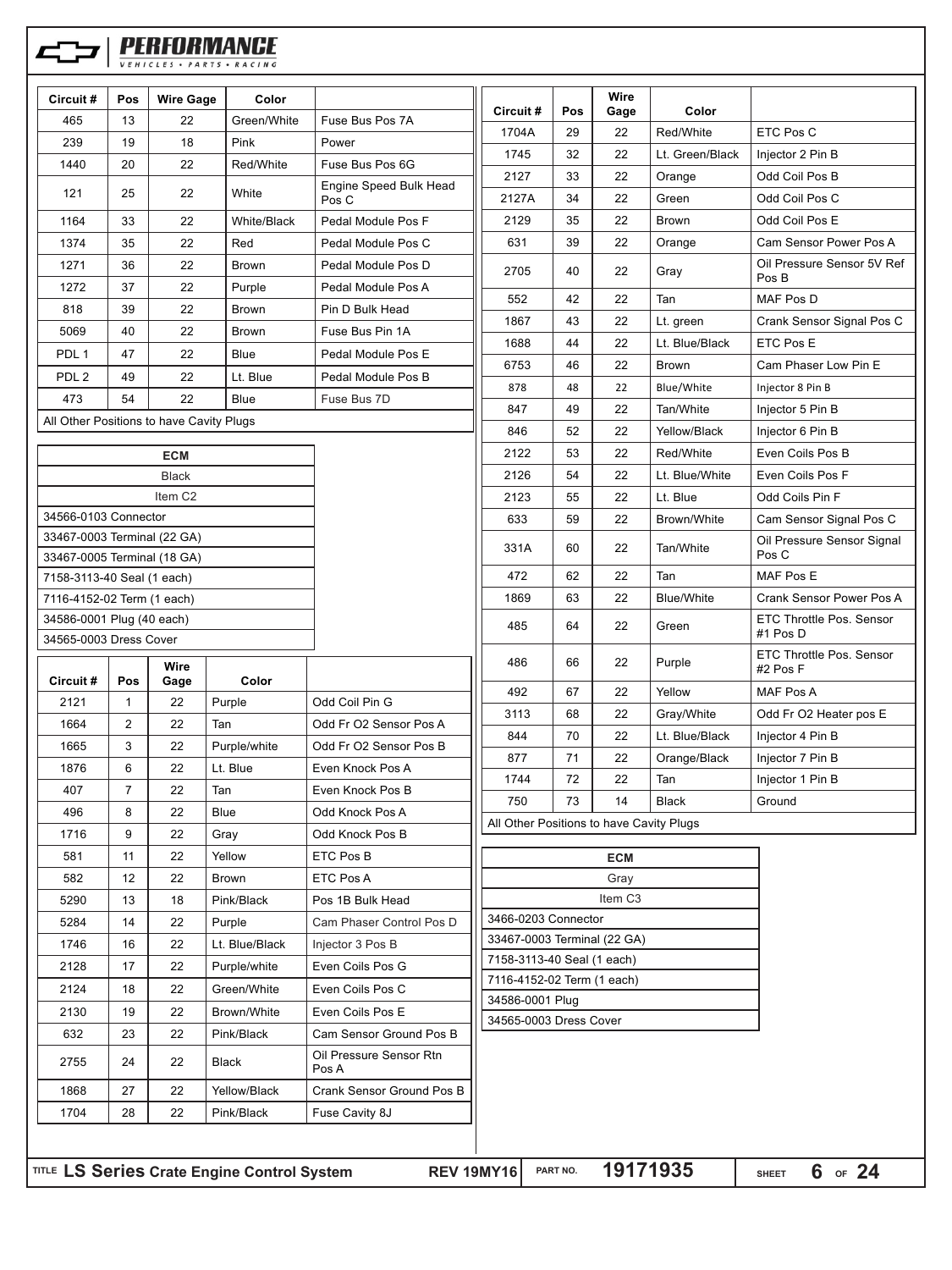

| Circuit#                                 | Pos | <b>Wire Gage</b> | Color                      |                                                  |  |
|------------------------------------------|-----|------------------|----------------------------|--------------------------------------------------|--|
| 1667                                     | 3   | 22               | Tan                        | Even Fr O <sub>2</sub> Pos A                     |  |
| 1666                                     | 4   | 22               | Purple                     | Even Fr O2 Pos B                                 |  |
| 225                                      | 7   | 22               | Orange                     | Generator Pos B                                  |  |
| 3212                                     | 15  | 22               | Lt. Green                  | Even Fr O <sub>2</sub> Pos E                     |  |
| 469                                      | 23  | 22               | Orange/Black               | MAP Pos A                                        |  |
| 2501                                     | 33  | 22               | Tan                        | ALDL Pin 14                                      |  |
| 2761                                     | 35  | 22               | Tan                        | ECT Pos 1                                        |  |
| 2704                                     | 39  | 22               | Gray                       | MAP Pos C                                        |  |
| 335                                      | 49  | 22               | Green                      | Fuse Bus Pos 7D                                  |  |
| 2500                                     | 53  | 22               | Tan/Black                  | ALDL Pin 6                                       |  |
| 410                                      | 55  | 22               | Yellow                     | <b>Engine Coolant Sensor</b><br>Pos <sub>2</sub> |  |
| 432                                      | 59  | 22               | Lt. Green                  | MAP Pos B                                        |  |
| 821                                      | 66  | 22               | Purple/White               | VSS TOSS Hi Pos 2                                |  |
| 822                                      | 67  | 22               | Lt. Green/<br><b>Black</b> | VSS TOSS Lo Pos 1                                |  |
| 750A                                     | 73  | 14               | <b>Black</b>               | Ground                                           |  |
| All Other Positions to have Cavity Plugs |     |                  |                            |                                                  |  |

These specifications are intended as a supplement to GM service manuals. It is not the intent of these specifications to replace the comprehensive and detailed service practices explained in the GM service manuals.

The information contained in this publication is presented without any warranty. All the risk for its use is entirely assumed by the user. Specific component design, mechanical procedures, and the qualifications of individual readers are beyond the control of the publisher, and therefore the publisher disclaims all liability incurred in connection with the use of the information provided in this publication.

Chevrolet, Chevy, the Chevrolet Bow Tie Emblem, General Motors, and GM are all registered trademarks of the General Motors Corporation.

#### **For LS2 applications only.**

The LS3 Engine Control System is now used for LS2 applications. The LS3 Engine Control System has been updated to operate LS2 engines with 58X crank sensing systems. The LS3 Engine Control System contains the necessary software to operate Chevy Performance 4LXX electronic transmission control systems. The engine may stumble upon start up until closed operation is achieved.

In order to use the LS3 Engine Control System with your LS2 engine, MAP sensor P/N 55573248 must be purchased from your local dealer and installed. The new sensor is necessary to properly communicate with the Engine Control Module. The LS2 MAP sensor port in the intake manifold is too small to accept this new sensor. LS2 MAP Sensor as shipped – see Figure 1.



Rework the new MAP sensor as follows:

Remove the o'ring. Sand the MAP sensor port to approximately a 10.5mm diameter as shown in Figure 2.



#### Figure 2

Re-install O'ring and install MAP sensor. Lubricate lightly with engine oil. Plug in MAP sensor using jumper provided with Engine control System kit. See Figure 3.



**SHEET OF 7 24**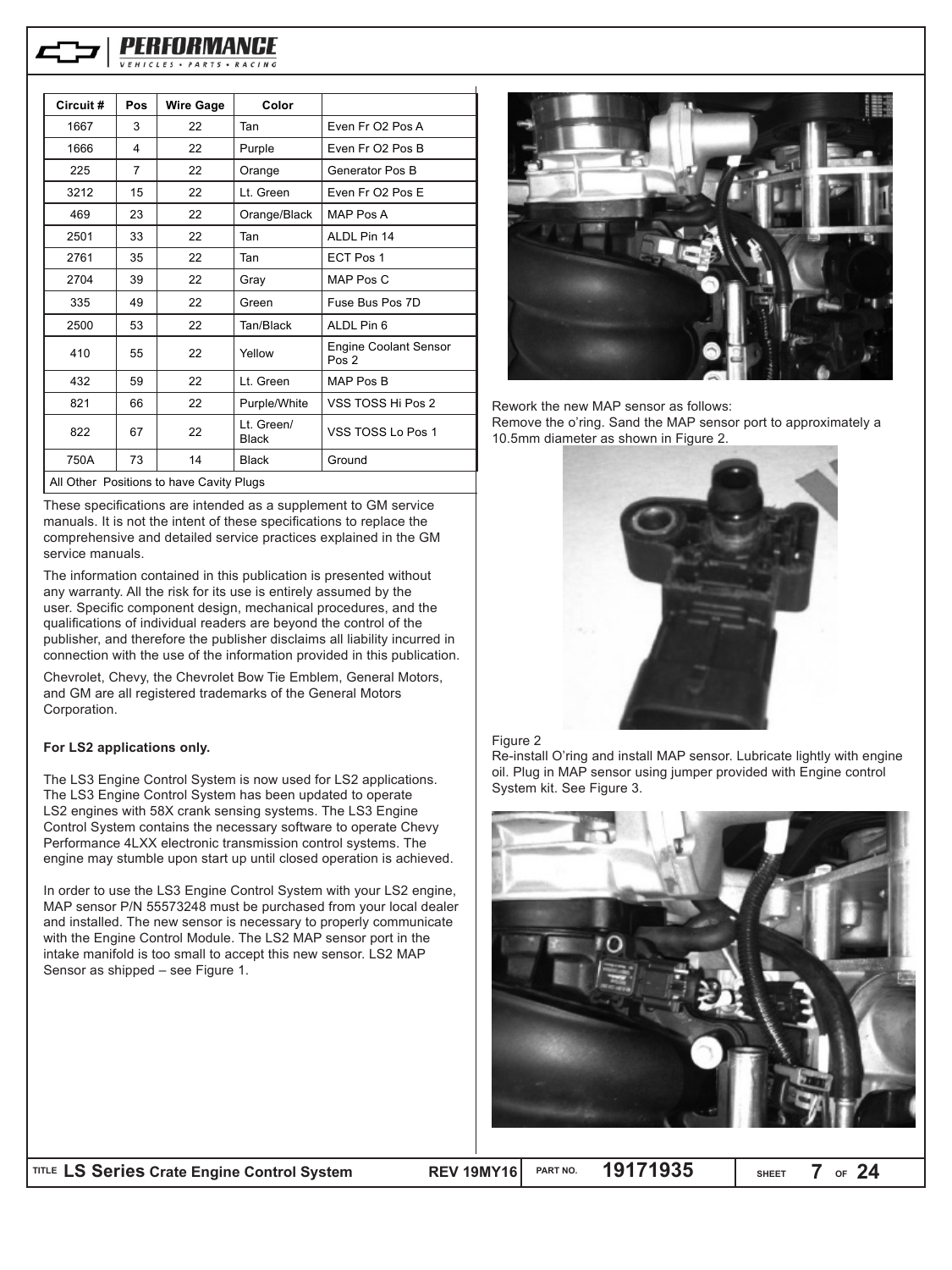

Nous vous remercions d'avoir choisi Chevrolet Performance comme source de haute performance. Chevrolet Performance s'est engagée à offrir une technologie de rendement éprouvée et novatrice qui est réellement... beaucoup plus que de la puissance. Les pièces de Chevrolet Performance ont été conçues, élaborées et mises à l'essai de manière à dépasser vos attentes de réglage précis et de fonction. Veuillez vous reporter à notre catalogue pour connaître le centre Chevrolet Performance autorisé le plus près de chez vous ou visitez notre site Web à www.chevyperformance.com.

Ce système de commande consiste en une trousse autonome et entièrement intégrée destinée à faire fonctionner les moteurs de rechange Chevrolet Performance Parts de série LS munis de roues à réluctance du capteur de position du vilebrequin 58x, d'un indexage d'arbre à cames 4x et d'une commande électronique de l'accélérateur (ETC) (pour l'année 2006 et ultérieures). Cette trousse contient le module de commande du moteur (programmé avec l'étalonnage approprié), le faisceau de câblage du moteur, la pédale d'accélérateur, le débitmètre d'air massique, le bossage de montage du débitmètre d'air massique, des sondes d'oxygène (2) et les bossages de montage des sondes d'oxygène (2). Ce système de commande nécessite un circuit d'alimentation qui maintient une pression constante de 400 kPa (60 psi) et qui est en mesure fournir 40 gal/h pour les moteurs LS2/ LS3/LS376 ou 50 gal/h pour les moteurs LSX454 et LS7. Le défaut du maintien de la pression ou du débit approprié peut avoir une incidence sur le rendement et la qualité de conduite du véhicule, ainsi que sur la durabilité du moteur.

**IMPORTANT : Lire la section « Système – À FAIRE et À ÉVITER » ci-dessous avant d'essayer de poser le moteur, puis passer en revue à nouveau avant d'essayer de démarrer le véhicule. Si le moteur demeure au ralenti après la pose du système de commande, rechercher un témoin d'anomalie allumé (situé dans le centre de fusibles/relais, parfois nommé « témoin d'anomalie du moteur » ou témoin de « rappel d'entretien du moteur ») indiquant la présence de codes d'anomalie mémorisés. Si le témoin d'anomalie est allumé, rechercher la présence de codes et effectuer toute réparation qui s'impose (en règle générale, il s'agit d'une anomalie du câblage de la pédale d'accélérateur ou du papillon électronique) ; consulter un manuel d'atelier selon le besoin (utiliser l'information des Diagnostics Chevrolet Performance Parts de la Cadillac CTS 2006-2011, Chevrolet Corvette 2006-2010 ou Chevrolet Camaro 2010-2011).**

**Observer toutes les précautions et tous les avertissements en matière de sécurité présentés dans le Manuel d'entretien au moment d'installer ce groupe dans n'importe quel véhicule. Porter un protecteur pour la vue et des vêtements de protection appropriés. Soutenir fermement le véhicule avec des chandelles au moment de travailler sous le véhicule ou autour de celui-ci. Utiliser seulement les outils appropriés. Faire preuve d'extrême prudence lorsqu'on travaille avec des liquides ou des matériaux inflammables, corrosifs ou dangereux. Certaines procédures nécessitent l'utilisation d'un équipement spécial et des habiletés particulières. Si vous ne possédez pas la formation, l'expertise et les outils nécessaires pour effectuer toute partie de cette conversion en toute sécurité, ce travail devrait être réalisé par un professionnel.**

#### **Système – À FAIRE et À ÉVITER :**

**À faire :**

• S'assurer d'effectuer tous les branchements secondaires prévus du moteur/véhicule avant de brancher l'alimentation de l'allumage ou de la batterie au système.

- S'assurer que le faisceau de câbles est fixé selon les recommandations et que l'acheminement ne passe pas à des endroits risquant d'endommager le câblage (p. ex., arêtes vives, points de pincement, composants tournants, composants d'échappement, etc). S'assurer que tous les connecteurs et tous les câbles inutilisés sont bien fixés et protégés (scellés ou couverts de ruban adhésif, au besoin, pour éviter tout court-circuit).
- S'assurer que toutes les masses du moteur et du faisceau de câbles sont propres et bien fixées. Il est recommandé d'utiliser une tresse de masse d'au moins ¾ de pouce depuis le moteur au châssis du véhicule.
- S'assurer que le débitmètre d'air massique est orienté de façon appropriée dans l'admission (celui-ci ne pourra fonctionner que s'il est posé dans le sens approprié). Une flèche située sur le capteur indique le sens exact du débit. Vérifier l'orientation du débitmètre avant de souder le bossage de montage, puisque le débitmètre ne se monte que d'une seule façon dans le bossage.
- S'assurer que le débitmètre d'air massique (MAF) est monté au centre d'une longueur minimale de 6 po d'un tube de 4 po de diamètre, et qu'il se trouve à au moins 10 po du corps de papillon.
- S'assurer que la pression de carburant constante est de 400 kPa (60 psi) lorsque le moteur est en marche. Le système de commande a été conçu pour fonctionner à cette pression.
- S'assurer que la pompe à carburant a le débit suivant : minimum de 40 gal/h à 400 kPa pour les moteurs LS2/LS3/LS376 et Minimum 50 gal/h à 400 kPa pour les moteur LSX454 et LS7.
- S'assurer que la tension de la batterie est branchée avec un fil d'un calibre minimal de 8 à l'un des plots du boîtier à fusibles.
- S'assurer que les dégagements de la pédale d'accélérateur respectent les directives ci-dessous.

#### **À éviter :**

- Changer ou modifier n'importe quel câblage dans le système de la pédale d'accélérateur ou du système du papillon électronique.
- Effectuer une référence de dépression du circuit d'alimentation ; il doit fonctionner à la pression constante de 400 kPa (60 psi).
- Souder ou modifier le câblage de sonde d'oxygène.

#### **Exigences relatives au véhicule Entrée de vitesse du véhicule - option**

Le module de commande du moteur (ECM) est programmé et recherche 40 impulsions par tour pour les boîtes de vitesses automatiques. Le faisceau de câbles du système de commande LS est conçu pour se brancher dans le capteur de vitesse de sortie des boîtes de vitesses 4L60 et 4L80, qui présentent une sortie à 40 impulsions. **REMARQUE : si le système de contrôleur de boîte de vitesse « Connect and Cruise » (brancher et rouler) Supermaitc de CP est utilisé, le capteur de vitesse d'entrée du véhicule doit être branché.**

**Exigences relatives au rapport de pont et à la dimension des pneus** Le rapport de pont est réglé à 3.42:1 lors de l'étalonnage et convient à des rapports allant de 3.08 à 4.11. Le diamètre des pneus doit se situer entre 26 po et 30 po. **REMARQUE : Pour un rendement optimal, choisir un rapport de pont et une dimension de pneu conformes à la plage recommandée.**

**REMARQUE :** Tous les moteurs sont expédiés avec un disque d'entraînement de boîte de vitesses automatique. Pour les applications manuelles, il incombe à l'utilisateur d'acheter séparément l'embrayage et le volant moteur. Se reporter à **www.chevyperformance.com** pour voir les embrayages et les volants moteurs CP recommandés.

**Se reporter également au catalogue CP ou au site Web**  www.chevyperformance.com **pour connaître les composants de démarreur, de volant moteur et d'embrayage recommandés**.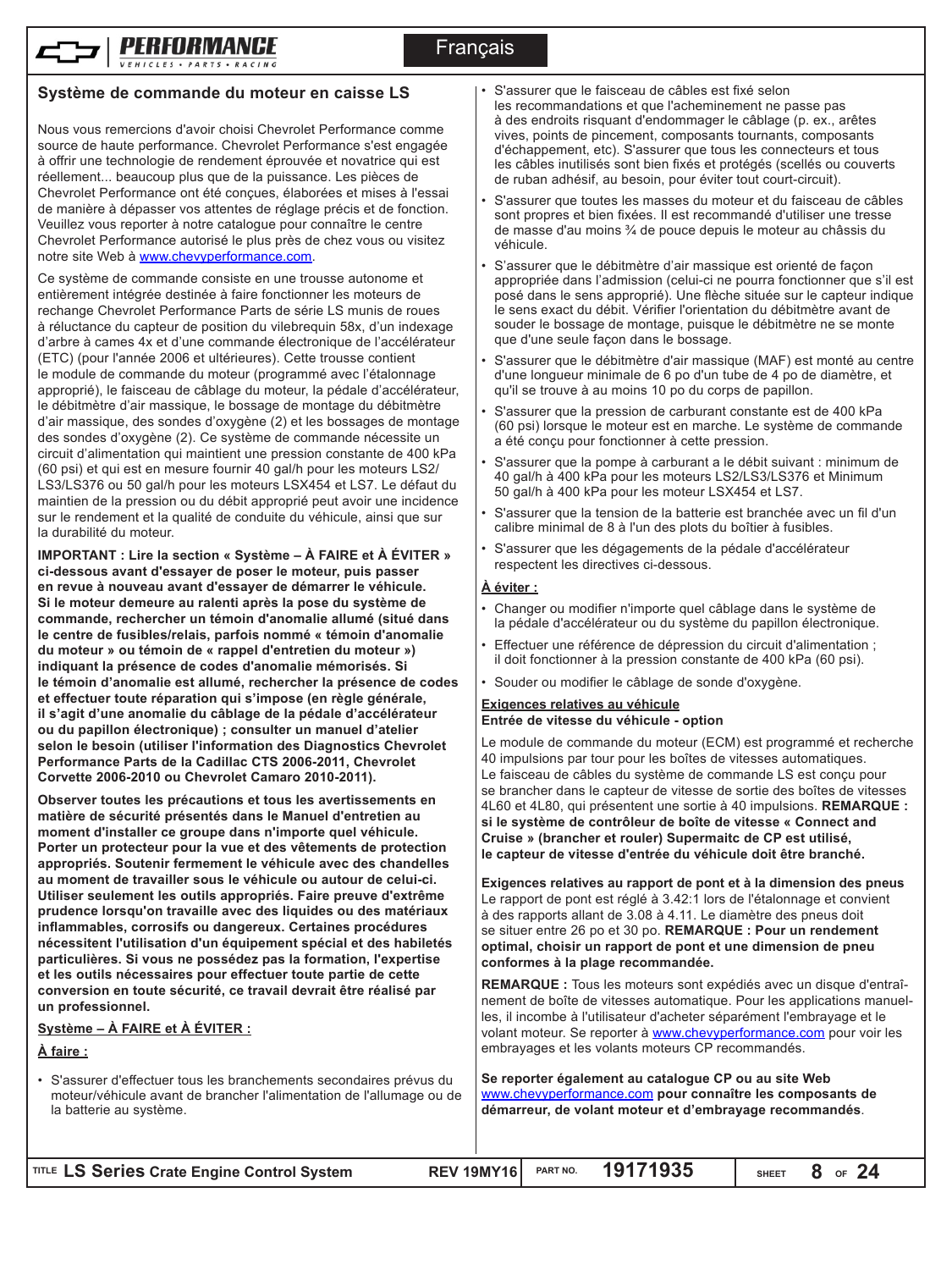

**REMARQUE : les pièces de la présente liste peuvent avoir été mises à jour ou remplacées. Pour la dernière liste des numéros de pièces, visiter le site** www.chevyperformance.com**.**

## **Liste de pièces :**

Ces instructions portent sur les ensembles suivants :

| 19354334 | Trousse de système de commande de moteur LS7    |
|----------|-------------------------------------------------|
| 19354328 | Trousse de système de commande                  |
|          | de moteur LS2 - semblable au LS3                |
| 19354330 | Trousse de système de commande                  |
|          | de moteur LS376-480                             |
| 19354332 | Trousse de système de commande                  |
|          | de moteur LS376-525                             |
| 19354328 | Trousse de système de commande de moteur LS3    |
| 19354342 | Trousse de système de commande de moteur LSX454 |
|          | pour boîte de vitesses automatique              |
| 19354344 | Trousse de système de commande de moteur LSX454 |
|          | pour boîte de vitesses manuelle                 |

### **Pour les applications LS2, veuillez consulter la dernière page.**

Chaque kit contient une unité de commande moteur préprogrammée pour le kit moteur spécifique.

# **Toutes les trousses de commande du moteur comprennent les**

| pièces suivantes : |                                                                            |
|--------------------|----------------------------------------------------------------------------|
| 19171935           | Feuille d'instructions                                                     |
| 19166573           | Faisceau de câbles du moteur                                               |
| 19202597           | Connexion volante de capteur MAP LS3/LS376<br>-ou- 19202598 LS2/LS7/LSX454 |
| 15865791           | Débitmètre d'air massique                                                  |
| 19166574           | Support du débitmètre d'air massique                                       |
| 10379038           | Pédale d'accélérateur                                                      |
| 12581966           | Sonde d'oxygène - quantité 2                                               |
| 15156588           | Bossage de montage de sonde d'oxygène – quantité 2                         |
|                    |                                                                            |

# **Directives d'installation :**

#### **ECM**

Le module de commande du moteur (ECM) est hermétique et peut être monté sous le capot. Il faut toutefois éviter les emplacements extrêmement chauds (échappement, etc.) ou les endroits sujets aux éclaboussures. Il n'est pas recommandé de monter l'ECM directement sur le moteur.

#### **Pédale d'accélérateur**

Monter la pédale d'accélérateur selon les directives dimensionnelles suivantes ; les détails du montage sont spécifiques à l'application et l'utilisateur doit en assumer la responsabilité. S'assurer que la pédale est montée solidement sur le véhicule. Il faut poser un passe-fil dans tous les trous de tôle par lequel le faisceau de câbles est acheminé, afin d'éviter tout dommage au câblage.

#### **DIRECTIVES DE DÉGAGEMENT MINIMAL DE L'ENSEMBLE PÉDALE D'ACCÉLÉRATEUR**



### **Débitmètre d'air massique (MAF)**

**REMARQUE : Il est essentiel que le débitmètre d'air massique soit monté selon les instructions ci-dessous. Si le montage n'est pas effectué selon les recommandations, cela peut avoir une incidence sur le rendement ou le comportement du véhicule.** 

Le débitmètre d'air massique doit être posé dans le système d'admission au moyen du bossage de montage de débitmètre d'air massique fourni. Le système d'admission doit être de 4 po de diamètre et comporter une section droite d'une longueur d'au moins 6 po. Monter le débitmètre d'air massique au centre de la section d'admission droite, en s'assurant que le centre du bossage de montage est situé à au moins 10 po du corps de papillon.

**Le débitmètre d'air massique doit être orienté correctement dans le système d'admission – prendre note que la flèche sur le capteur indique le sens du débit. S'assurer de souder le bossage de montage de façon appropriée – le débitmètre ne se monte que d'une seule façon dans le bossage (se reporter au schéma).**

Souder le bossage en place avant de poser le débitmètre. Une fois posé dans le véhicule, le débitmètre d'air massique devrait être monté de manière à ce que l'extrémité comportant le connecteur soit orientée entre l'horizontale et la verticale – ne pas orienter le connecteur vers le bas.

#### **DIRECTIVES DE MONTAGE DU DÉBITMÈTRE D'AIR MASSIQUE**



**Filtre à air :** Il est recommandé d'utiliser un filtre à air à élément sec. **REMARQUE : l'approvisionnement en carburant ne peut pas être garanti si un filtre à air du type à élément huilé est utilisé.**

**Sondes d'oxygène : REMARQUE : Il est essentiel que les sondes d'oxygène soient montées selon les consignes ci-dessous. Le système d'échappement DOIT être étanchéisé de manière appropriée – toute fuite près des sondes (en aval ou en amont) peut entraîner le fonctionnement inapproprié du circuit d'alimentation. Si les sondes ne sont pas montées tel que recommandé ou s'il existe une fuite du système d'échappement, cela peut avoir une incidence sur le rendement ou la maniabilité du véhicule. Effectuer un essais d'étanchéité du système d'échappement pour s'assurer d'une étanchéité adéquate (mêmes des fuites mineures peuvent avoir une incidence sur la commande d'alimentation en carburant).**

**Les sondes d'oxygène** doivent être montées dans la zone « collecteur » de la tubulure d'échappement ou des collecteurs dans un endroit qui permet d'échantillonner également les gaz d'échappement de tous les cylindres (les collecteurs d'échappement de série comportent un bossage de montage pour les sondes d'oxygène). S'assurer d'acheminer le câblage et les connecteurs à l'écart des zones de chaleur élevée. Les sondes d'oxygène doivent être montées de façon à ce que leur extrémité pointe entre l'horizontale et entièrement vers le bas – ne pas monter

| TITLE LS Series Crate Engine Control System | REV 19MY16 PART NO. $19171935$ | SHEET $9$ of $24$ |
|---------------------------------------------|--------------------------------|-------------------|
|                                             |                                |                   |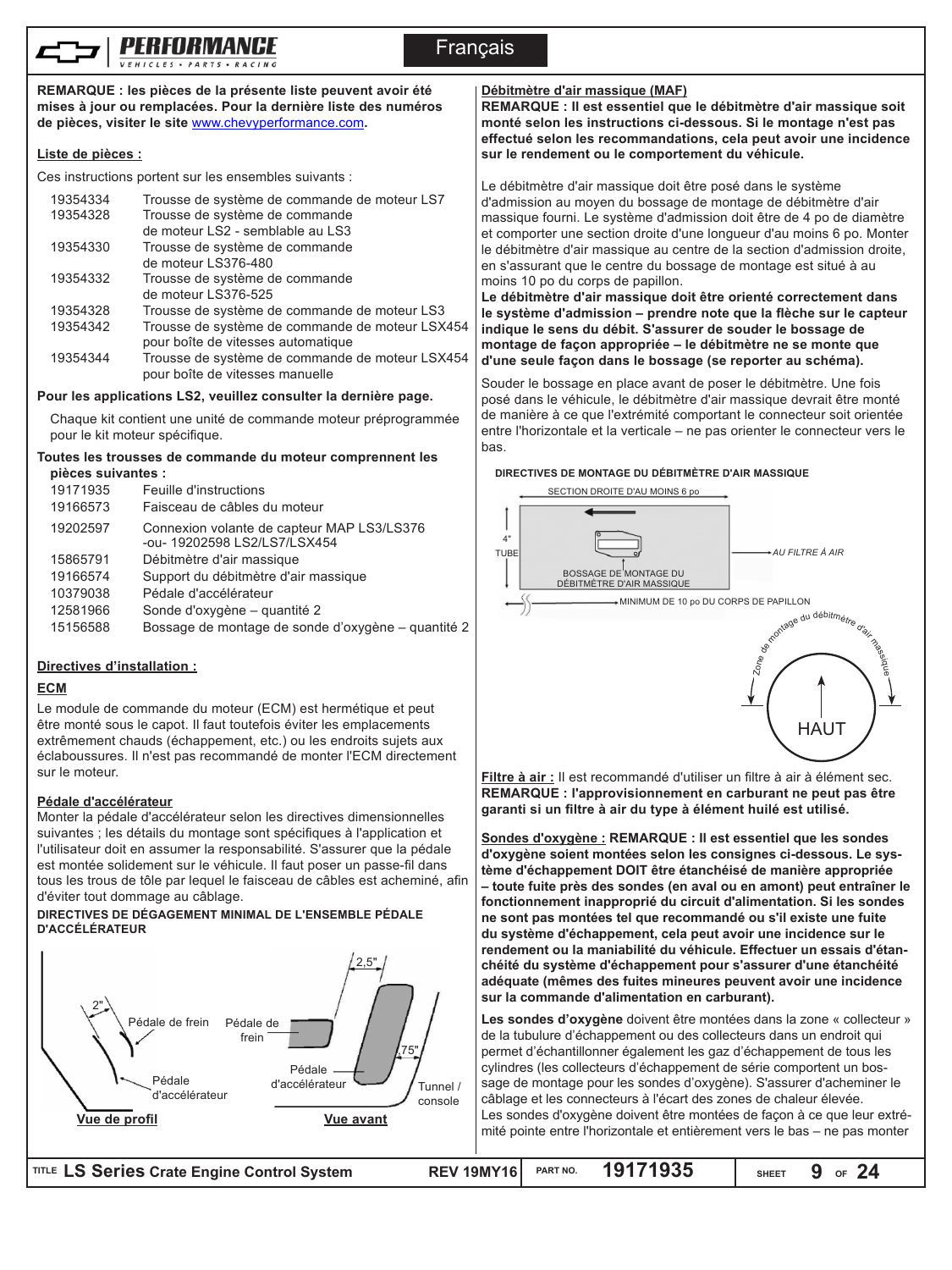

# **Francais**

les sondes en orientant leur extrémité vers le haut. Si des collecteurs sont | utilisées, souder dans les bossages de montage fournis (trou de 7/8 po).

**Tubulures d'échappement :** Il est recommandé d'utiliser les tubulures d'échappement fournies ou des tubulures similaires de type pour moteur LS.

## **Système de recyclage des gaz de carter (RGC)**

#### **Comment effectuer le réglage du système RGC :**

Il y a deux orifices sur le moteur qui composent le système de RGC. Les orifices sur le moteur sont :

**1)** Couvercle de soupapes arrière gauche (côté conducteur).

**2)** Centre supérieur de la tubulure d'admission.

Les orifices munis de tubes argentés peuvent paraître simples, mais ils ne doivent pas être modifiés. Ces tubes sont munis d'un petit orifice à l'intérieur qui remplace une soupape RGC des conceptions antérieures.

Il y a un orifice d'air frais qui se trouve à l'avant du couvre-culasse droit (côté passager). Il s'agit encore une fois d'un tube argenté orienté vers l'avant sur le couvre-culasse. Cet orifice doit être raccordé à l'air propre filtré. Ce raccordement doit se trouver à l'intérieur du système de filtre à air du moteur et entre le débitmètre d'air massique et le corps de papillon du moteur. Comme le moteur brûle l'air pénétrant dans le système RGC, si l'orifice d'air frais se trouve avant le débit d'air massique (MAF), cet air pénétrera alors dans le moteur sans avoir été mesuré par le débitmètre, ce qui peut entraîner un mauvais fonctionnement du moteur.

**Source de dépression pour le servofrein :** L'orifice de dépression pour le servofrein est un bouchon situé à l'arrière de la tubulure d'admission. Pour raccorder la source de dépression au système de frein, il faut retirer le bouchon et se procurer le raccord no 12559760 vendu par un concessionnaire GM.

**Capteur de pression d'huile :** Si le connecteur de faisceau de câbles ne se branche pas sur le capteur de pression d'huile, il est possible d'acheter le capteur 12616646 ou l'équivalent. Il s'agit d'un branchement optionnel et il n'est pas nécessaire au fonctionnement du système de commande.

**Faisceau de câbles du moteur :** La description ci-dessous énumère les connexions sur le moteur et sur le côté du véhicule. Les circuits optionnels sont décrits à la section « Caractéristiques du système » ci-dessous. **REMARQUE : Un témoin d'anomalie (parfois appelé témoin de « rappel d'entretien du moteur ») est monté à l'intérieur du centre de fusibles/relais. Une sortie de témoin d'anomalie redondante est également disponible dans le faisceau de câblage près du connecteur de module de pédale. Il est conseillé d'installer également un témoin d'anomalie dans un endroit bien en vue dans l'habitacle. Le circuit doit être alimenté par un voyant à faible courant de 12 V et une alimentation d'allumage de 12 V. La sortie du témoin d'anomalie de l'ECM fournit la masse au circuit.**

# **Connexions requises pour un fonctionnement approprié**

- Sonde de liquide de refroidissement connecteur à 2 broches
- Débitmètre d'air massique connecteur à 5 broches
- Capteur de position d'arbre à cames connecteur à 3 broches
- Commande électronique du papillon des gaz connecteur <sup>à</sup> <sup>6</sup> broches
- Capteur de pression absolue de la tubulure d'admission (MAP) connecteur à 3 broches
- Sondes d'oxygène (2 au total) connecteurs à 5 broches
- Capteurs de détonations (2 au total) connecteurs à 2 broches
- Blocs de bobines d'allumage (2 au total) connecteurs à 8 broches
- Injecteurs de carburant (8 au total) connecteurs à 2 broches
- Capteur de position du vilebrequin connecteur à 3 broches
- Capteur de pédale d'accélérateur connecteur à 6 broches
- Câble d'entrée de commutateur d'allumage
- Câble de commande de pompe à carburant
- Œillets de masse du moteur (3 au total)
- Alimentation de la batterie (goujon du centre à fusibles/relais) Câble de commande du ventilateur de refroidissement

## **Connexions optionnelles (non requises pour le fonctionnement)**

- Connecteur de commande de l'alternateur
- Capteur de pression d'huile à moteur connecteur à 3 broches
- Capteur de vitesse du véhicule—Connecteur 2 broches nécessaire uniquement pour les commandes de boîte de vitesses « CPP Connect & Cruise »
- Sorties facultatives pour l'utilisateur dans la cloison connecteur à 12 broches (12 voies)

# **Connexions**

Brancher tous les connecteurs sur le moteur/côté du véhicule avant de brancher le faisceau de câbles à l'ECM. Tous les connecteurs sur le moteur/côté du véhicule portent une étiquette de leur fonction. Consulter un manuel de réparation, au besoin, pour déterminer l'emplacement des connexions (se reporter à l'information figurant dans le manuel de réparation ci-dessous).

#### **REMARQUE : Il peut être plus facile de poser le faisceau de câbles sur le moteur avant de poser le moteur dans le véhicule.**

Le faisceau de câblage comporte un centre de fusibles/relais comprenant tous les fusibles et relais nécessaires, ainsi qu'un connecteur de cloison à 12 voies (avec connecteur d'accouplement étanche) qui comprend des sorties pouvant être utiles à l'utilisateur (se reporter à la section « Sorties de connecteur de cloison » ci-dessous). Le centre de fusibles/relais doit être monté aussi haut que possible dans le compartiment moteur afin d'éviter toute éclaboussure et tout débris de la route inutiles. Tenir également le connecteur de cloison 12 voies et le connecteur de diagnostic (ces deux connecteurs sont connectés depuis le centre de fusibles/relais) aussi haut et bien protégés que possible.

Les 3 connecteurs de l'ECM sont indexés pour qu'ils ne se branchent qu'aux emplacements appropriés. Poser le connecteur en pressant fermement vers le bas jusqu'à ce qu'il soit bien assit, ensuite tirer la barre coulissante supérieure vers le bas jusqu'à ce que vous entendiez un claquement et qu'elle se verrouille en place. La barre devrait se mettre en place facilement et ne devrait pas bouger si le connecteur est assis correctement, ne pas appliquer une force excessive.

Attacher les oeillets de mise à la terre du faisceau de câbles (3 au total) au bloc-moteur, en s'assurant que les raccords sont propres et bien fixés, et attacher le fil de la pompe à carburant du centre du fusible/ relais au côté alimentation de la pompe (cette charge d'alimentation est protégée par fusible et commandée par relais à partir du module de commande du moteur (ECM)).

**S'assurer que tous les raccords latéraux du moteur et du véhicule choisis ont été raccordés avant de procéder au branchement de l'alimentation.**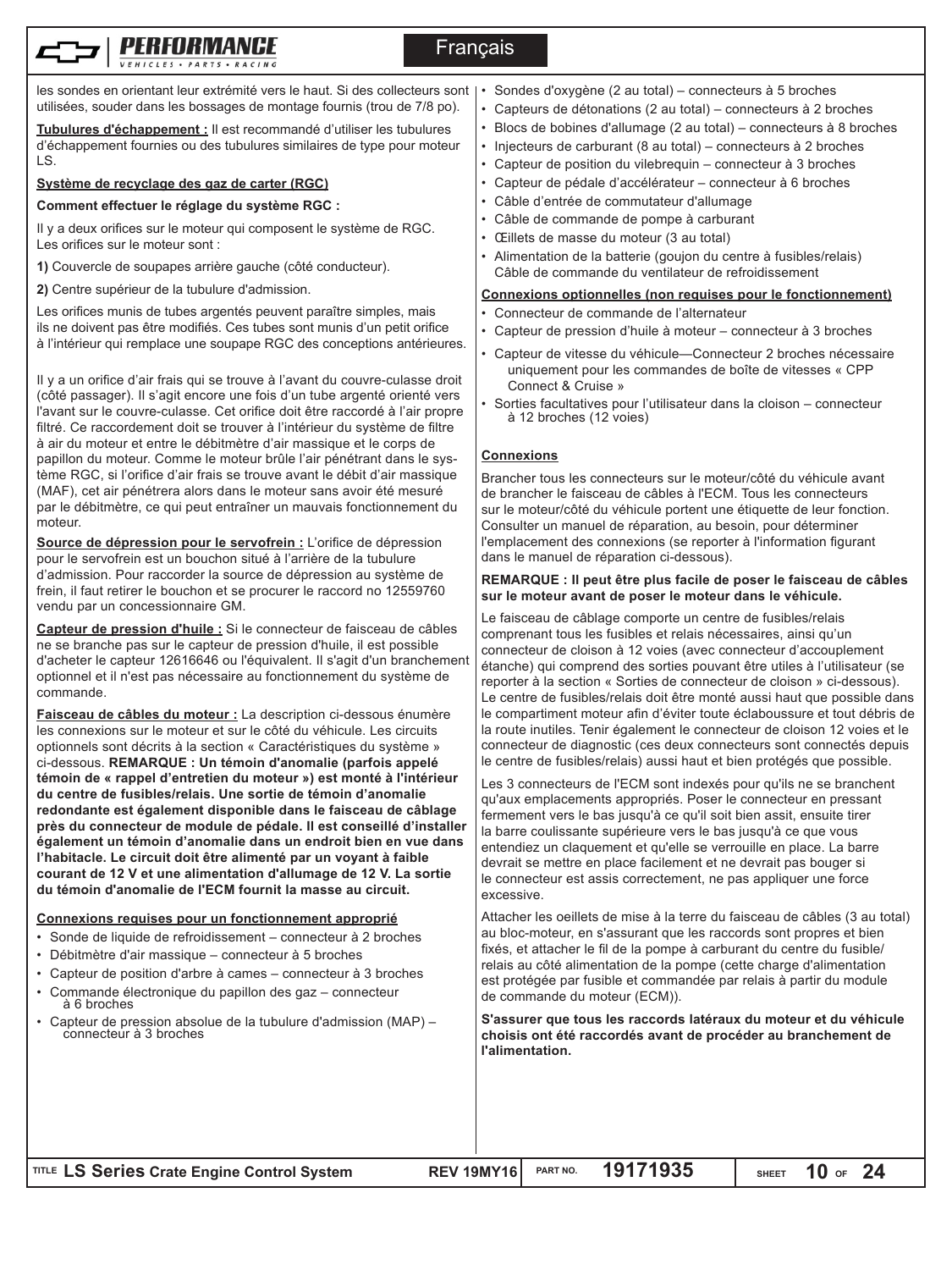# Français





Attacher une charge d'alimentation à fusible d'allumage de 12 volts du véhicule au fil du commutateur d'allumage rose (PK) dans le faisceau de câbles (cela est nécessaire pour l'activation de la bonne séquence de mise en marche de l'ECM). Ce fil peut être acheminé par le compartiment passager avec le connecteur de pédale d'accélérateur et le connecteur de lien diagnostic. Brancher ensuite l'alimentation de la batterie (fil de calibre 8 minimum) au goujon horizontal du centre de relais à fusible. Les deux autres goujons sont réservés aux accessoires (50 A à fusible) ; la pose du faisceau de câbles est terminée.

Des caractéristiques supplémentaires et des descriptions de connecteurs de cloison sont également incluses ci-dessous :

#### **Caractéristiques du système**

- Le centre de fusible/relais contient tous les fusibles et les relais requis pour le bon fonctionnement du moteur. Des ouvertures pour fusibles de rechange et relais sont prévues pour une utilisation ultérieure possible par le client.
- Le centre de fusible/relais comprend un témoin de défaillance (MIL), lequel s'allumera si un code d'anomalie du moteur s'établit. Se rendre chez un concessionnaire Chevrolet Performance pour faire récupérer ce code à partir du connecteur de diagnostic dans le centre de relais à fusible (au moyen de Tech 2 et l'option Chevrolet Performance Parts Diagnostics ou de la configuration de la boîte manuelle LSA du CTS 2009). Il est également possible de récupérer des codes avec un analyseur-contrôleur du marché secondaire capable de lire cette configuration.

**REMARQUE : Le témoin d'anomalie s'allume lorsque la clef du véhicule est en position de marche ; il s'éteindra une fois que le moteur aura démarré s'il n'y a pas de codes d'anomalie établis. Un fil redondant de témoin d'anomalie est inclus dans le faisceau de câbles de façon à permettre la pose d'une lampe à l'intérieur du compartiment passager. Le fil est situé dans la botte de fil près du connecteur de la pédale et de la tension d'allumage.**

- Un ventilateur de refroidissement est commandé par l'ECM. La commande est programmée pour mettre en marche un ventilateur de 12 V lorsque le liquide de refroidissement atteint 97 degrés Celsius (207 degrés Fahrenheit). Le câble de commande du ventilateur est de type à fusibles/relais et on doit le brancher directement au ventilateur.
- La pompe à carburant est commandée par l'ECM. Le fil de commande fournit une tension de 12 volts et est protégé par fusible/relais ; il devrait être branché au côté de 12 volts de la pompe à carburant.
- Le connecteur de cloison porte un signal de tachymètre (voir ci-dessous). Il s'agit d'un signal de sortie 2 impulsions/révolution qui peut correspondre à une configuration 4 cylindres dans certains tachymètres ou contrôleurs de boîte de vitesses. Noter que le signal est une onde carrée de basse tension. Certains contrôleurs de compte-tours ou de transmission pourraient nécessiter une résistance de polarisation à l'alimentation afin de lire le signal, qui est similaire à une résistance active de 5 000 ohms, ¼ watt - ce détail est laissé à la discrétion de l'utilisateur. Le circuit suivant a fonctionné pour plusieurs appareils - la valeur de résistance pourrait avoir besoin d'être changée si votre appareil ne lit pas cette sortie correctement.



**REMARQUE : Lorsqu'il est branché au faisceau de câbles du système « Connect and cruise » Supermatic de CP, le contrôleur de boîte de vitesse ne requiert aucune résistance à excursion haute.**

- Une sortie de pression d'huile est comprise dans le connecteur de cloison et celle-ci peut être utilisée pour un manomètre, si désiré (voir la mise à l'échelle ci-dessous). Si le signal de pression d'huile optionel du connecteur de cloison est utilisé, s'assurer que le faisceau de câbles est branché dans le capteur de pression d'huile.
- Une sortie de vitesse du véhicule est comprise dans le connecteur de cloison en vue d'être utilisée avec les indicateurs de vitesse à mise à l'échelle automatique. Le connecteur du capteur de vitesse du véhicule (VSS) dans le faisceau de câbles doit être attaché à un capteur de vitesse de type à réluctance variable (caractéristique sur la plupart des boîtes de vitesses automatiques des anciens modèles de GM) pour que cela fonctionne.

#### **Sorties de connecteur de cloison**

| Broche L du connecteur de cloison | <b>Connecteur homologue</b> |
|-----------------------------------|-----------------------------|
| Connecteur 15326849               | Connecteur 15326854         |
| Borne femelle 12191818            | Connecteur mâle 15304701    |
| Joint 15366021                    | Joint 15366021              |
| Bouchon 15305171                  | Bouchon 15305171            |
| TPA 15430903                      | TPA 15430903                |
| CPA 15317832                      |                             |
|                                   |                             |



**Vue de chargement ou vue arrière**

| 2501A<br>419a | A            | 22 |                            |                                    |
|---------------|--------------|----|----------------------------|------------------------------------|
|               |              |    | Naturel (TAN)              | GMLAN haute vitesse (-)            |
|               | <sub>B</sub> | 22 | Brun/Blanc<br>(BN/WH)      | Témoin d'anomalie                  |
| 121           | C            | 22 | Blanc (WH)                 | Vitesse du moteur                  |
| 818           | D            | 22 | Brun (BN)                  | Vitesse du véhicule -<br>extérieur |
| 432B          | E            | 22 | Vert pâle<br>$(LG-GN)$     | Signal de MAP                      |
|               | F            |    | <b>Bouchon</b>             | Vide                               |
| 2500A         | G            | 22 | Naturel /Noir<br>(TAN/BK)  | GMLAN basse vitesse (+)            |
| 331B          | H            | 22 | Naturel /Blanc<br>(TAN/WH) | Signal de pression d'huile         |

**IITLE LS Series Crate Engine Control System <b>REV 19MY16** PART NO. **19171935** 

**SHEET OF 11 24**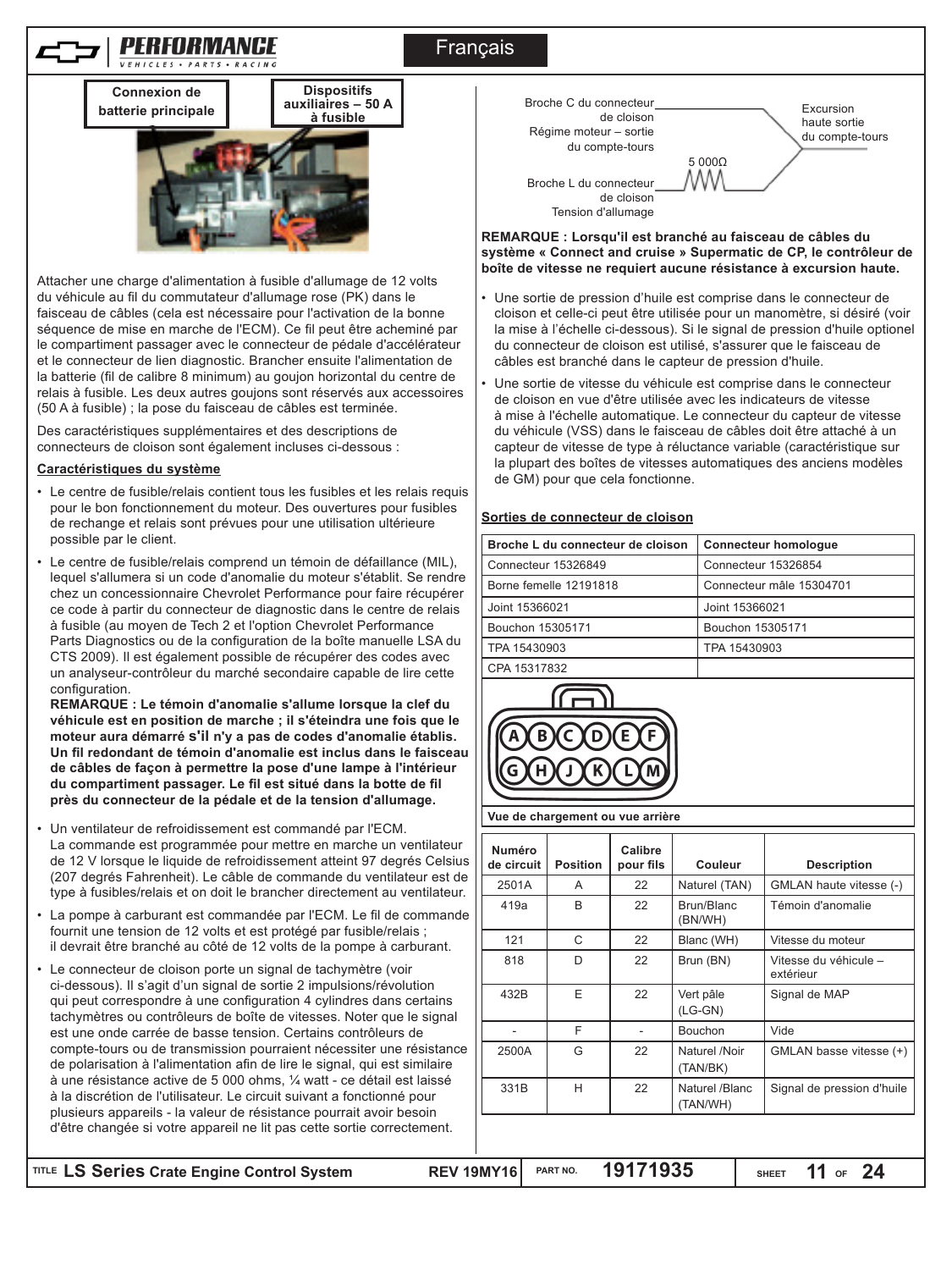

| 486B            |   | 22 | Violet (PU) | Position du papillon<br>numéro 2 (0,5 V-4,5 V) |
|-----------------|---|----|-------------|------------------------------------------------|
| 40F             |   | 18 | Orange (OR) | Fusible d'alimentation de<br>la batterie       |
| 5292            |   | 18 | Rose (PK)   | Puissance de mise sous<br>tension d'allumage   |
| 50 <sub>B</sub> | M | 18 | Noir (BK)   | Masse                                          |

Sortie du connecteur de cloison - Les bornes pour le connecteur homologue inclus peuvent être acquises chez un concessionnaire GM dans la trousse d'entretien de borne Delphi. Les bornes portent le numéro de pièce Delphi 15326269 (numéro de pièce GM 19167018) et les joints de fils sont de numéro de pièce Delphi 15366021 (joint blanc). On peut retrouver ceux-ci au comptoir de service de plusieurs concessionnaires.

- Liaison de données GMLAN (NATUREL/BANDE NOIRE [+], NATUREL [-]) – Celle-ci fournit les messages de communication GMLAN contenant les paramètres de fonctionnement du moteur pour une utilisation potentielle dans les modules complémentaires futurs – toute intégration actuelle de ceux-ci est laissée à la discrétion de l'utilisateur. Peut être utilisée avec un écran de lecture de tableau de bord LAN ou électronique.
- Signal de compte-tours (BLANC) Il s'agit d'une sortie à 2 impulsions par rotation (voir les caractéristiques ci-dessus).
- Vitesse du véhicule (BRUN) Il s'agit d'une sortie non mise à l'échelle pour une utilisation avec les indicateurs de vitesse à mise à l'échelle automatique qui ne fonctionnera pas si un VSS est branché à l'ECM par l'entremise du fil de VSS dans le faisceau de câbles.
- Pression absolue de la tubulure d'admission (MAP) (VERT PÂLE) – Ceci est une sortie qui est utilisée dans les indicateurs ou pour l'indication des charges dans les commandes de boîtes de vitesses (tout raccordement doit être effectué à un dispositif à haute impédance). La sortie est un signal de 0-5 V dont la plage est de 10 à 105 kPa (1,5 à 15,2 psi). Utiliser le câble de masse dans le connecteur de cloison à titre de référence basse tension (masse).
- Capteur de Pression d'huile (NATUREL/RAYURE BLANCHE) Ceci est la sortie zéro à cinq volts du capteur de pression d'huile qui peut être utilisée aux fins de surveillance (Pression (psi) = [tension de capteur 32\*]-16). **Consulter le tableau ci-dessous.** Utiliser le câble de masse dans le connecteur de cloison à titre de référence basse tension (masse).

| PSI =        | $(32*tension)-16$ |  |  |
|--------------|-------------------|--|--|
| <b>Volts</b> | PSI               |  |  |
| 0.5          | 0.0               |  |  |
| 1.0          | 16.0              |  |  |
| 2.0          | 48.0              |  |  |
| 3.0          | 80.0              |  |  |
| 4.0          | 112.0             |  |  |
| 5.0          | 144.0             |  |  |

• Position du papillon (VIOLET) – Ceci est une sortie qui est utilisée dans les indicateurs ou pour l'indication des charges dans les commandes de boîtes de vitesses (tout raccordement doit être effectué à un dispositif à haute impédance). La sortie est un signal de 0,5 à 4,5 V dont la plage est de 0 à 100 %. Utiliser le câble de masse dans le connecteur de cloison à titre de référence basse tension (masse).

• Alimentation de 12 volts protégée par fusible de 10 A (ORANGE) – Il s'agit d'une alimentation de puissance de sortie qui est toujours activée.

• Alimentation d'allumage de 12 volts protégée par fusible de 15 A (ROSE) – Il s'agit d'une alimentation de puissance de sortie qui est activée seulement lorsque le contact est mis.

• Masse (NOIR) – Celle-ci est utilisée en tant que tension de basse référence (masse) pour l'achèvement des circuits de MAP, du TPS et de sortie de pression d'huile. Elle peut également être utilisée pour les modules branchés aux deux sorties de 12 volts protégées par fusible.

Les bornes pour le connecteur homologue peuvent être acquises chez un concessionnaire GM dans la trousse d'entretien des bornes Delphi (J38-125) dans le plateau 8 position 9. Dans la plupart des concessionnaires, celles-ci peuvent être trouvées au poste de service.

**REMARQUE : si on utilise un contrôleur de boîte de vitesses Supermatic CP, numéro de pièce 19212657, le signal du tachymètre (BLANC) et la position du papillon (VIOLET) doivent être branchés. Si une trousse « Connect and Cruise » (brancher et rouler) Supermatic de CP est utilisée (numéro de pièce 19257634 ou 19257661), le connecteur de cloison doit être branché dans le faisceau « Connect and Cruise » Supermatic de CP. Pour le système « Connect and Cruise », le signal du tachymètre et la position du papillon sont reçus par le connecteur de cloison.**

#### **Procédures de démarrage et de rodage**

**Francais** 

**La sécurité d'abord.** Si le véhicule est sur le sol, s'assurer que le frein de stationnement est engagé, que les roues sont calées et que le véhicule ne peut s'engager dans un rapport. Vérifier si tout est installé adéquatement et que rien ne manque.

- **1. Remplissage de fluide et d'huile :** cet ensemble moteur pourrait avoir besoin d'être rempli avec de l'huile ou qu'on lui en ajoute. Après avoir posé le moteur, s'assurer que le carter de vilebrequin a été rempli avec l'huile moteur appropriée jusqu'au niveau de remplissage d'huile recommandé sur la jauge graduée. Tous les moteurs en caisse Chevrolet Performance LS nécessite l'utilisation d'une huile spéciale conforme à la norme GM 4718M (spécifié sur l'étiquette de la bouteille d'huile). L'huile Mobil 1 est un exemple d'huile recommandée. Les autres huiles qui sont conformes à cette norme pourraient être identifiées comme étant synthétiques. Toutefois, ce ne sont pas toutes les huiles synthétiques qui sont conformes à la norme GM. Ne rechercher et n'utiliser qu'une marque d'huile qui satisfait à la norme GM4718M de GM. Vérifier également le niveau de fluides nécessaires comme le liquide de refroidissement, le liquide de servodirection, etc. et remplir les réservoirs au besoin.
- **2. Amorce du circuit d'huile : a.** Le moteur doit être amorcé avec de l'huile préalablement au démarrage. Poser une jauge à pression d'huile (l'emplacement du capteur de pression d'huile existant supérieur arrière du moteur pourrait être utilisé) et débrancher le système de commande du moteur (couper l'alimentation du module de commande du moteur est généralement recommandé). **REMARQUE :** Débrancher seulement les connecteurs d'allumage et d'injection de carburant n'est pas recommandé – veiller à ce que le système de commande ne fournisse pas de tension d'allumage ou de carburant au moteur. **b.** Une fois que le système de commande du moteur a été débranché, démarrer le moteur en utilisant le démarreur pendant 10 secondes et vérifier la pression d'huile. Si aucune pression n'est indiquée, attendre 30 secondes et essayer de démarrer encore pendant 10 secondes. **Répéter ce processus jusqu'à ce que la pression d'huile soit indiquée sur la jauge.**
- **3. Démarrage initial du moteur :** rebrancher le système de commande du moteur. Démarrer le moteur et écouter afin de déceler la présence de bruits inhabituels. Si aucun bruit inhabituel n'est remarqué, laisser tourner le moteur à environ 1 000 tours par minute jusqu'à ce qu'il atteigne sa température de fonctionnement normale.

| TITLE LS Series Crate Engine Control System |  | REV 19MY16 PART NO. 19171935 | SHEET $12$ of $24$ |  |
|---------------------------------------------|--|------------------------------|--------------------|--|
|                                             |  |                              |                    |  |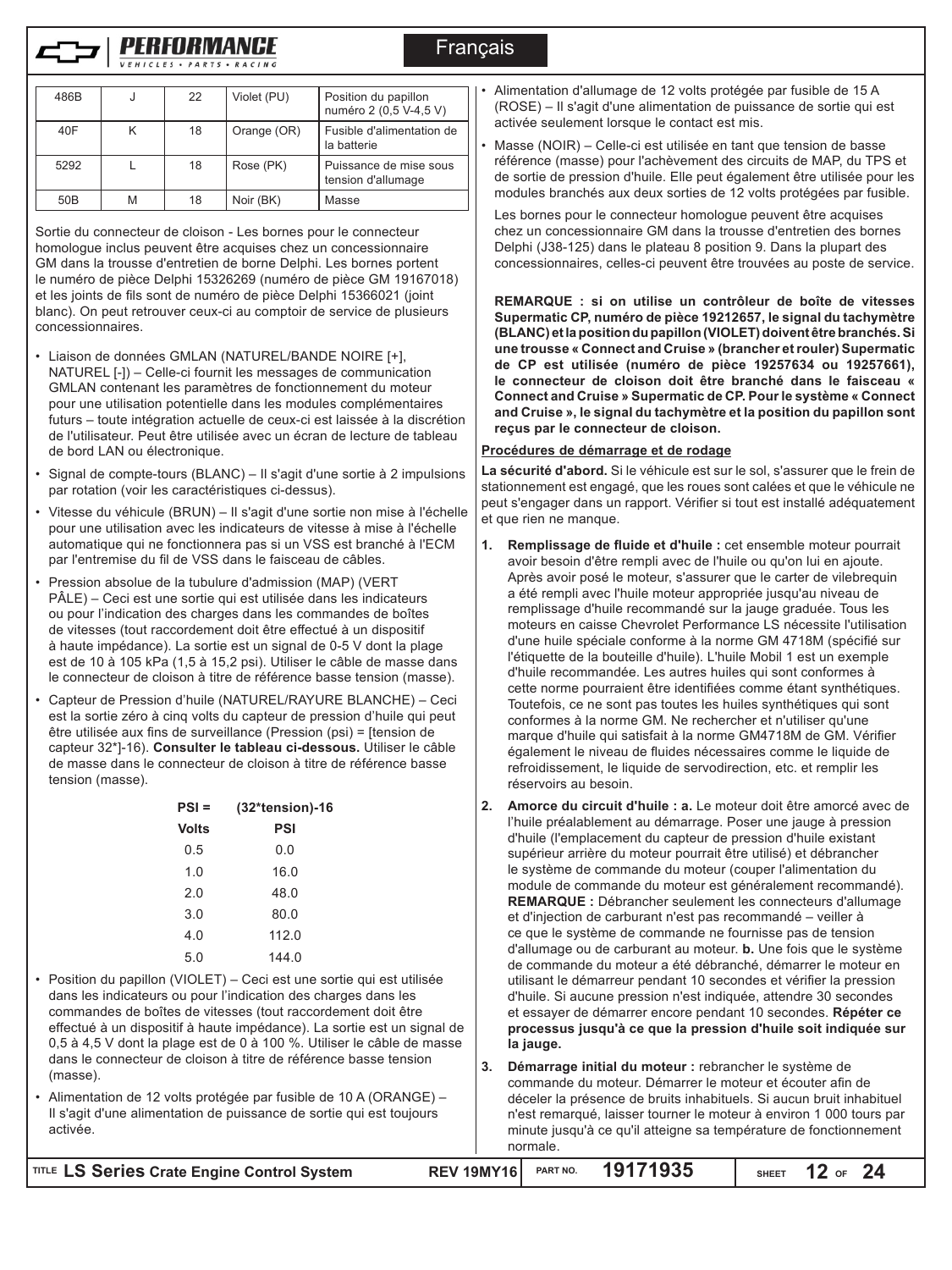# **Francais**

- 
- **4. Recommandation en matière de réchauffement du moteur :** lorsque cela est possible, vous devriez toujours permettre au moteur de se réchauffer avant de conduire. Une bonne pratique est de permettre à la température du carter d'huile et de l'eau d'atteindre 180°F avant de tirer de lourdes charges ou de faire des courses à accélération brusque.
- **5. Première période de rodage de 30 milles :** le moteur devrait être entraîné à différentes charges et dans différentes conditions les 30 premiers milles ou pendant une heure sans être au régime maximal (WOT) ou sans subir d'accélérations brusques du nombre de tours par minute.
- **6. Accélérations moyennes pour le rodage :** effectuer cinq ou six accélérations moyennes du régulateur (50 %) à environ 4 000 tours par minute et retourner au régime de ralenti (0 % du papillon).
- **7. Accélérations brusques pour le rodage :** effectuer deux ou trois accélérations brusques du régulateur (WOT 100 %) à environ 4 000 tr/min et retourner au régime de ralenti (0 %).
- **8. Vidange d'huile et changement de filtre :** vidanger l'huile en suivant les caractéristiques techniques présentées à l'étape 1 et remplacer le filtre avec un nouveau filtre à huile PF48 AC Delco. Vérifier l'huile et le filtre à huile afin de repérer toute particule étrangère pour s'assurer que le moteur fonctionne correctement.
- **9. Période de rodage de 500 milles :** conduire les prochains 500 milles (12 à 15 heures-moteur) sous des conditions normales. Ne pas faire tourner le moteur à sa vitesse nominale maximale. De plus, ne pas exposer le moteur à des périodes prolongées de charge élevée.
- **10. Vidange d'huile et changement du filtre après un rodage de 500 milles :** vérifier une fois de plus l'huile et le filtre à huile afin de repérer toute particule étrangère pour s'assurer que le moteur fonctionne correctement.

# **Renseignements sur l'entretien**

Communiquer avec votre concessionnaire Chevrolet Performance Parts pour un entretien ou pour des instructions sur la manière d'obtenir des renseignements sur les manuels du propriétaire et l'entretien. Utiliser les renseignements des **diagnostics de Chevrolet Performance Parts**, lesquels peuvent être sélectionnés à partir du premier menu sur le Tech2 pour les diagnostics de moteur et de faisceau de câbles (utiliser ces renseignements pour tous les systèmes de moteur en caisse LS).



Annexe : Visiter l'adresse www.chevyperformance.com pour consulter la liste des démarreurs, des embrayages et des volants recommandés pour les applications manuelles et les pièces pour l'entraînement des accessoires.

#### **Comment le système de ventilation positive de carter de moteur (PCV) fonctionne :**

Un système de ventilation de carter de moteur fermé doit être utilisé afin de permettre une évacuation des vapeurs de carter de moteur plus complète. L'air filtré provenant de la conduite du système d'admission d'air (filtre à air) est fourni au carter de vilebrequin, mélangé avec les vapeurs perdues, et dirigé vers un appareil de mesure de ventilation du carter de vilebrequin avant d'entrer dans la tubulure d'admission. Le composant de base du système de PCV est l'orifice de mesure de débit de PCV. Les changements de dépression au sein de la tubulure d'admission occasionnent des variations de débit des vapeurs perdues. Si des conditions anormales de fonctionnement sont réunies, la conception du système de PCV permet à des quantités excessives de vapeurs perdues d'aller à contre-courant par le tube de ventilation du carter de vilebrequin vers le système d'admission d'air du moteur (filtre à air) afin d'y être consumées au cours de la combustion normale. Cette conception de système de ventilation du moteur minimise la consommation d'huile et réduit de manière importante les possibilités d'ingestion d'huile pendant l'exécution de manoeuvres limites de tenue de route du véhicule.

#### **Broches de connecteurs d'ECM :**

| ECM                         |  |
|-----------------------------|--|
| Bleu (BU)                   |  |
| Article C1                  |  |
| 34576-0703 Connecteur       |  |
| 33467-0003 Borne (cal. 22)  |  |
| 33467-0005 Borne (cal. 18)  |  |
| 34586-0001 Bouchon          |  |
| 34575-003 Couvercle de tenu |  |
|                             |  |

| <b>Numéro</b><br>de circuit | Pos | Calibre<br>pour fils | <b>Couleur</b>                         |                                                  |
|-----------------------------|-----|----------------------|----------------------------------------|--------------------------------------------------|
| 239M                        | 10  | 22                   | Rose (PK)                              | Puissance                                        |
| 419                         | 12  | 22                   | Brun/Blanc<br>Éclairage CEL<br>(BN/WH) |                                                  |
| 465                         | 13  | 22                   | Vert/Blanc<br>(GN/WH)                  | Position 7A de bus de<br>fusible                 |
| 239                         | 19  | 18                   | Rose (PK)                              | Puissance                                        |
| 1440                        | 20  | 22                   | Rouge/Blanc<br>(RD/WH)                 | Position 6G de bus de<br>fusible                 |
| 121                         | 25  | 22                   | Blanc (WH)                             | Position C de la cloison de<br>vitesse du moteur |
| 1164                        | 33  | 22                   | Blanc/Noir<br>(WH/BK)                  | Position F du module de<br>la pédale             |
| 1374                        | 35  | 22                   | Rouge (RD)                             | Position C du module de<br>la pédale             |
| 1271                        | 36  | 22                   | Brun (BN)                              | Position D du module de<br>la pédale             |
| 1272                        | 37  | 22                   | Violet (PU)                            | Position A du module de<br>la pédale             |
| 818                         | 39  | 22                   | Brun (BN)                              | Broche D cloison                                 |
|                             |     |                      |                                        |                                                  |

**LS Series Crate Engine Control System REV 19MY16 TITLE PART NO. 19171935**

**SHEET OF 13 24**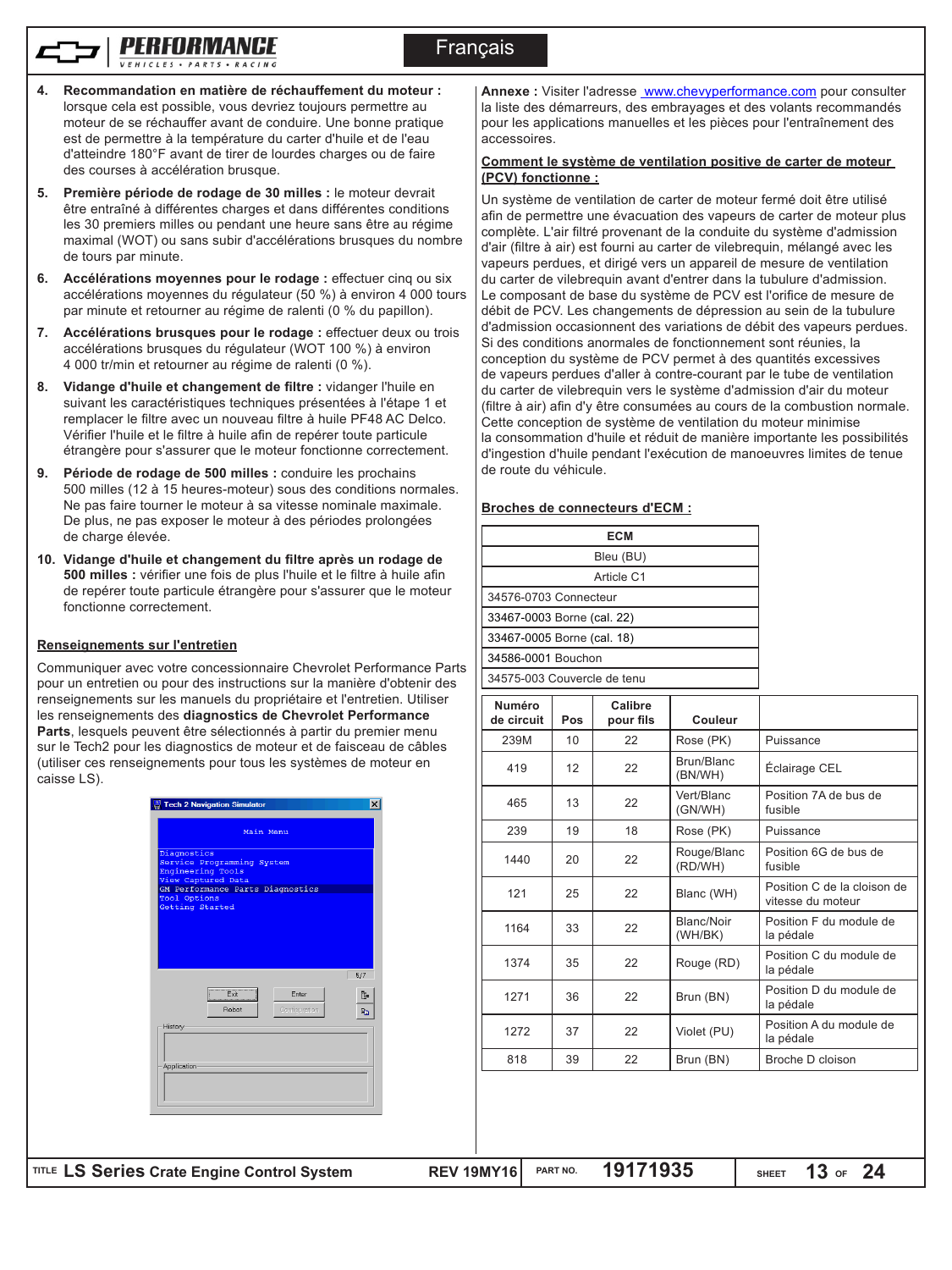

# **PERFORMANCE**

**Français** 

| Numéro<br>de circuit                                            | Pos            | Calibre<br>pour fils                | Couleur                      |                                                                        | <b>Numéro</b><br>de circuit | Pos | Calibre<br>pour<br>fils | Co                 |
|-----------------------------------------------------------------|----------------|-------------------------------------|------------------------------|------------------------------------------------------------------------|-----------------------------|-----|-------------------------|--------------------|
| 5069                                                            | 40             | 22                                  | Brun (BN)                    | Broche 1A de bus de<br>fusible                                         | 2755                        | 24  | 22                      | Noir (B            |
| PDL 1                                                           | 47             | 22                                  | Bleu (BU)                    | Position E du module de<br>la pédale                                   | 1868                        | 27  | 22                      | Jaune/             |
| PDL <sub>2</sub>                                                | 49             | 22                                  | Bleu pâle<br>$(LG-BU)$       | Position B du module de<br>la pédale                                   |                             |     |                         | (YW/BI<br>Rose/N   |
| 473                                                             | 54             | 22                                  | Bleu (BU)                    | Bus 7D de fusible                                                      | 1704                        | 28  | 22                      | (PK/BK             |
|                                                                 |                |                                     |                              | Toutes les autres positions doivent être munies de bouchons de cavité. | 1704A                       | 29  | 22                      | Rouge.<br>(RD/W    |
|                                                                 |                | <b>ECM</b>                          |                              |                                                                        | 1745                        | 32  | 22                      | Vert pâ            |
|                                                                 |                | Noir (BK)<br>Article C <sub>2</sub> |                              |                                                                        | 2127                        | 33  | 22                      | $(LG-G)$<br>Orange |
| Connecteur 34566-0103                                           |                |                                     |                              |                                                                        |                             |     |                         |                    |
| Borne 33467-0003 (cal. 22)                                      |                |                                     |                              |                                                                        | 2127A                       | 34  | 22                      | Vert (G            |
| Borne 33467-0005 (cal. 18)                                      |                |                                     |                              |                                                                        | 2129                        | 35  | 22                      | Brun (E            |
| Joint 7158-3113-40 (1 chaque)                                   |                |                                     |                              |                                                                        | 631                         | 39  | 22                      | Orange             |
| 7116-4152-02 Borne (1 chaque)                                   |                |                                     |                              |                                                                        |                             |     |                         |                    |
| Bouchon 34586-0001 (40 chaque)<br>Couvercle de tenue 34565-0003 |                |                                     |                              |                                                                        | 2705                        | 40  | 22                      | Gris (G            |
|                                                                 |                |                                     |                              |                                                                        | 552                         | 42  | 22                      | Nature             |
| <b>Numéro</b><br>de circuit                                     | Pos            | Calibre<br>pour<br>fils             | Couleur                      |                                                                        | 1867                        | 43  | 22                      | Vert pâ<br>(LG-GI  |
| 2121                                                            | $\mathbf{1}$   | 22                                  | Violet (PU)                  | Broche G de bobine impaire                                             | 1688                        | 44  | 22                      | Bleu pa<br>(LG-Bl  |
| 1664                                                            | $\mathbf{2}$   | 22                                  | Naturel (TAN)                | Position A du capteur Fr O2<br>impair                                  | 6753                        | 46  | 22                      | Brun (E            |
| 1665                                                            | 3              | 22                                  | Violet/Blanc<br>(PU/WH)      | Position B de la sonde<br>d'oxygène avant impaire                      |                             |     |                         | Bleu/Bl            |
| 1876                                                            | 6              | 22                                  | Bleu pâle<br>$(LG-BU)$       | Position A du capteur de<br>cognement uniforme                         | 878                         | 48  | 22                      | (BU/WI<br>Nature   |
| 407                                                             | $\overline{7}$ | 22                                  | Naturel (TAN)                | Position B du capteur de<br>cognement uniforme                         | 847                         | 49  | 22                      | (TAN/V             |
| 496                                                             | 8              | 22                                  | Bleu (BU)                    | Position A du capteur de<br>cognement impair                           | 846                         | 52  | 22                      | Jaune/<br>(YW/BI   |
| 1716                                                            | 9              | 22                                  | Gris (GY)                    | Position B du capteur de<br>cognement impair                           | 2122                        | 53  | 22                      | Rouge<br>(RD/W     |
| 581                                                             | 11             | 22                                  | Jaune (YW)                   | Position B de la commande<br>électronique du papillon                  | 2126                        | 54  | 22                      | Bleu pa<br>(LG-Bl  |
|                                                                 |                |                                     |                              | (ETC)                                                                  | 2123                        | 55  | 22                      | Bleu pa<br>(LG-Bl  |
| 582<br>5290                                                     | 12<br>13       | 22<br>18                            | Brun (BN)<br>Rose/Noir       | Position A de l'ETC<br>Position 1B cloison                             | 633                         | 59  | 22                      | Brun/B<br>(BN/W    |
| 5284                                                            | 14             | 22                                  | (PK/BK)<br>Violet (PU)       | Position D de commande du                                              | 331A                        | 60  | 22                      | Nature<br>(TAN/V   |
|                                                                 |                |                                     |                              | dispositif de mise en phase<br>de came                                 | 472                         | 62  | 22                      | Nature             |
| 1746                                                            | 16             | 22                                  | Bleu pâle/Noir<br>(LG-BU/BK) | Pos B Injecteur 3                                                      | 1869                        | 63  | 22                      | Bleu/B<br>(BU/W    |
|                                                                 | 17             | 22                                  | Violet/Blanc<br>(PU/WH)      | Position G des bobines<br>uniforme                                     | 485                         | 64  | 22                      | Vert (G            |
| 2128                                                            |                |                                     | Vert/Blanc<br>(GN/WH)        | Position C des bobines<br>uniforme                                     | 486                         | 66  | 22                      | Violet (           |
| 2124                                                            | 18             | 22                                  |                              |                                                                        |                             |     |                         |                    |
| 2130                                                            | 19             | 22                                  | Brun/Blanc<br>(BN/WH)        | Position E des bobines<br>uniforme                                     | 492                         | 67  | 22                      | Jaune              |

| <b>Numéro</b> |          | Calibre<br>pour |                               |                                                                                |  |
|---------------|----------|-----------------|-------------------------------|--------------------------------------------------------------------------------|--|
| de circuit    | Pos      | fils            | <b>Couleur</b>                |                                                                                |  |
| 2755          | 24       | 22              | Noir (BK)                     | Position A acheminement du<br>capteur de pression d'huile                      |  |
| 1868          | 27       | 22              | Jaune/Noir<br>(YW/BK)         | Position B de la mise<br>à la masse du capteur<br>de démarrage                 |  |
| 1704          | 28       | 22              | Rose/Noir<br>(PK/BK)          | Cavité de fusible 8J                                                           |  |
| 1704A         | 29       | 22              | Rouge/Blanc<br>(RD/WH)        | Position C de l'ETC                                                            |  |
| 1745          | 32       | 22              | Vert pâle/Noir<br>(LG-GN/BK)  | Broche B Injecteur 2                                                           |  |
| 2127          | 33       | 22              | Orange (OR)                   | Position B de bobine impaire                                                   |  |
| 2127A         | 34       | 22              | Vert (GN)                     | Position C de bobine<br>impaire                                                |  |
| 2129          | 35       | 22              | Brun (BN)                     | Position E de bobine impaire                                                   |  |
| 631           | 39       | 22              | Orange (OR)                   | Position A d'alimentation du<br>capteur de came                                |  |
| 2705          | 40       | 22              | Gris (GY)                     | Position B du capteur de<br>pression d'huile de tension<br>de référence de 5 V |  |
| 552           | 42       | 22              | Naturel (TAN)                 | Position D de MAF                                                              |  |
| 1867          | 43       | 22              | Vert pâle<br>$(LG-GN)$        | Position C du signal de<br>capteur de démarrage                                |  |
| 1688          | 44       | 22              | Bleu pâle/Noir<br>(LG-BU/BK)  | Position E de l'ETC                                                            |  |
| 6753          | 46       | 22              | Brun (BN)                     | Broche E inférieure du<br>dispositif de mise en phase<br>de came               |  |
| 878           | 48       | 22              | Bleu/Blanc<br>(BU/WH)         | Broche B Injecteur 8                                                           |  |
| 847           | 49       | 22              | Naturel /Blanc<br>(TAN/WH)    | Broche B Injecteur 5                                                           |  |
| 846           | 52       | 22              | Jaune/Noir<br>(YW/BK)         | Broche B Injecteur 6                                                           |  |
| 2122          | 53       | 22              | Rouge/Blanc<br>(RD/WH)        | Position B des bobines<br>uniforme                                             |  |
| 2126          | 54       | 22              | Bleu pâle/Blanc<br>(LG-BU/WK) | Pos F Bobines paires                                                           |  |
| 2123          | 55       | 22              | Bleu pâle<br>$(LG-BU)$        | Broche F Bobines impaires                                                      |  |
| 633           | 59       | 22              | Brun/Blanc<br>(BN/WH)         | Position C du signal de<br>capteur de came                                     |  |
| 331A          | 60       | 22              | Naturel /Blanc<br>(TAN/WH)    | Position C du signal de<br>capteur de pression d'huile                         |  |
| 472           | 62       | 22              | Naturel (TAN)                 | Position E de MAF                                                              |  |
| 1869          | 63       | 22              | Bleu/Blanc<br>(BU/WH)         | Position A d'alimentation du<br>capteur de démarrage                           |  |
| 485           | 64       | 22              | Vert (GN)                     | Position du papillon de<br>l'ETC Position D du capteur<br>numéro 1             |  |
| 486           | 66       | 22              | Violet (PU)                   | Position du papillon de<br>l'ETC Pos F Sonde n° 2                              |  |
| 492           | 67       | 22              | Jaune (YW)                    | Position A de MAF                                                              |  |
| 3113          | 68       | 22              | Gris/Blanc<br>(GY/WH)         | Position E du réchauffeur<br>de sonde d'oxygène avant<br>impaire               |  |
|               |          |                 |                               |                                                                                |  |
| <b>AY16</b>   | PART NO. | 19171935        |                               | 14 or 24<br><b>SHEET</b>                                                       |  |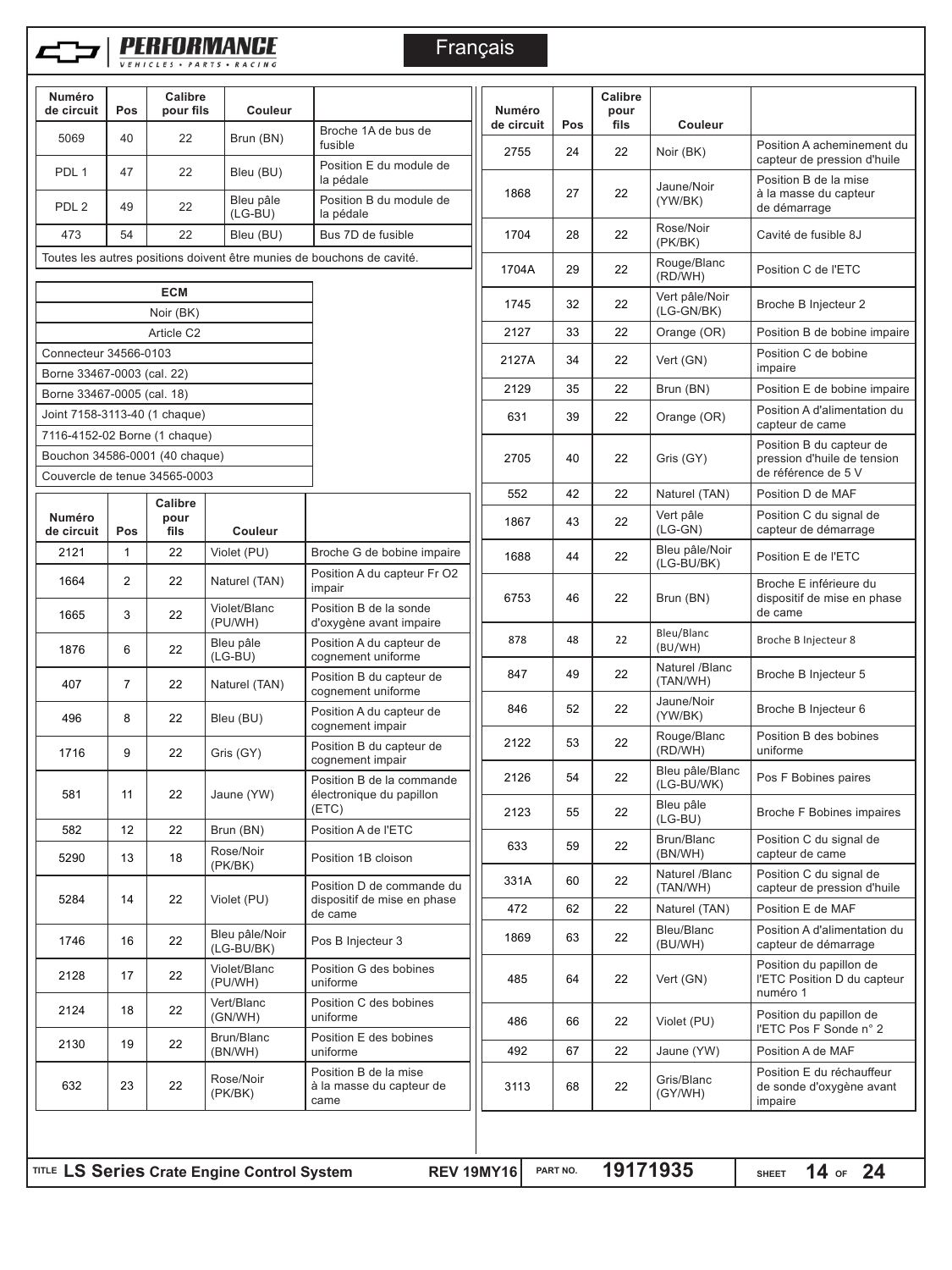

Couvercle de tenue 34565-0003

# Français

| <b>Numéro</b><br>de circuit   | Pos                        | Calibre<br>pour<br>fils | Couleur                      |                                                                        |  |  |  |
|-------------------------------|----------------------------|-------------------------|------------------------------|------------------------------------------------------------------------|--|--|--|
| 844                           | 70                         | 22                      | Bleu pâle/Noir<br>(LG-BU/BK) | Broche B Injecteur 4                                                   |  |  |  |
| 877                           | 71                         | 22                      | Orange/Noir<br>(OR/BK)       | Broche B Injecteur 7                                                   |  |  |  |
| 1744                          | 72                         | 22                      | Naturel (TAN)                | Broche B Injecteur 1                                                   |  |  |  |
| 750                           | 73                         | 14                      | Noir (BK)                    | Masse                                                                  |  |  |  |
|                               |                            |                         |                              | Toutes les autres positions doivent être munies de bouchons de cavité. |  |  |  |
|                               |                            |                         |                              |                                                                        |  |  |  |
|                               |                            | Gris (GY)               |                              |                                                                        |  |  |  |
|                               |                            | Article C <sub>3</sub>  |                              |                                                                        |  |  |  |
| Connecteur 3466-0203          |                            |                         |                              |                                                                        |  |  |  |
|                               | Borne 33467-0003 (cal. 22) |                         |                              |                                                                        |  |  |  |
| Joint 7158-3113-40 (1 chaque) |                            |                         |                              |                                                                        |  |  |  |
| Borne 7116-4152-02 (1 chaque) |                            |                         |                              |                                                                        |  |  |  |
|                               | Bouchon 34586-0001         |                         |                              |                                                                        |  |  |  |

| Numéro<br>de circuit | Pos | Calibre<br>pour fils | Couleur                      |                                                                     |
|----------------------|-----|----------------------|------------------------------|---------------------------------------------------------------------|
| 1667                 | 3   | 22                   | Naturel (TAN)                | Position A Fr O2 uniforme                                           |
| 1666                 | 4   | 22                   | Violet (PU)                  | Position B Fr O2 uniforme                                           |
| 225                  | 7   | 22                   | Orange (OR)                  | Position B générateur                                               |
| 3212                 | 15  | 22                   | Vert pâle<br>$(LG-GN)$       | Position E Fr O2 uniforme                                           |
| 469                  | 23  | 22                   | Orange/Noir<br>(OR/BK)       | Position A de MAP                                                   |
| 2501                 | 33  | 22                   | Naturel (TAN)                | Broche 14 ALDL                                                      |
| 2761                 | 35  | 22                   | Naturel (TAN)                | Position 1 de l'ETC                                                 |
| 2704                 | 39  | 22                   | Gris (GY)                    | Position C de MAP                                                   |
| 335                  | 49  | 22                   | Vert (GN)                    | Position de bus de<br>fusible 7D                                    |
| 2500                 | 53  | 22                   | Naturel /Noir<br>(TAN/BK)    | Broche 6 ALDL                                                       |
| 410                  | 55  | 22                   | Jaune (YW)                   | Position 2 du capteur de<br>liquide de refroidissement<br>du moteur |
| 432                  | 59  | 22                   | Vert pâle<br>$(LG-GN)$       | Position B de MAP                                                   |
| 821                  | 66  | 22                   | Violet/Blanc<br>(PU/WH)      | Position 2 supérieure VSS<br><b>TOSS</b>                            |
| 822                  | 67  | 22                   | Vert pâle/Noir<br>(LG-GN/BK) | Position 1 inférieure VSS<br><b>TOSS</b>                            |
| 750A                 | 73  | 14                   | Noir (BK)                    | Masse                                                               |

Toutes les autres positions doivent être munies de bouchons de cavité.

Ces caractéristiques techniques constituent un supplément aux manuels d'entretien GM. Ces caractéristiques techniques ne sont pas destinées à remplacer les pratiques d'entretien complètes et détaillées expliquées dans les manuels d'atelier GM.

Les renseignements contenus dans cette publication sont présentés sans aucune garantie. Tout risque encouru pendant l'utilisation de cette publication est entièrement assumé par l'utilisateur. La conception de composant spécial, les procédures mécaniques et les qualifications de chaque lecteur sont hors du contrôle de l'éditeur et c'est pourquoi il décline toute responsabilité afférente en lien avec l'utilisation des renseignements fournis dans cette publication.

Chevrolet, Chevy, l'emblème Chevrolet, General Motors et GM sont des marques déposées de General Motors.

#### **Pour les applications LS2 seulement.**

Le système de commande de moteur LS3 est maintenant utilisé pour les applications LS2. Le système de commande de moteur LS3 a été mis à jour pour fonctionner sur les moteurs LS2 avec les systèmes de détection de vilebrequin 58X. Le système de commande de moteur LS3 comprend le logiciel nécessaire pour faire fonctionner les systèmes de commande de boîte de vitesses électronique 4LXX Chevrolet Performance. Le moteur peut tourner de façon irrégulière lors du démarrage jusqu'à ce qu'il atteigne un fonctionnement fermé.

Afin d'utiliser le système de commande de moteur LS3 avec le moteur LS2, il faut acheter le capteur de pression absolue de tubulure d'admission (MAP), numéro de pièce 55573248, auprès du concessionnaire de votre région, puis le poser. Le nouveau capteur est nécessaire pour assurer la communication adéquate avec le module de commande du moteur. L'orifice du capteur MAP LS2 dans la tubulure d'admission est trop petite pour accueillir ce nouveau capteur. Capteur MAP LS2 tel qu'expédié – voir la figure 1.

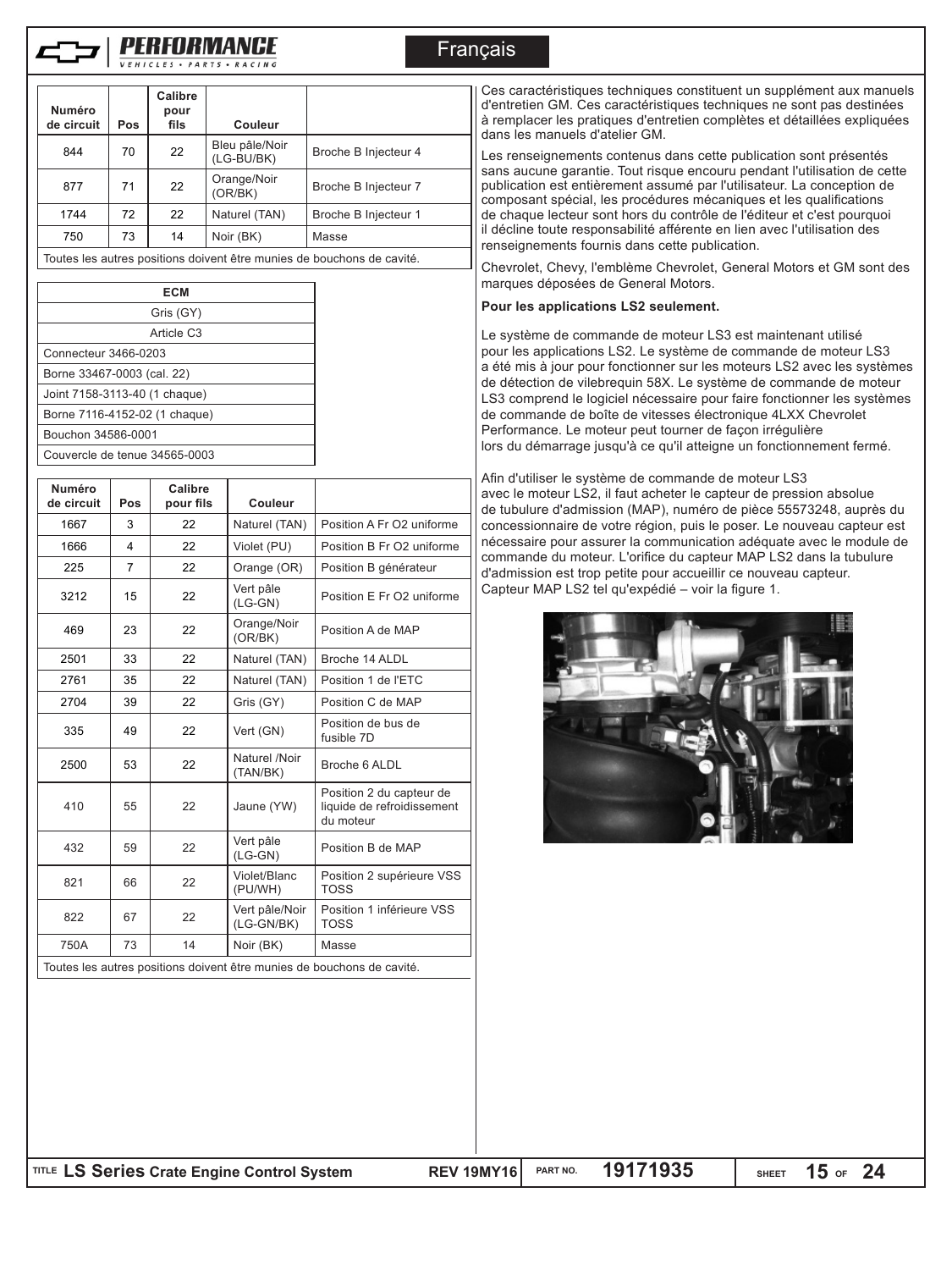

Préparer le nouveau capteur MAP de la façon suivante : Retirer le joint torique. Poncer l'orifice du capteur MAP jusqu'à un diamètre d'environ 10,5 mm, comme indiqué dans la figure 2.



#### Figure 2

Reposer le joint torique, puis poser le capteur MAP. Lubrifier légèrement avec de l'huile moteur. Brancher le capteur MAP avec le fil volant fourni avec la trousse du système de commande de moteur. Voir la figure 3.

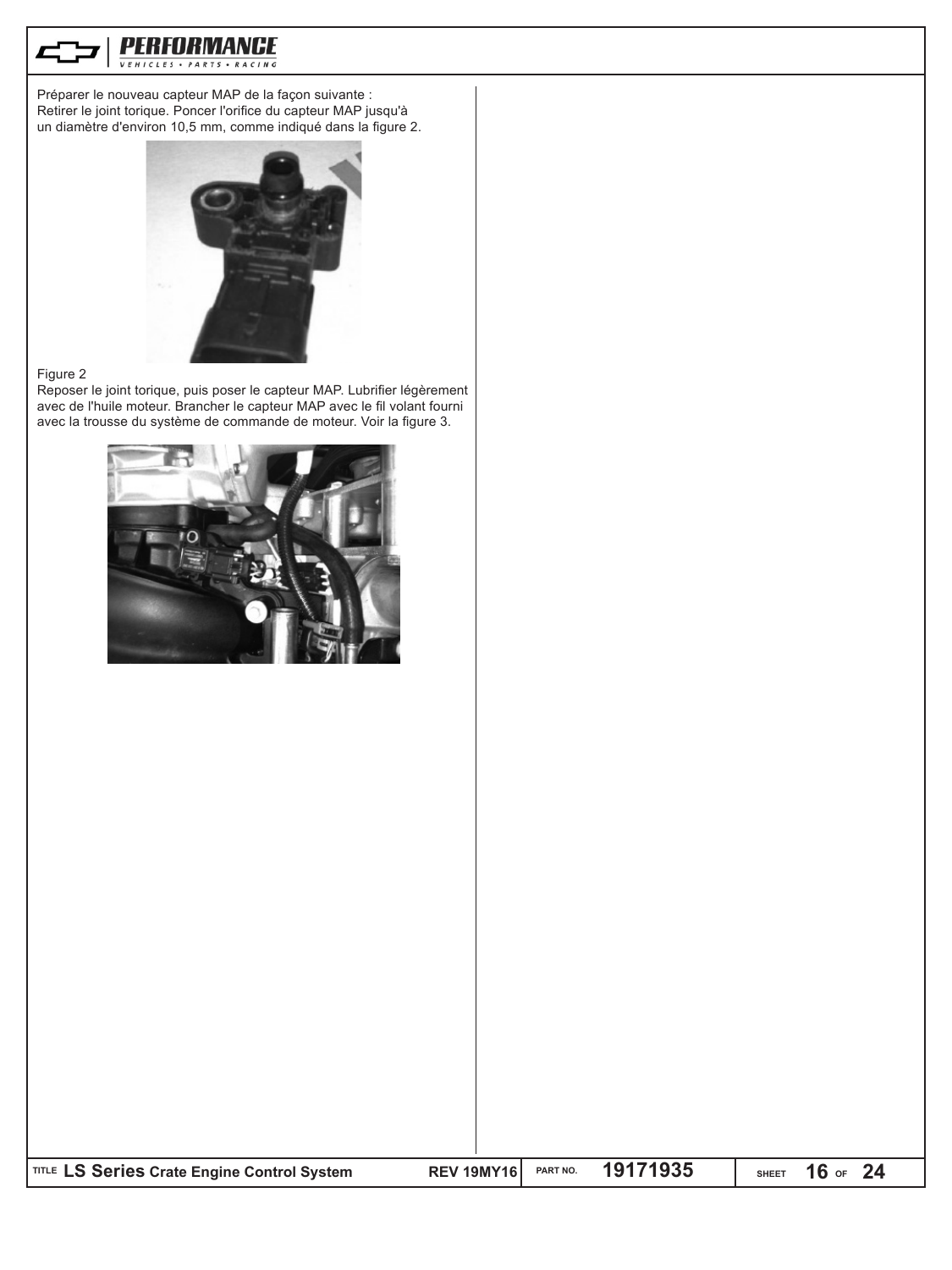

# **Sistema de control de motor armado Serie LS**

Gracias por elegir Chevrolet Performance como su fuente de alto desempeño. Chevrolet Performance está comprometido a proporcionar tecnología de desempeño comprobada e innovadora que es en realidad... mucho más que sólo potencia. Las partes Chevrolet Performance están diseñadas, desarrolladas y probadas para exceder sus expectativas para ajuste y función. Por favor consulte nuestro catálogo respecto al Centro Autorizado de Chevrolet Performance más cercano a usted o visite nuestra página en Internet www.chevyperformance.com.

Este sistema de control es un juego autosoportado y completamente integrado diseñado para operar los motores armados Serie LS de Chevrolet Performance Parts con ruedas reluctoras de cigüeñal 58x, regulación de árbol de levas 4x, y control electrónico de acelerador (ETC) - por lo general 2006 y más recientes. Se incluyen en el juego el módulo de control de motor (programado con memoria flash con la calibración adecuada), el arnés del motor, el pedal del acelerador, sensor de flujo de aire másico (MAF), cubo de montaje del sensor MAF, sensores de oxígeno (2), y cubos de montaje del sensor de oxígeno (2). Este sistema de control requiere un sistema de combustible que mantenga una presión constante de 400 kPa (60 psi) y pueda entregar 40 gph para LS2/LS3/LS376 o 50 gph para LSX454 y LS7. El desempeño/capacidad de conducción del vehículo y la durabilidad del motor se pueden afectar si no se mantienen la presión y flujo correctos.

**IMPORTANTE: Lea la sección "Qué hacer y qué no hacer del Sistema" a continuación antes de intentar instalar el motor y después revise de nuevo antes de intentar arrancar el vehículo. Observe que si el motor no se pone en marcha al vacío después de la instalación del sistema de control , revise si hay una luz indicadora de falla (MIL), que se ubica en el centro del fusible/ relevador , (a veces llamada "Check Engine Light" (Luz de revisión del motor) o "Service Engine Soon" (Dé servicio al motor pronto)) que indica los códigos de falla almacenados. Revise si hay códigos y realice cualquier reparación requerida si se ilumina el indicador de fallas (MIL) (por lo general es un problema del conector o problema de cableado), consulte el manual de servicio si es necesario (Use la información de Diagnósticos de Chevrolet Performance Parts, Cadillac CTS 2006- 2011, Corvette 2006 - 2010 o Camaro 2010-2011).**

**Observe todas las precauciones de seguridad y advertencias de los manuales de servicio durante la instalación de este paquete en cualquier vehículo. Utilice protección para los ojos y ropa de protección adecuada. Soporte el vehículo firmemente con los puntales hidráulicos cuando trabaje bajo o alrededor de éste. Sólo use las herramientas adecuadas. Tenga mucha precaución cuando trabaje con líquidos y materiales inflamables, corrosivos y peligrosos. Algunos procedimientos requieren equipo y habilidades especiales. Si no tiene la capacitación, experiencia, y herramientas apropiadas para realizar cualquier parte de esta conversión con seguridad, este trabajo debe ser realizado por un profesional.**

### **Qué hacer y qué no hacer del Sistema:**

#### **Haga:**

- Asegúrese que se realicen todas las conexiones laterales del motor/ vehículo pretendido antes de conectar la ignición o energía de la batería al sistema.
- Garantice que el arnés de cableado esté asegurado como se requiere, y que la ruta evite ubicaciones que pueden dañar potencialmente el cableado (por ejemplo, bordes filosos, componentes giratorios, componentes de escape, etc.). Asegúrese que cualquier conector o cableado sin usar estén asegurados y

protegidos adecuadamente (sellados o encintados conforme se requiera para evitar cortos circuitos).

- Asegúrese que todas las conexiones de tierra del motor y el cableado estén limpias y seguras. Se recomienda una banda trenzada de ¾ de pulgada mínimo desde el motor al chasis del vehículo.
- Asegúrese que el sensor de flujo de aire másico (MAF) esté orientado correctamente en la inducción (sólo leerá correctamente en la dirección adecuada). Una flecha está ubicada sobre el sensor que indica la dirección correcta de flujo. Verifique esto antes de soldar el cubo de montaje, ya que el sensor se instalará sólo en una dirección en el cubo.
- Asegúrese que el Sensor de flujo de aire másico (MAF) esté instalado en medio de un tubo de 6 pulgadas de longitud y 4 pulgadas de diámetro mínimo, y que esté a un mínimo de 10 pulgadas desde el cuerpo del acelerador.
- Asegúrese que la presión de combustible sea de 400 kPa (60 psi) constantes con el motor en operación. Esto es para lo que se desarrolló para que funcione el sistema de control.
- Asegúrese que la bomba de combustible tenga la siguiente capacidad de flujo: Mínimo 40 gph @ 400 kPa para LS2/LS3/LS376 y Mínimo 50 gph @ 400 kPa para LSX454 y LS7
- Asegúrese que el voltaje de la batería esté conectado por medio de un cable calibre 8 mínimo a uno de los pernos del bloque de fusibles.
- Asegúrese que los espacios del pedal del acelerador cumplan con los siguientes reglamentos.

#### **No haga:**

**desempeño óptimo.**

- Cambie o altere cualquier cableado en el pedal del acelerador o sistemas electrónicos del acelerador.
- Tome referencia en vacío del sistema de combustible, debe operar a 400 kPa (60 psi) constantes.
- Suelde o altere cualquier cableado del Sensor de oxígeno.

#### **Requerimientos del vehículo Entrada de velocidad del vehículo - opcional**

El módulo de control de motor (ECM) está programado y busca detectar 40 pulsos por revolución regularmente para transmisiones automáticas. El arnés del sistema de control LS está diseñado para conectarse al sensor de velocidad de salida de las transmisiones 4L60 y 4L80, que tienen una salida de 40 pulsos. **NOTA: Si se utiliza el Sistema de conexión Supermatic del Plan de Protección CP y el de control de transmisión de crucero, la entrada de velocidad del vehículo debe estar conectada.**

**Requerimientos de relación de eje y y tamaño de rueda** La relación de transmisión del eje en la calibración se ajusta a 3.42:1 y es correcta para una relación desde 3.08 a 4.11. Se necesita que el diámetro de rueda sea entre 26" y 30". **NOTA: Elija una relación de eje y tamaño de rueda dentro del rango recomendado para un** 

NOTA: Todos los motores se embarcan con una placa flexible de transmisión automática. Para aplicaciones manuales, el embrague y volante usados se deben adquirir por separado y depende del usuario final. Consulte www.chevyperformance.com para los embragues y volantes Partes de desempeño CP recomendados.

**Además vea el Catálogo CP o www.chevyperformance.com para los componentes recomendados del motor de arranque, volante y embrague**.

**NOTA: Las partes aquí enumeradas pueden haber sido actualizadas o reemplazadas, consulte www.chevyperformance. com para conocer la lista de números de parte más reciente.**

**SHEET OF 17 24**

**LS Series Crate Engine Control System REV 19MY16 TITLE PART NO. 19171935**

|                                             | <b>REV 19MY16</b> |
|---------------------------------------------|-------------------|
| TITLE LS Series Crate Engine Control System |                   |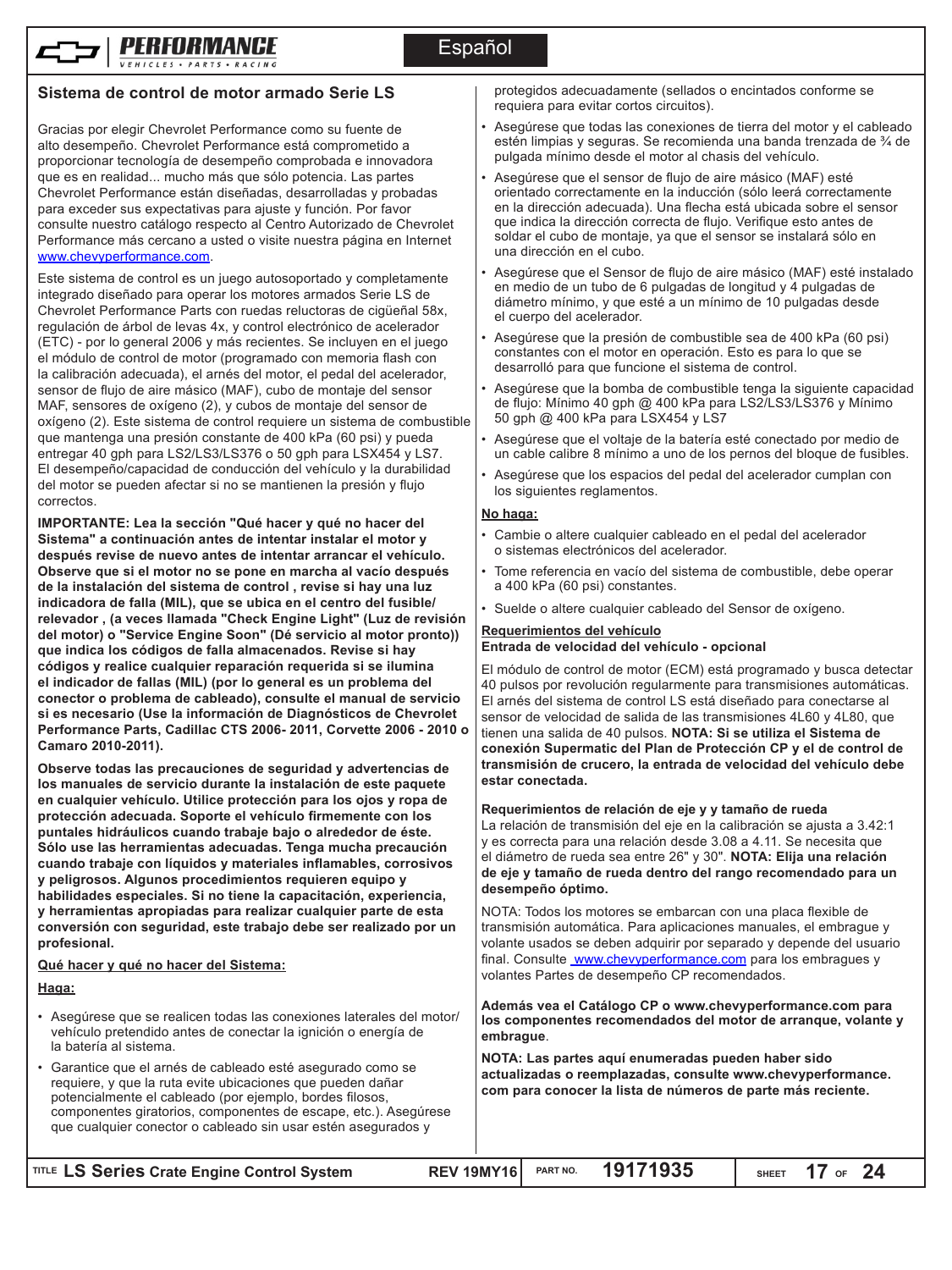

# Español

#### **Lista de Partes:**

|          | Estas instrucciones cubren los siguientes paquetes: |
|----------|-----------------------------------------------------|
| 19354328 | Juego de sistema de control de motor LS2 -          |
|          | iqual que LS3                                       |
| 19354330 | Juego de sistema de control de motor LS376-480      |
| 19354332 | Juego de sistema de control de motor LS376-525      |
| 19354328 | Juego de sistema de control de motor LS3            |
| 19354342 | Juego de sistema de control de motor LSX454         |
|          | para transmisión automática                         |
| 19354344 | Juego de sistema de control de motor LSX454         |
|          | para transmisión manual                             |

#### **Para aplicaciones LS2 por favor consulte la última página.**

Cada juego contiene una unidad de control del motor pre-programada para el juego de motor específico.

#### **Todos los juegos de control de motor tienen las siguientes partes:**

| 19171935<br>19166573 | Hoja-I (Hoja de instrucciones)<br>Arnés de motor  |
|----------------------|---------------------------------------------------|
| 19202597             | Puente de sensor MAP LS3/LS376                    |
|                      | -o-19202598 LS2/LS7/LSX454                        |
| 15865791             | Sensor de flujo de aire másico                    |
| 19166574             | Soporte de sensor de flujo de aire másico         |
| 10379038             | Pedal del acelerador                              |
| 12581966             | Sensor de oxígeno - Cantidad 2                    |
| 15156588             | Cubo de montaje de sensor de oxígeno - Cantidad 2 |
|                      |                                                   |

#### **Instrucciones de Instalación:**

#### **Módulo de control del motor (ECM)**

El Módulo de control del motor (ECM) está sellado al ambiente y se puede instalar debajo del cofre, sin embargo, evite ubicaciones extremadamente calientes (escape, etc.) o áreas con mucha salpicadura. No se recomienda instalar el Módulo de control del motor (ECM) directamente en el motor.

#### **Pedal del acelerador**

Instale el pedal del acelerador conforme a las siguientes guías dimensionales, los detalles de instalación son específicos para la aplicación y se dejan al criterio del usuario. Asegúrese que el pedal esté instalado firmemente en el vehículo. Se requiere una roldana en cualquier orificio de la lámina de metal por el que se pase el arnés para evitar daños al cable.

#### **REGLAMENTOS DE ESPACIO MÍNIMO DE ENSAMBLE DE PEDAL DE ACELERADOR**



**Vista lateral**

**Vista delantera**

#### **Sensor de flujo de aire másico (MAF)**

**NOTA: Es crítico que el sensor de flujo de aire másico (MAF) se instale conforme a las siguientes instrucciones. El desempeño y/o capacidad de conducción del vehículo se pueden ver afectados si no se instala como se recomienda.** 

El sensor de flujo de aire másico se debe instalar en el sistema de inducción por medio del cubo de montaje del sensor de flujo de aire másico (MAF) incluido. El sistema de inducción debe ser de 4 pulgadas de diámetro y tener una sección recta mínima de 6 pulgadas de longitud. Instale el sensor de flujo de aire másico (MAF) en medio de la sección recta de inducción, asegurándose que la mitad del cubo de montaje esté por lo menos a 10 pulgadas desde el cuerpo del acelerador.

**El sensor de flujo de aire másico (MAF) debe estar orientado de forma correcta en el sistema de inducción - observe la flecha en el sensor que indica la dirección del flujo. Asegúrese de soldar el cubo de montaje correctamente - el sensor sólo se instalará en un sentido en el cubo (vea el diagrama).**

Suelde el cubo en su lugar antes de instalar el sensor. Cuando se instala en el vehículo, el sensor de flujo de aire másico (MAF) se debe instalar con el extremo del conector apuntando entre la horizontal y completamente vertical - no instale con el sensor orientado hacia abajo.

#### **REGLAMENTOS DE MONTAJE DEL SENSOR DE FLUJO DE AIRE MÁSICO**





**Depurador de aire:** Se recomienda usar un depurador de aire de elemento seco. **NOTA: Si se usa un depurador de aire de elemento lubricado, no se puede garantizar el suministro de combustible.**

**Sensores de Oxígeno: NOTA: Es crítico que los Sensores de oxígeno se instalen conforme a las siguientes instrucciones. El sistema de escape DEBE estar sellado adecuadamente, cualquier fuga cerca de los sensores (corriente arriba o abajo) puede causar el funcionamiento incorrecto del sistema de control de combustible. El desempeño y/o capacidad de conducción se pueden ver afectados si los sensores no se instalan como se recomienda o si existe una fuga del escape. Revise si hay fugas en el sistema de escape para asegurar el sellado adecuado (incluso fugas pequeñas pueden afectar el control de combustible).**

Los **Sensores de oxígeno** se deben instalar en el área del colector de los múltiples de escape en una ubicación que permita que se tomen muestras del escape de todos los cilindros de igual forma (los múltiples de escape en existencia incluyen un cubo de montaje para los sensores de oxígeno). Asegúrese que los conectores y cableado se coloquen lejos de áreas de alto calor. Los sensores de oxígeno se deben instalar con la punta del sensor apuntando entre la horizontal y completamente hacia abajo - no instale con la punta orientada hacia arriba. Suelde los cubos de instalación incluidos (orificio de 7/8") si usa cabezales.

**Múltiples de escape:** Se recomienda usar los múltiples de escape incluidos o Múltiples de escape estilo Motor LS similares.

| TITLE LS Series Crate Engine Control System | REV 19MY16 PART NO. 19171935 |  | SHEET $18$ of $24$ |
|---------------------------------------------|------------------------------|--|--------------------|
|                                             |                              |  |                    |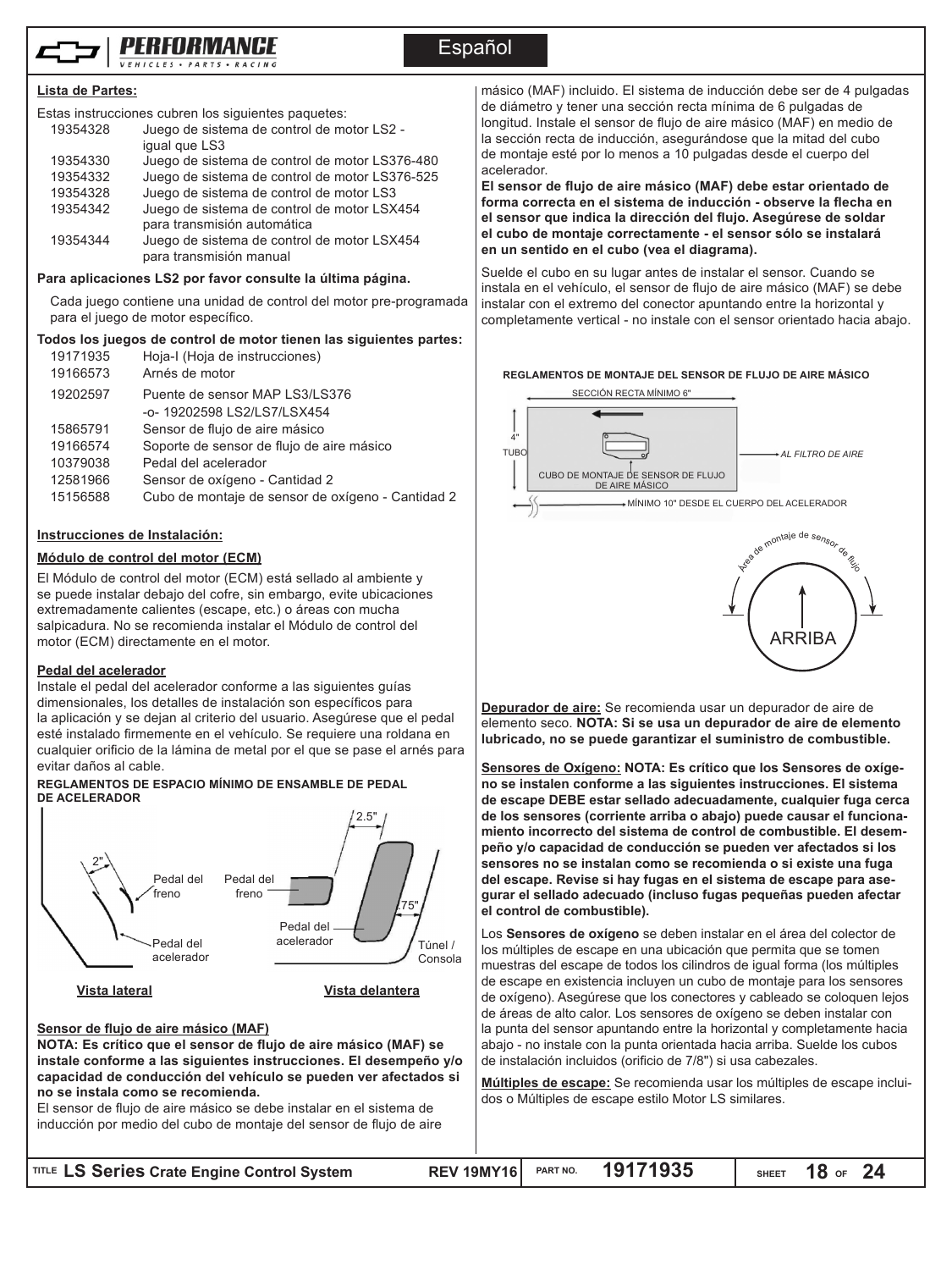



## **Sistema de ventilación positiva del cárter (PCV)**

## **Cómo configurar su sistema de Ventilación positiva del cárter (PCV):**

Hay dos puertos en el motor que constituyen el sistema de ventilación positiva del cárter (PCV). Los puertos en el motor son:

- **1)** Cubierta de válvula trasera izquierda (lado de conductor).
- **2)** Centro superior del múltiple de entrada

Los puertos con tubos plateados pueden parecer sencillos, pero no se deben modificar. Los tubos tienen un pequeño orificio dentro que se usa en lugar de la válvula de ventilación positiva del cárter (PCV) de diseños previos.

Hay un puerto de aire fresco que está al frente de la cubierta de la válvula derecha (lado de pasajero). De nuevo, éste es un tubo plateado que ve hacia el frente sobre la cubierta de la válvula. Este puerto se debe conectar al aire limpio filtrado. Esta conexión debe estar dentro del sistema depurador de aire de los motores y debe estar entre el Sensor de flujo de aire másico (MAF) y el cuerpo del acelerador del motor. El motor quema el aire que entra en el sistema de ventilación positiva del cárter (PCV) así que, si el puerto de aire fresco está antes del flujo de aire másico (MAF) entonces, este aire entrará al motor sin que el MAF lo mida y puede ocurrir una operación adversa para el motor.

**fuente de vacío de reforzador de freno de potencia:** El puerto de vacío para el reforzador de freno es un tapón en la parte trasera del múltiple de admisión. Si necesita la fuente de vacío para su sistema de freno se necesita retirar el tapón y necesitará el accesorio #12559760 disponible en cualquier concesionario GM.

**Sensor de presión de aceite:** Si su conector de arnés no se ajusta al sensor de presión de aceite puede comprar el sensor No. de parte 12616646 o equivalente. Esta es una conexión opcional y no se requiere para que opere su sistema de control.

**Arnés de cableado de motor:** Lo siguiente enlista las conexiones del lado del motor y el vehículo. Los circuitos opcionales se describen en la sección 'Características de Sistema' a continuación: **NOTA: Un indicador de falla (MIL - a veces llamado luz "service engine soon" (dé servicio al motor pronto)) se instala dentro del centro de fusibles/relevadores. Una salida de MIL redundante también está disponible en el arnés cerca del conector del módulo del pedal. Se recomienda instalar una MIL también en una ubicación visible en el compartimento del pasajero. Este circuito requiere cualquier luz de baja corriente de 12v y una fuente de energía de 12v de ignición. La salida de la luz de indicación de mal funcionamiento del módulo de control del motor (ECM MIL) provee la tierra para el circuito.**

### **Conexiones requeridas para la operación correcta**

- Sensor de refrigerante Conector de 2 clavijas
- Sensor de flujo de aire másico (MAF) Conector de 5 clavijas
- Sensor de posición del árbol de levas Conector de 3 clavijas
- Control electrónico de aceleración Conector de 6 clavijas
- Sensor de presión absoluta del múltiple (MAP) Conector de <sup>3</sup> clavijas
- Sensores de oxígeno (2 en total) Conectores de 5 clavijas
- Sensores de impacto (2 en total) Conectores de 2 clavijas
- Bloques de bobina de ignición (2 en total) Conectores de 8 clavijas
- Inyectores de combustible (8 en total) Conectores de 2 clavijas
- Sensor de posición del cigüeñal Conector de 3 clavijas
- Sensor de pedal del acelerador Conector de 6 clavijas
- Cable (cable) de entrada de interruptor de ignición
- Cable (cable) de control de bomba de combustible
- Argollas de tierra del motor (3 en total)
- Energía de batería (Perno en centro de fusibles/relevadores) Cable de control de ventilador de enfriamiento

# **Conexiones opcionales (no se requieren para operación)**

- Conector de control de alternador
- Sensor de presión de aceite del motor Conector de 3 clavijas
- Sensor de velocidad de vehículo Sólo se requiere el conector de 2 clavijas para los Controles de transmisión de conexión y crucero CPP
- Mampara de salidas de usuario opcionales Conector de 12 clavijas (12 vías)

#### **Conexiones**

Conecte todos los conectores del lado del motor/vehículo antes de conectar el arnés al módulo de control del motor (ECM). Todos los conectores laterales del motor/vehículo están etiquetados por funciones, consulte el manual de servicio si es necesario para determinar las ubicaciones de conexión (vea la siguiente información del manual de servicio).

#### **NOTA: Puede ser más sencillo instalar el arnés en el motor antes de instalar el motor en el vehículo.**

El arnés incluye un centro de fusible/relevador que contiene todos los fusibles y relevadores requeridos, y también un conector de mampara de 12 vías (con conector de empate sellado) que contiene salidas que pueden ser útiles para el usuario (vea la sección 'Salidas de conector de mampara' a continuación). El centro de fusibles/relevadores se debe instalar lo más alto en el compartimiento del motor como sea posible para evitar salpicaduras y desechos del camino innecesarios. De igual forma, mantenga el conector de mampara de 12 vías y el conector de enlace de diagnóstico (ambos se conectan desde el centro de fusibles/ relevador) lo más alto posible y protegidos.

Los 3 conectores del módulo de control del motor (ECM) están indexados para conectarse únicamente en las ubicaciones correctas. Instale presionando firmemente hacia abajo hasta que el conector quede asentado, luego jale la barra deslizante superior hacia abajo hasta que se ajuste y quede asegurado en su lugar. La barra debe deslizarse suavemente y no se debe mover a menos que el conector esté asentado correctamente, no use fuerza excesiva.

Fije los ojillos de conexión a tierra (3 en total) del arnés de cables al bloque del motor, asegurando que las conexiones sean firmes y seguras, y conecte el cable de la bomba de combustible del centro de fusibles/relevadores al lado de la corriente de la bomba (esta alimentación es controlada por medio de fusibles y relevadores desde el ECM).

#### **Asegúrese de hacer todas las conexiones laterales previstas del motor y del vehículo antes de proceder a conectar la corriente.**

Conecte una alimentación de interruptor de encendido de 12 voltios del vehículo al cable rosa del interruptor de encendido en el arnés de

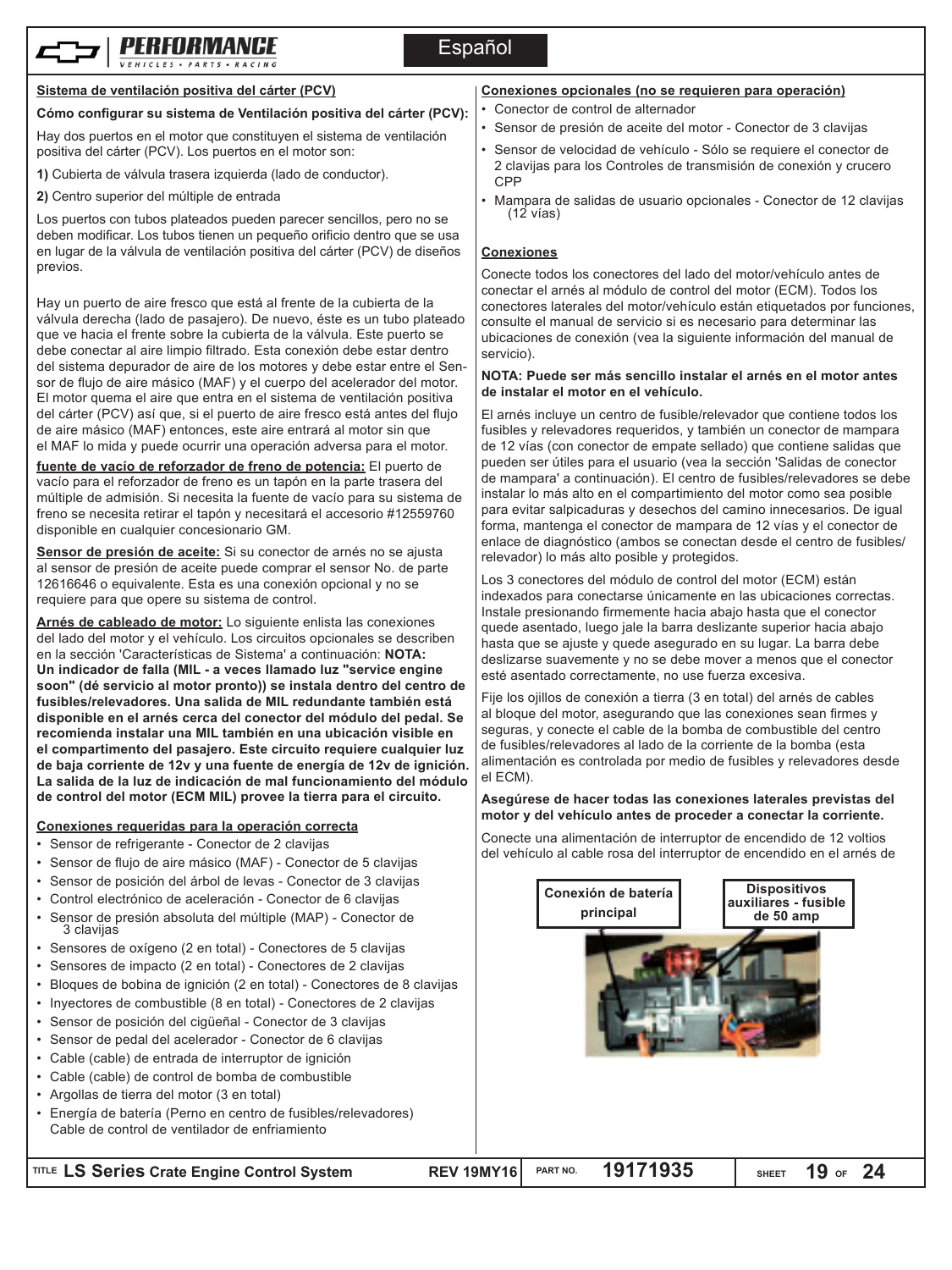cables (esto es necesario para habilitar la secuencia de encendido correcta del ECM). Éste se puede rutear dentro del compartimiento del pasajero con el conector del pedal del acelerador y el conector del enlace de diagnóstico. A continuación, conecte la energía de la batería (cable calibre 8 mínimo) al perno horizontal en el centro de relevadores de fusible. Los otros dos pernos son para accesorios y tienen fusibles de 50 amp), y la instalación del arnés está completa.

A continuación se incluyen también características adicionales y descripciones del conector para mampara.

#### **Características del Sistema**

- El centro de fusibles/relevadores contiene todos los fusibles y relevadores necesarios para la correcta operación del motor. Se incluyen aberturas para fusibles y relevadores de repuesto parauso futuro por el cliente.
- El centro de fusibles/relevadores incluye una luz indicadora de falla (MIL) que se encenderá en caso de un código de falla del motor. Consulte a su concesionario Chevrolet Performance Parts para recuperar este código en el conector de enlace de diagnóstico en el centro de fusibles/relevadores (con la herramienta Tech2 con la selección Chevrolet Performance Parts Diagnostics (Diagnósticos de Chevrolet Performance Parts) o la Configuración de transmisión manual CTS LSA 2009). También se pueden recuperar los códigos usando una herramienta de exploración de diagnóstico post-venta capaz de leer esta configuración.

**NOTA: La luz de indicación de falla (MIL) se iluminará al girar la llave del vehículo, esto es normal, y se apagará una vez que el motor encienda si no hay códigos de falla actuales. Se incluye un cable redundante de la MIL en el arnés de cables para permitir la instalación de una luz dentro del compartimiento del pasajero. El cable está ubicado en el manojo de cables cerca del conector del pedal y del voltaje de encendido.**

- Un ventilador de enfriamiento es controlado por el ECM. El control está configurado para encender un ventilador de 12 V cuando la temperatura del refrigerante sea de 97°C (207°F). El cable de control del ventilador tiene fusible/relevador y se debe conectar directamente a su ventilador.
- La bomba de combustible es controlada por el ECM. El cable de control suministra 12 V y tiene fusible/relevador y debe conectarse al lado de 12 V de la bomba de combustible.
- Se incluye una señal de tacómetro en el conector de mampara (vea a continuación). Ésta es una salida de 2 pulsos/revolución que puede corresponder a una configuración de 4 cilindros en algunos tacómetros o controladores de transmisión. Observe que la señal es una onda cuadrada de bajo voltaje, algunos tacómetros o controladores de transmisión pueden necesitar un resistor de polarización a fin de leer la señal, similar a un resistor de 5000 ohm, ¼ watt - este detalle se deja al usuario. El siguiente circuito ha funcionado para numerosos dispositivos - quizá sea necesario cambiar el valor del resistor si su dispositivo no lee esta salida correctamente.

| Clavija C de conector                                      |                                                                                                                 |
|------------------------------------------------------------|-----------------------------------------------------------------------------------------------------------------|
| de mampara                                                 |                                                                                                                 |
| Velocidad de motor -                                       | Salida de tacómetro                                                                                             |
| salida de tacómetro                                        | de alto tirón                                                                                                   |
| Clavija L de conector<br>de mampara<br>Voltaje de ignición | $5000\Omega$                                                                                                    |
| para el Controlador de transmisión.                        | NOTA: Cuando se conecta al Arnés de conexión y crucero<br>Supermatic CP no se requiere el resistor de elevación |

• Se incluye una salida de presión de aceite en el conector de

**RITLE LS Series Crate Engine Control System** 

mampara y se puede usar para un manómetro si se desea (vea a continuación respecto a las escalas). Si utiliza la señal de presión de aceite opcional en el conector de mampara, asegúrese que el arnés esté conectado en el sensor de presión de aceite.

• Se incluye una salida de velocidad del vehículo en el conector para mampara para usar con velocímetros con ajuste automático de escala. El conector del sensor de velocidad del vehículo en el arnés de cables se debe conectar a un sensor de velocidad de reluctancia variable (típico de la mayoría de transmisiones automáticas GM de modelos recientes) para esta función.

#### **Salidas del Conector de Mampara**

| Clavija L de conector de mampara | Conector de acoplamiento |
|----------------------------------|--------------------------|
| Conector 15326849                | Conector 15326854        |
| Terminal hembra 12191818         | Conector macho 15304701  |
| Sello 15366021                   | Sello 15366021           |
| Tapón 15305171                   | Tapón 15305171           |
| TPA 15430903                     | TPA 15430903             |
| CDA 15317932                     |                          |

CPA 1531783.



#### **Vista de Carga o Vista Trasera**

| Circuito        | Posición | Calibre<br>del cable | Color                    | Descripción                                   |
|-----------------|----------|----------------------|--------------------------|-----------------------------------------------|
| 2501A           | A        | 22                   | Marrón                   | GMLAN alta velocidad (-)                      |
| 419A            | B        | 22                   | Café/Blanco              | Indicador de falla (MIL)                      |
| 121             | C        | 22                   | <b>Blanco</b>            | Velocidad del motor                           |
| 818             | D        | 22                   | Café                     | Velocidad del vehículo -<br>Salida            |
| 432B            | F        | 22                   | Verde claro              | Señal MAP                                     |
|                 | F        |                      | Tapón                    | Vacío                                         |
| 2500A           | G        | 22                   | Marrón/<br>Negro         | GMLAN Baja velocidad (+)                      |
| 331B            | Н        | 22                   | Marrón/<br><b>Blanco</b> | Señal de presión del aceite                   |
| 486B            | J        | 22                   | Púrpura                  | Posición #2 del acelerador<br>$(0.5v - 4.5v)$ |
| 40F             | K        | 18                   | Naranja                  | Fusible de energía de<br>la batería           |
| 5292            | L        | 18                   | Rosa                     | Corriente de encendido                        |
| 50 <sub>B</sub> | M        | 18                   | Negro                    | Tierra                                        |

Las salidas del conector para mampara - Terminales para el conector de acoplamiento incluidas, se pueden adquirir en una concesionaria GM con el conjunto de Servicio de Terminales Delphi. Las terminales son No. de parte Delphi 15326269 (No. de parte GM 19167018), y los sellos de cable son No. de parte Delphi 15366021 (sello blanco). En muchos concesionarios se pueden encontrar en el Departamento de Servicio.

| :em | REV 19MY16 | PART NO. | 19171935 | <b>SHEET</b> | <b>20</b><br>OF |  |
|-----|------------|----------|----------|--------------|-----------------|--|
|     |            |          |          |              |                 |  |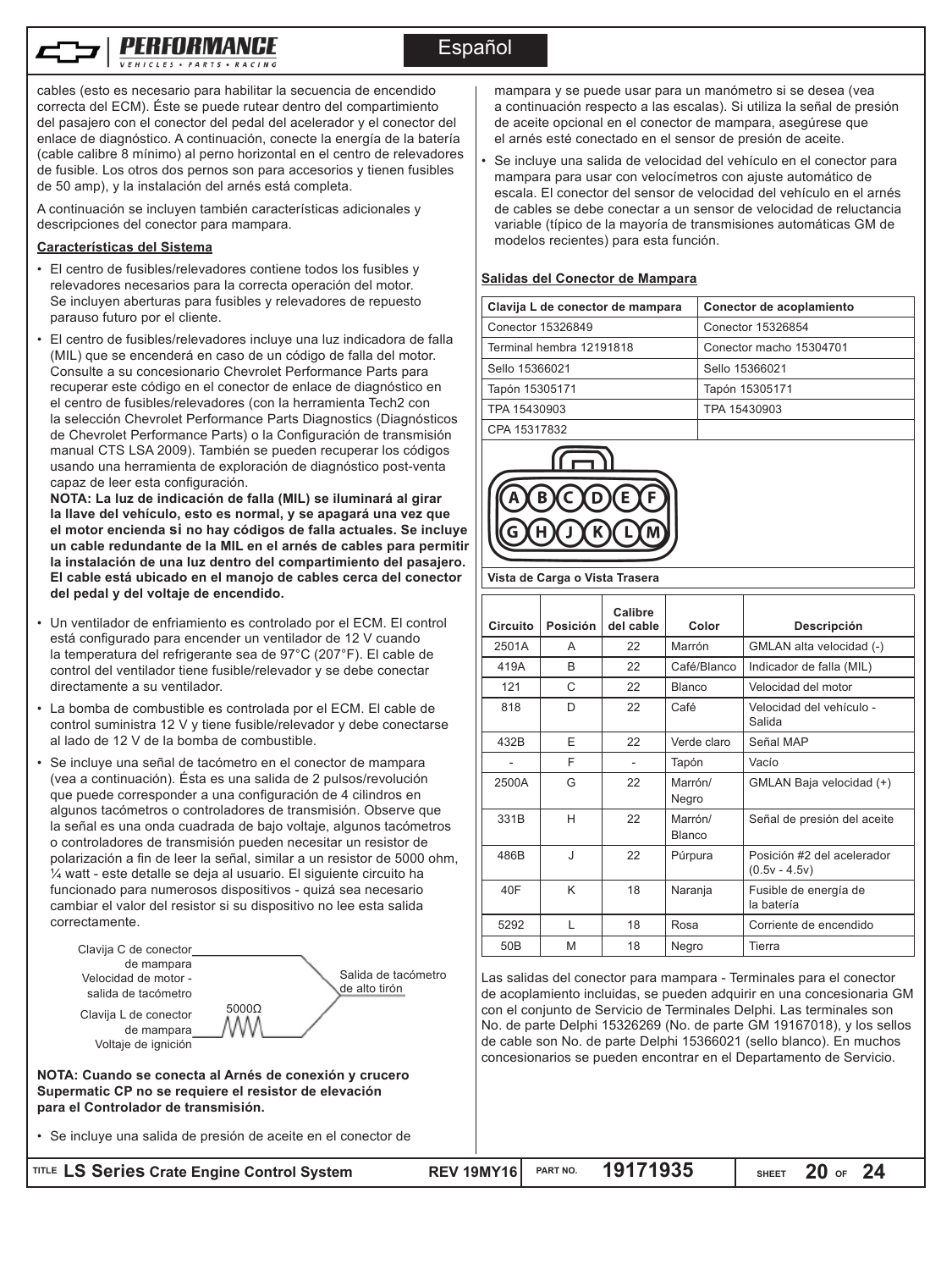Español

- Enlace de Comunicación GMLAN (FRANJA MARRÓN/NEGRO [+], MARRÓN[-]) - Éste proporciona al GMLAN mensajes de comunicación con parámetros de operación del motor para su uso potencial en módulos agregados en el futuro - cualquier integración actual de éste está a la izquierda del usuario. Se puede usar con un tablero LAN o con una pantalla electrónica de lectura con tablero.
- Señal de tacómetro (BLANCO) Ésta es una salida de 2 pulsos/rev (ver características anteriormente).
- Velocidad del vehículo (CAFÉ) Ésta es una salida sin escala para usar con velocímetros con ajuste automático de escala y no funcionará a menos que un sensor de velocidad del vehículo (VSS) esté conectado al Módulo de control del motor (ECM) a través del cable de sensor de velocidad de vehículo (VSS) en el arnés de cables.
- MAP (VERDE CLARO) Ésta es una salida para uso en indicadores o para indicación de carga en controladores de transmisión (cualquier conexión debe ser a un dispositivo de alta impedancia). La salida es una señal de 0-5 Voltios que varía de 10 - 105 kPa (1.5 - 15.2 psia). Use el cable de tierra en el conector de mampara como referencia baja (tierra).
- Sensor de Presión de aceite (MARRÓN/FRANJA BLANCA) Ésta es una salida de cero a cinco voltios desde el sensor de presión de aceite que se puede usar para monitoreo de presión de aceite (Presión (psig) = [32\*Voltaje de Sensor]-16). **Vea la siguiente Gráfica.** Use el cable de tierra en el conector de mampara como referencia baja (tierra).

| $PSI =$        | (32*voltaje)-16 |
|----------------|-----------------|
| <b>Voltios</b> | PSI             |
| 0.5            | 0.0             |
| 1.0            | 16.0            |
| 2.0            | 48.0            |
| 3.0            | 80.0            |
| 4.0            | 112.0           |
| 5.0            | 144.0           |

- Posición de Acelerador (PÚRPURA) Ésta es una salida para uso en indicadores o para indicación de carga en controladores de transmisión (cualquier conexión debe ser a un dispositivo de alta impedancia). La salida es una señal de 0.5 - 4.5 voltios que varía de 0 - 100 %. Use el cable de tierra en el conector de mampara como referencia baja (tierra).
- Energía de 12V con Fusible de 10A (NARANJA) Ésta es una salida de energía y siempre está activada.
- Energía de 12V con Fusible de 15A (ROSA) Ésta es una salida de energía y está activada sólo cuando el motor está encendido.
- Tierra (NEGRO) Se usa como referencia baja (tierra) para completar los circuitos de MAP, TPS y presión del aceite. También se puede usar para módulos conectados a cualquiera de las salidas de 12V.

Las terminales del conector de acoplamiento incluido se puede adquirir en una concesionaria GM con el conjunto de Servicio de Terminales Delphi (J38-125) en la charola 8 posición 9. En muchas concesionarias se adquieren en el Departamento de Servicio.

**NOTA: Si utiliza el Juego de controlador de transmisión Supermatic CP, Nº 19212657, se requieren conectar las terminales de Señal de tacómetro (BLANCO) y de posición de acelerador (PÚRPURA). Si utiliza el Juego de conexión y crucero Supermatic CP, #19257634 o 19257661, se debe conectar el Conector de mampara en el arnés de conexión y crucero Supermatic CP. Para el juego de Conexión y crucero, la señal del tacómetro y la señal de posición de acelerador se reciben a través del conector de mampara.**

#### **Procedimientos de arranque y de asentamiento.**

**La seguridad primero.** Si el vehículo está en el suelo, asegúrese de poner el freno de emergencia y de que las ruedas y la transmisión estén bloqueadas. Verifique que todo esté instalado correctamente y que no falte nada.

- **1. Aceite & Llenar con Fluido:** Quizá sea necesario llenar con o agregar aceite a este ensamble del motor. Después de instalar el motor, asegúrese de que el cárter haya sido llenado con el aceite para motor adecuado hasta el nivel de llenado de aceite recomendado en la varilla de nivel. Todos los motores armados Chevy Performance LS requieren un aceite especial que cumpla la norma GM4718M de GM (esto se especificará en la etiqueta del aceite). Mobil 1 es uno de tales aceites recomendados. Otros aceites que cumplen con esta norma pueden ser sintéticos. Sin embargo,no todos los aceites sintéticos cumplen con esta norma de GM. Busque y use sólo aceites que cumplan con la Norma GM4718M de GM. También verifique y llene como sea necesario todos los demás fluidos como refrigerante, fluido para dirección hidráulica, etc.
- **2. Cebado del sistema de aceite: a.** El motor se debe cebar con aceite antes de arrancarlo. Instale el medidor de presión del aceite (puede usar la ubicación existente del sensor de presión de aceite en la parte superior trasera del motor) y desconecte el sistema de control del motor (se recomienda desconectar la corriente del módulo de control del motor). **NOTA:** No se recomienda desconectar sólo los conectores de encendido o de inyección de combustible - asegúrese que el sistema de control no encienda el motor o le suministre combustible. **b.** Una vez que el sistema de control del motor se haya desconectado, dé marcha al motor usando el motor de arranque por 10 segundos y verifique la presión del aceite. Si no hay presión, espere 30 segundos y encienda de nuevo el motor por 10 segundos. **Repita este proceso hasta que el medidor indique la presión del aceite.**
- **3. Arranque inicial del motor:** Vuelva a conectar el sistema de control del motor. Arranque el motor y escuche si percibe ruidos inusuales. Si no oye ruidos inusuales, acelere el motor a aproximadamente 1000 RPM hasta alcanzar una temperatura de operación normal.
- **4. Recomendación para calentar el motor:** Cuando sea posible, siempre debe permitir que el motor se caliente antes de empezar a conducir. Es una buena práctica dejar que la temperatura del cárter del aceite y del agua llegue a 180°F antes de levantar cargas pesadas o de acelerar a fondo.
- **5. Primer periodo de asentamiento de 30 millas:** El motor se debe conducir con diversas cargas y en diferentes condiciones las primeras 30 millas o una hora sin acelerador completamente abierto (WOT) o sin aceleraciones sostenidas a RPM altas.
- **6. Aceleraciones medias para asentamiento:** Acelere cinco o seis veces a la mitad (50%) hasta unas 4000 RPM y regrese a marcha en vacío (0% aceleración) con la velocidad puesta.
- **7. Aceleraciones a fondo para asentamiento:** Acelere a fondo dos o tres veces (WOT 100%) hasta unas 4000 RPM y regrese a marcha en vacío (0% aceleración) con velocidad.
- **8. Cambio de aceite y filtro:** Cambie el aceite conforme a la especificación del paso 1 y sustituya el filtro con un filtro de aceite nuevo PF48 AC Delco. Revise si el aceite o el filtro tiene partículas extrañas para asegurar que el motor funcione correctamente.
- **9. Periodo de asentamiento de 500 millas:** Conduzca las siguientes 500 millas (12 a 15 horas motor) bajo condiciones normales. No opere el motor a su capacidad de velocidad máxima. De igual manera, no exponga el motor a periodos largos de carga pesada.

| TITLE LS Series Crate Engine Control System | REV 19MY16 PART NO. 19171935 | SHEET $21$ of $24$ |
|---------------------------------------------|------------------------------|--------------------|
|                                             |                              |                    |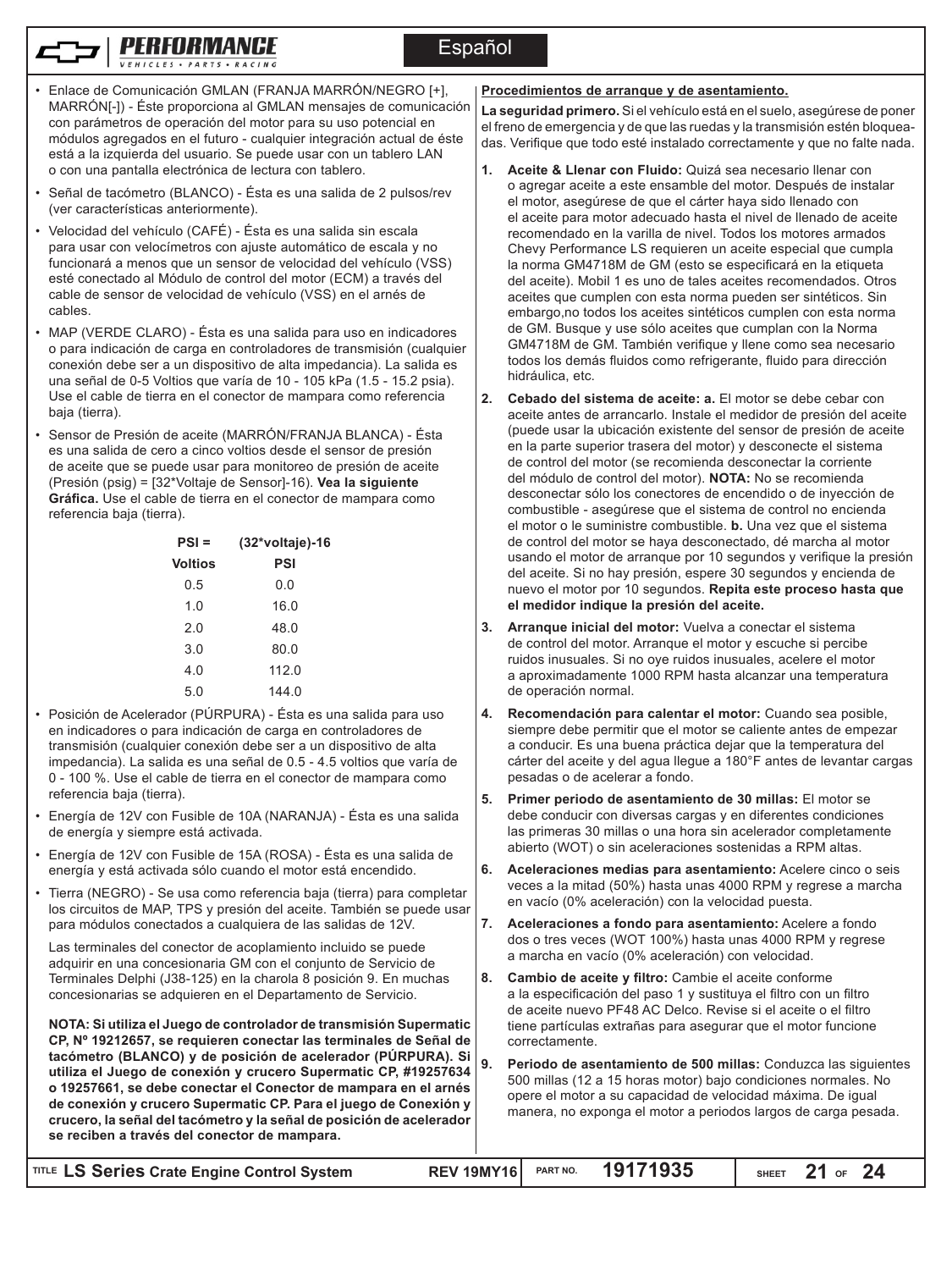

Español

**10. Cambie el Aceite y el Filtro después del asentamiento de 500 millas:** De nuevo, revise si el aceite o el filtro tienen partículas extrañas para asegurar que el motor funcione correctamente.

#### **Información de servicio**

Acuda a su Concesionario de Performance Parts de Chevrolet para servicio o para obtener instrucciones sobre cómo obtener los Manuales de servicio e Información de servicio. Use la información de Diagnóstico de **Chevrolet Performance Parts** que puede seleccionar del primer menú de Tech2 para diagnóstico de motores y arneses (use esta información para todos los sistemas de motores armados serie LS).



Apéndice: Consulte www.chevyperformance.com para los motores de arranque, embragues y volantes recomendados para las aplicaciones manuales y partes de la transmisión para accesorios.

#### **Como funciona el Sistema PCV:**

Se debe usar un sistema de ventilación del cárter cerrado para purgar de manera más completa los vapores del cárter. El aire filtrado del ducto del sistema de inducción de aire (depurador de aire) es alimentado al cárter, se mezcla con los vapores y pasa a través de un dispositivo de medición de la ventilación del cárter antes de entrar al múltiple de admisión. El componente primario en el sistema ventilación positiva del cárter (PCV) es el orificio de medición de flujo del PCV. Los cambios de vacío dentro del múltiple de admisión provocan variaciones en el flujo de los vapores a presión. Si se presentan condiciones de operación anormales, el diseño del sistema de PCV permite que cantidades excesivas de vapores a presión regresen a través del tubo de ventilación del cárter y hasta el sistema de inducción del motor (depurador de aire) que se consumirán durante la combustión normal. El diseño del sistema de ventilación del motor minimiza el consumo de aceite y reduce de manera significativa el potencial de ingestión de aceite durante maniobras de manejo de límite del vehículo.

#### **Diagramas de las terminales de salida de los conectores del ECM:**

|                     | Módulo de control del motor (ECM) |
|---------------------|-----------------------------------|
|                     | Azul                              |
|                     | Artículo C1                       |
| 34576-0703 Conector |                                   |
|                     | 33467-0003 Terminal (calibre 22)  |
|                     | 33467-0005 Terminal (calibre 18)  |
| 34586-0001 Tapón    |                                   |
|                     | 34575-003 Cubierta de protección  |

| Circuito #       | Posición | Calibre<br>del cable | Color                   |                                              |
|------------------|----------|----------------------|-------------------------|----------------------------------------------|
| 239M             | 10       | 22                   | Rosa                    | Corriente                                    |
| 419              | 12       | 22                   | Café/Blanco             | Luz de CEL                                   |
| 465              | 13       | 22                   | Verde/<br><b>Blanco</b> | Bus de fusibles,<br>posición 7A              |
| 239              | 19       | 18                   | Rosa                    | Corriente                                    |
| 1440             | 20       | 22                   | Rojo/Blanco             | Bus de fusibles,<br>posición 6G              |
| 121              | 25       | 22                   | <b>Blanco</b>           | Mampara de velocidad<br>del motor posición C |
| 1164             | 33       | 22                   | Blanco/<br>Negro        | Módulo del pedal,<br>posición F              |
| 1374             | 35       | 22                   | Rojo                    | Módulo del pedal,<br>posición C              |
| 1271             | 36       | 22                   | Café                    | Módulo del pedal,<br>posición D              |
| 1272             | 37       | 22                   | Púrpura                 | Módulo del pedal,<br>posición A              |
| 818              | 39       | 22                   | Café                    | Mampara, perno D                             |
| 5069             | 40       | 22                   | Café                    | Bus de fusibles, perno 1A                    |
| PDL <sub>1</sub> | 47       | 22                   | Azul                    | Módulo del pedal,<br>posición E              |
| PDL <sub>2</sub> | 49       | 22                   | Azul claro              | Módulo del pedal,<br>posición B              |
| 473              | 54       | 22                   | Azul                    | Bus de fusibles 7D                           |

Todas las otras posiciones con Tapones de cavidades

| Módulo de control del motor (ECM)  |
|------------------------------------|
| Negro                              |
| Artículo C <sub>2</sub>            |
| Conector 34566-0103                |
| Terminal 33467-0003 (22 GA)        |
| Terminal 33467-0005 (18 GA)        |
| Sello 7158-3113-40 (1 cada uno)    |
| 7116-4152-02 Terminal (1 cada uno) |
| Tapón 34586-0001 (40 cada uno)     |
| Cubierta de protección 34565-0003  |

| Circuito # | <b>Posición</b> | Calibre<br>del cable | Color              |                                                             |
|------------|-----------------|----------------------|--------------------|-------------------------------------------------------------|
| 2121       | 1               | 22                   | Púrpura            | Clavija G de bobina impar                                   |
| 1664       | $\overline{2}$  | 22                   | Marrón             | Sensor delantero non O2,<br>posición A                      |
| 1665       | 3               | 22                   | Púrpura/<br>blanco | Sensor delantero non O2<br>posición B                       |
| 1876       | 6               | 22                   | Azul claro         | Toque par, posición A                                       |
| 407        | 7               | 22                   | Marrón             | Toque par, posición B                                       |
| 496        | 8               | 22                   | Azul               | Toque non, posición A                                       |
| 1716       | 9               | 22                   | Gris               | Toque non, posición B                                       |
| 581        | 11              | 22                   | Amarillo           | ETC posición B                                              |
| 582        | 12              | 22                   | Café               | ETC posición A                                              |
| 5290       | 13              | 18                   | Rosa/<br>Negro     | Mampara, posición 1B                                        |
| 5284       | 14              | 22                   | Púrpura            | Control del sincronizador de<br>fase de la leva, posición D |
|            |                 |                      |                    |                                                             |

**LS Series Crate Engine Control System REV 19MY16 TITLE PART NO. 19171935**

**SHEET** 22 OF 24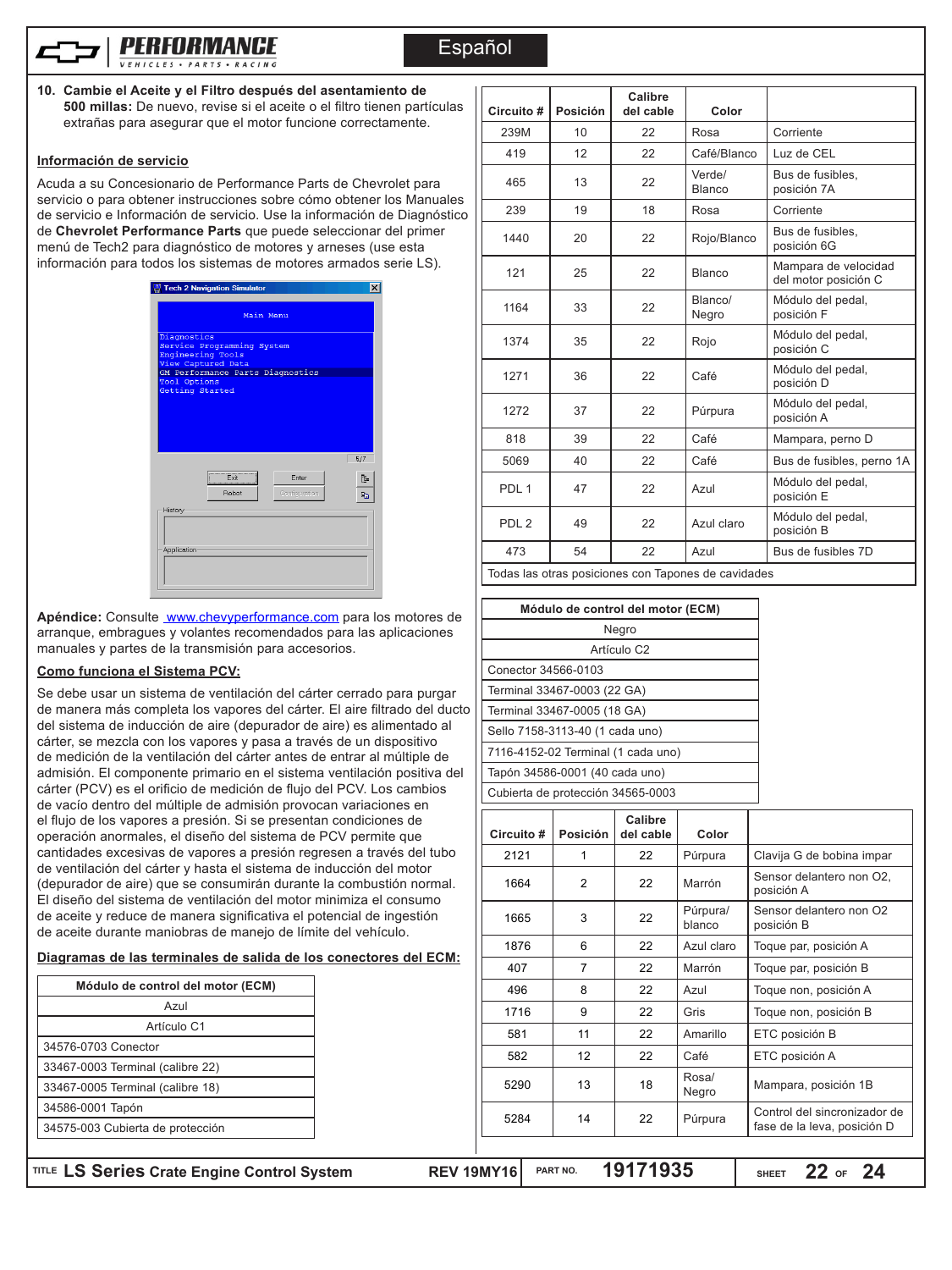

# **FREDRMANCE**

VEHICLES . PARTS . RACING

Español

| 22<br>16<br>17<br>22<br>18<br>22<br>19<br>22<br>23<br>22<br>22<br>24<br>27<br>22<br>28<br>22<br>22<br>29<br>32<br>22<br>33<br>22 | Azul claro/<br>Negro<br>Púrpura/<br>blanco<br>Verde/<br><b>Blanco</b><br>Café/<br><b>Blanco</b><br>Rosa/<br>Negro<br>Negro<br>Amarillo/<br>Negro<br>Rosa/<br>Negro<br>Rojo/<br><b>Blanco</b><br>Verde | Inyector 3 posición B<br>Bobinas pares posición G<br>Bobinas pares posición C<br>Bobinas pares posición E<br>Conexión a tierra del sensor<br>de la leva, posición B<br>Ret. del sensor de presión<br>de aceite posición A<br>Conexión a tierra del sensor<br>de arranque, posición B<br>Cavidad de fusible 8J<br>ETC posición C |                                                                                                                                                                                                                          | 486<br>492<br>3113<br>844<br>877<br>1744<br>750<br>Todas las otras posiciones con Tapones | 66<br>67<br>68<br>70<br>71<br>72<br>73 | 22<br>22<br>22<br>22<br>22<br>22<br>14       | Pú<br>Αn<br>Gr<br>Bla<br>Az<br>Ne<br>Na<br>Ne<br>Mε<br>Ne                                                                                                  |
|----------------------------------------------------------------------------------------------------------------------------------|-------------------------------------------------------------------------------------------------------------------------------------------------------------------------------------------------------|---------------------------------------------------------------------------------------------------------------------------------------------------------------------------------------------------------------------------------------------------------------------------------------------------------------------------------|--------------------------------------------------------------------------------------------------------------------------------------------------------------------------------------------------------------------------|-------------------------------------------------------------------------------------------|----------------------------------------|----------------------------------------------|------------------------------------------------------------------------------------------------------------------------------------------------------------|
|                                                                                                                                  |                                                                                                                                                                                                       |                                                                                                                                                                                                                                                                                                                                 |                                                                                                                                                                                                                          |                                                                                           |                                        |                                              |                                                                                                                                                            |
|                                                                                                                                  |                                                                                                                                                                                                       |                                                                                                                                                                                                                                                                                                                                 |                                                                                                                                                                                                                          |                                                                                           |                                        |                                              |                                                                                                                                                            |
|                                                                                                                                  |                                                                                                                                                                                                       |                                                                                                                                                                                                                                                                                                                                 |                                                                                                                                                                                                                          |                                                                                           |                                        |                                              |                                                                                                                                                            |
|                                                                                                                                  |                                                                                                                                                                                                       |                                                                                                                                                                                                                                                                                                                                 |                                                                                                                                                                                                                          |                                                                                           |                                        |                                              |                                                                                                                                                            |
|                                                                                                                                  |                                                                                                                                                                                                       |                                                                                                                                                                                                                                                                                                                                 |                                                                                                                                                                                                                          |                                                                                           |                                        |                                              |                                                                                                                                                            |
|                                                                                                                                  |                                                                                                                                                                                                       |                                                                                                                                                                                                                                                                                                                                 |                                                                                                                                                                                                                          |                                                                                           |                                        |                                              |                                                                                                                                                            |
|                                                                                                                                  |                                                                                                                                                                                                       |                                                                                                                                                                                                                                                                                                                                 |                                                                                                                                                                                                                          |                                                                                           |                                        |                                              |                                                                                                                                                            |
|                                                                                                                                  |                                                                                                                                                                                                       |                                                                                                                                                                                                                                                                                                                                 |                                                                                                                                                                                                                          |                                                                                           |                                        | Módulo de control del motor (E               |                                                                                                                                                            |
|                                                                                                                                  |                                                                                                                                                                                                       |                                                                                                                                                                                                                                                                                                                                 |                                                                                                                                                                                                                          |                                                                                           |                                        | Gris                                         |                                                                                                                                                            |
|                                                                                                                                  |                                                                                                                                                                                                       |                                                                                                                                                                                                                                                                                                                                 |                                                                                                                                                                                                                          | Conector 3466-0203                                                                        |                                        | Artículo C <sub>3</sub>                      |                                                                                                                                                            |
|                                                                                                                                  | claro/<br>Negro                                                                                                                                                                                       | Inyector 2 clavija B                                                                                                                                                                                                                                                                                                            |                                                                                                                                                                                                                          | Terminal 33467-0003 (22 GA)                                                               |                                        |                                              |                                                                                                                                                            |
|                                                                                                                                  | Naranja                                                                                                                                                                                               | Bobina non, posición B                                                                                                                                                                                                                                                                                                          |                                                                                                                                                                                                                          | Sello 7158-3113-40 (1 cada uno)                                                           |                                        |                                              |                                                                                                                                                            |
| 22<br>34                                                                                                                         | Verde                                                                                                                                                                                                 | Bobina non, posición C                                                                                                                                                                                                                                                                                                          |                                                                                                                                                                                                                          |                                                                                           |                                        |                                              |                                                                                                                                                            |
| 35<br>22                                                                                                                         | Café                                                                                                                                                                                                  | Bobina non, posición E                                                                                                                                                                                                                                                                                                          |                                                                                                                                                                                                                          |                                                                                           |                                        |                                              |                                                                                                                                                            |
| 39<br>22                                                                                                                         | Naranja                                                                                                                                                                                               | Corriente del sensor de                                                                                                                                                                                                                                                                                                         |                                                                                                                                                                                                                          |                                                                                           |                                        |                                              |                                                                                                                                                            |
| 40<br>22                                                                                                                         | Gris                                                                                                                                                                                                  | Ref. de 5 V del sensor de<br>presión de aceite del motor,                                                                                                                                                                                                                                                                       |                                                                                                                                                                                                                          | Circuito#                                                                                 | Posición                               | del cable                                    |                                                                                                                                                            |
| 42<br>22                                                                                                                         | Marrón                                                                                                                                                                                                |                                                                                                                                                                                                                                                                                                                                 |                                                                                                                                                                                                                          |                                                                                           |                                        |                                              | M                                                                                                                                                          |
| 43<br>22                                                                                                                         | Verde<br>claro                                                                                                                                                                                        | Señal del sensor de                                                                                                                                                                                                                                                                                                             |                                                                                                                                                                                                                          | 1666                                                                                      | 4                                      | 22                                           | P <sub>l</sub>                                                                                                                                             |
| 44<br>22                                                                                                                         | Azul claro/                                                                                                                                                                                           | ETC posición C                                                                                                                                                                                                                                                                                                                  |                                                                                                                                                                                                                          |                                                                                           |                                        |                                              | N<br>V٤                                                                                                                                                    |
| 46<br>22                                                                                                                         | Café                                                                                                                                                                                                  | Sincronizador de fase de                                                                                                                                                                                                                                                                                                        |                                                                                                                                                                                                                          |                                                                                           |                                        |                                              | N                                                                                                                                                          |
| 48<br>22                                                                                                                         | Azul/Blanco                                                                                                                                                                                           | Inyector 8 clavija B                                                                                                                                                                                                                                                                                                            |                                                                                                                                                                                                                          |                                                                                           |                                        |                                              | N <sub>6</sub>                                                                                                                                             |
| 49<br>22                                                                                                                         | Marrón/                                                                                                                                                                                               | Inyector 5 clavija B                                                                                                                                                                                                                                                                                                            |                                                                                                                                                                                                                          | 2761                                                                                      | 35                                     | 22                                           | M<br>M                                                                                                                                                     |
| 52<br>22                                                                                                                         | Amarillo/                                                                                                                                                                                             | Invector 6 clavija B                                                                                                                                                                                                                                                                                                            |                                                                                                                                                                                                                          | 2704                                                                                      | 39                                     | 22                                           | Gı                                                                                                                                                         |
| 53<br>22                                                                                                                         | Rojo/                                                                                                                                                                                                 | Bobinas pares posición B                                                                                                                                                                                                                                                                                                        |                                                                                                                                                                                                                          | 335                                                                                       | 49                                     | 22                                           | Ve                                                                                                                                                         |
| 22<br>54                                                                                                                         | Azul claro/                                                                                                                                                                                           | Bobinas pares posición F                                                                                                                                                                                                                                                                                                        |                                                                                                                                                                                                                          | 2500                                                                                      | 53                                     | 22                                           | M<br>N <sub>0</sub>                                                                                                                                        |
| 55                                                                                                                               |                                                                                                                                                                                                       |                                                                                                                                                                                                                                                                                                                                 |                                                                                                                                                                                                                          | 410                                                                                       | 55                                     | 22                                           | Ar                                                                                                                                                         |
| 59<br>22                                                                                                                         | Café/                                                                                                                                                                                                 | Señal del sensor de la leva,                                                                                                                                                                                                                                                                                                    |                                                                                                                                                                                                                          | 432                                                                                       | 59                                     | 22                                           | V٤                                                                                                                                                         |
| 60                                                                                                                               | Marrón/                                                                                                                                                                                               | Señal del sensor de                                                                                                                                                                                                                                                                                                             |                                                                                                                                                                                                                          | 821                                                                                       | 66                                     | 22                                           | P <sub>l</sub><br>BI                                                                                                                                       |
|                                                                                                                                  |                                                                                                                                                                                                       | posición C                                                                                                                                                                                                                                                                                                                      |                                                                                                                                                                                                                          | 822                                                                                       | 67                                     | 22                                           | Ve<br>N(                                                                                                                                                   |
| 62                                                                                                                               |                                                                                                                                                                                                       |                                                                                                                                                                                                                                                                                                                                 |                                                                                                                                                                                                                          | 750A                                                                                      | 73                                     | 14                                           | N <sub>0</sub>                                                                                                                                             |
| 63<br>22                                                                                                                         | <b>Blanco</b>                                                                                                                                                                                         | arranque, posición A                                                                                                                                                                                                                                                                                                            |                                                                                                                                                                                                                          |                                                                                           |                                        |                                              |                                                                                                                                                            |
| 22<br>64                                                                                                                         | Verde                                                                                                                                                                                                 | Sensor #1 de posición<br>del acelerador del ETC,<br>posición D                                                                                                                                                                                                                                                                  |                                                                                                                                                                                                                          |                                                                                           |                                        |                                              |                                                                                                                                                            |
|                                                                                                                                  | 22<br>22<br>22<br>TITLE LS Series Crate Engine Control System                                                                                                                                         | Negro<br><b>Blanco</b><br>Negro<br><b>Blanco</b><br><b>Blanco</b><br>Azul claro<br><b>Blanco</b><br><b>Blanco</b><br>Marrón<br>Azul/                                                                                                                                                                                            | la leva, posición A<br>posición B<br>MAF posición D<br>arranque, posición C<br>leva bajo perno E<br>Bobinas impares clavija F<br>posición C<br>presión de aceite del motor,<br>MAF posición D<br>Corriente del sensor de |                                                                                           | 1667<br>225<br>3212<br>469<br>2501     | Tapón 34586-0001<br>3<br>7<br>15<br>23<br>33 | Terminal 7116-4152-02 (1 cada uno)<br>Cubierta de protección 34565-0003<br>Calibre<br>22<br>22<br>22<br>22<br>22<br>Todas las otras posiciones con Tapones |

| Circuito #                         | Posición | Calibre<br>del cable                      | Color                                               |                                                                |  |
|------------------------------------|----------|-------------------------------------------|-----------------------------------------------------|----------------------------------------------------------------|--|
| 486                                | 66       | 22                                        | Púrpura                                             | Sensor #2 de posición<br>del acelerador del ETC.<br>posición F |  |
| 492                                | 67       | 22                                        | Amarillo                                            | MAF posición A                                                 |  |
| 3113                               | 68       | 22                                        | Gris/<br><b>Blanco</b>                              | Calefactor delantero non O2<br>posición E                      |  |
| 844                                | 70       | 22                                        | Azul claro/<br>Negro                                | Inyector 4 clavija B                                           |  |
| 877                                | 71       | 22                                        | Naranja/<br>Negro                                   | Inyector 7 clavija B                                           |  |
| 1744                               | 72       | 22                                        | Marrón                                              | Inyector 1 clavija B                                           |  |
| 750                                | 73       | 14                                        | Negro                                               | Tierra                                                         |  |
|                                    |          |                                           | Todas las otras posiciones con Tapones de cavidades |                                                                |  |
|                                    |          |                                           |                                                     |                                                                |  |
|                                    |          | Módulo de control del motor (ECM)<br>Gris |                                                     |                                                                |  |
|                                    |          | Artículo C <sub>3</sub>                   |                                                     |                                                                |  |
| Conector 3466-0203                 |          |                                           |                                                     |                                                                |  |
| Terminal 33467-0003 (22 GA)        |          |                                           |                                                     |                                                                |  |
| Sello 7158-3113-40 (1 cada uno)    |          |                                           |                                                     |                                                                |  |
| Terminal 7116-4152-02 (1 cada uno) |          |                                           |                                                     |                                                                |  |
| Tapón 34586-0001                   |          |                                           |                                                     |                                                                |  |
| Cubierta de protección 34565-0003  |          |                                           |                                                     |                                                                |  |
|                                    |          |                                           |                                                     |                                                                |  |
| Circuito#                          | Posición | Calibre<br>del cable                      | Color                                               |                                                                |  |
| 1667                               | 3        | 22                                        | Marrón                                              | Sensor delantero par O2,<br>posición A                         |  |
| 1666                               | 4        | 22                                        | Púrpura                                             | Sensor delantero par O2,<br>posición B                         |  |
| 225                                | 7        | 22                                        | Naranja                                             | Generador posición B                                           |  |
|                                    | 15       | 22                                        | Verde claro                                         | Sensor delantero par O2,                                       |  |
| 3212                               |          |                                           |                                                     | posición E                                                     |  |
| 469                                | 23       | 22                                        | Naranja/<br>Negro                                   | MAP posición A                                                 |  |
| 2501                               | 33       | 22                                        | Marrón                                              | ALDL Perno 14                                                  |  |
| 2761                               | 35       | 22                                        | Marrón                                              | ECT posición 1                                                 |  |
| 2704                               | 39       | 22                                        | Gris                                                | MAP posición C                                                 |  |
| 335                                | 49       | 22                                        | Verde                                               | Bus de fusibles,<br>posición 7D                                |  |
| 2500                               | 53       | 22                                        | Marrón/<br>Negro                                    | ALDL Perno 6                                                   |  |
| 410                                | 55       | 22                                        | Amarillo                                            | Sensor del refrigerante del<br>motor posición 2                |  |
| 432                                | 59       | 22                                        | Verde claro                                         | MAP posición B                                                 |  |
| 821                                | 66       | 22                                        | Púrpura/<br><b>Blanco</b>                           | VSS TOSS alto posición 2                                       |  |
| 822                                | 67       | 22                                        | Verde claro/<br>Negro                               |                                                                |  |
| 750A                               | 73       | 14                                        | Negro                                               | VSS TOSS bajo posición 1<br>Tierra                             |  |

SHEET 23 OF 24